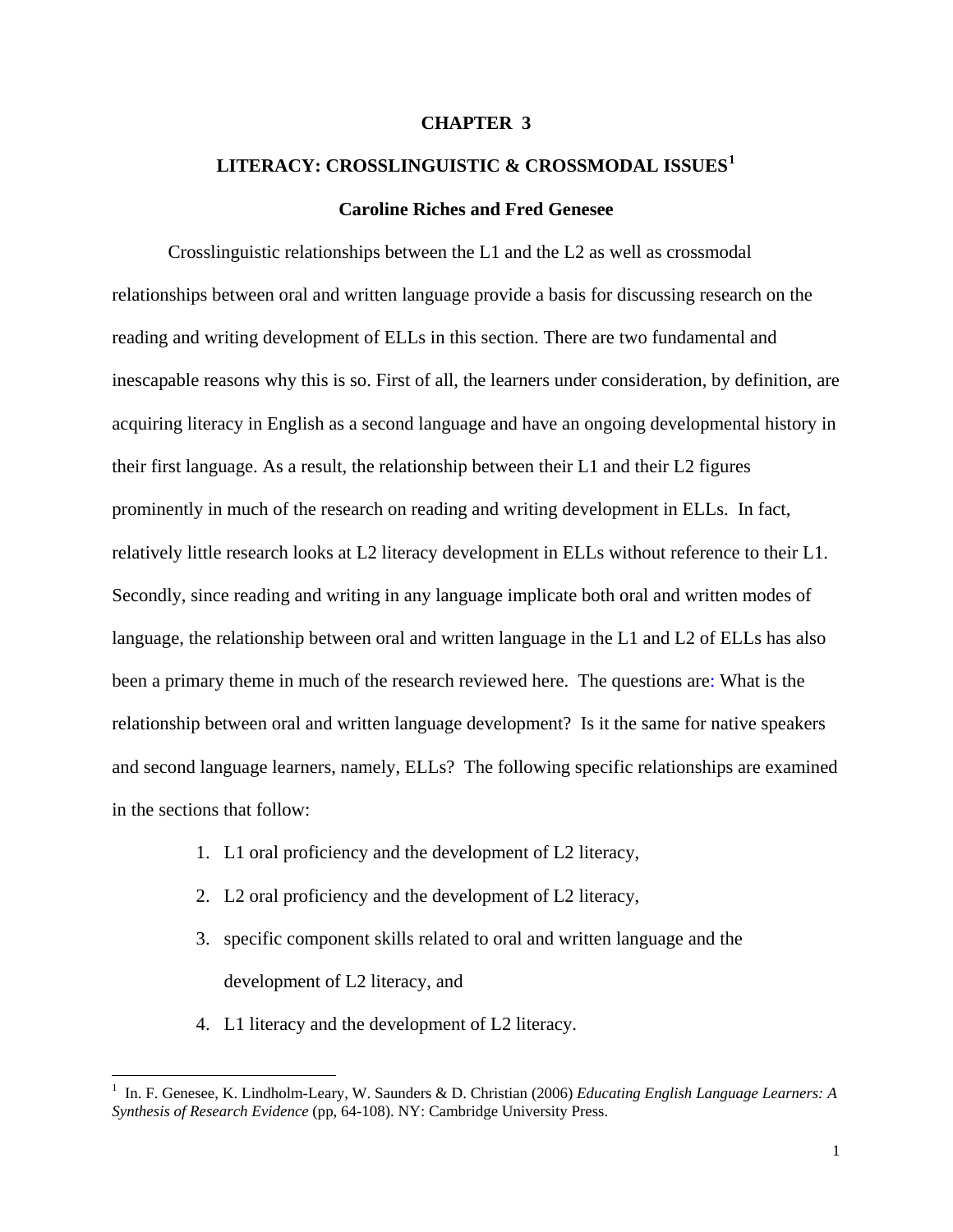The crosslinguistic and crossmodal relationships identified above are complex and interwoven. Consequently, a number of the studies reviewed focused on more than one of these issues. For example, Lanauze and Snow (1989) and Langer, Barolome and Vasquez (1990) examined the relationship between L1 and L2 literacy development and consider aspects of both L1 and L2 oral proficiency. Studies such as these are discussed in all of the relevant subsections.

# Theoretical Background

A number of theoretical perspectives have served as the impetus or starting point for many of the studies reviewed here. They warrant some consideration before proceeding with our synopsis. The developmental interdependence hypothesis (Cummins 1981, 1991) recurs frequently in many studies (see MacSwan & Rolstad, 2003, for a critique of Cummins' hypothesis). This hypothesis defines the nature of the relationship between the L1 and the L2 of ELLs and in so doing distinguishes different types of language proficiency. On the one hand, some language skills are fundamentally interpersonal in nature and are used in contextualized situations of the type that characterize everyday social conversations and usage. These language skills are often implicated in oral uses of language, although not necessarily, and are acquired relatively quickly in the first language of all normal children. These language skills are though to be language specific. On the other hand, other language skills serve more complex cognitive or academic purposes and are characteristically used in decontextualized ways, such as during educational instruction. These language skills are often associated with written forms of language, but not necessarily, since they can also occur during oral language use. They are prevalent in school settings where language is a medium of higher order thinking and learning. This academic language proficiency is posited to be part of "a common underlying proficiency" comprising knowledge and skills that once acquired in one language are potentially available for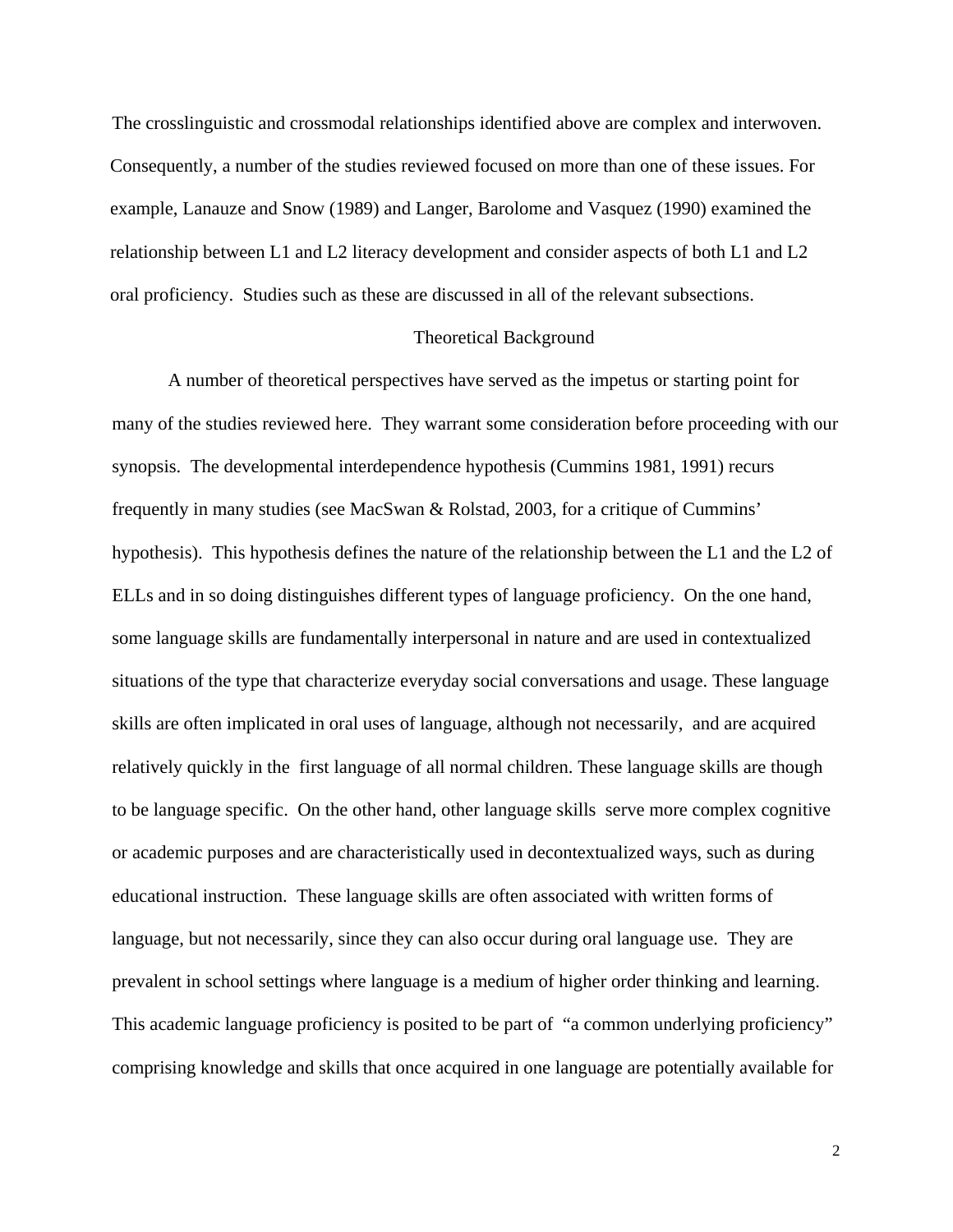the development of another (Lanauze & Snow, 1989; Royer & Carlo, 1991). Literacy-related proficiency falls into this latter category. While interpersonal communication skills and language skills for use in contextualized situations is often acquired relatively rapidly in a second language, research suggests that more time is needed to acquired proficiency in an L2 for academic and decontextualized uses – it is reported that 5 years or more may be required for ELLs to develop proficiency in English as a second language for academic purposes that is comparable to that of same-age native speakers (Collier, 1987; Cummins, 1981, 1992; Lindholm and Aclan, 1991).

An additional related theoretical construct that has been addressed in this corpus is the threshold hypothesis (Cummins, 1979, 1981, Toukomaa & Skutnabb-Kangas, 1977; for example, Lindholm and Aclan, 1991, examine this issue). The threshold hypothesis posits that both language and cognitive development are enhanced if certain levels and types of proficiency are attained in either or both the L1 and the L2. Together, the interdependence and threshold hypotheses raise a number of theoretically and pedagogically important developmental issues concerning the crosslinguistic and crossmodal aspects of language and their crisscrossing effects on bi- and multilingual development. These issues continue to be at the forefront of research into the development of literacy in bilingual settings (Cummins 1997).

Echoing a contrastive analysis framework (Lado, 1957), some studies in this corpus have examined differences and similarities between ELLs' L1 and L2 and their effects on the development of reading and writing skills by ELLs. A contrastive analysis perspective is evident, for example, in studies that have examined similarities and differences in sound – letter correspondences in the L1 and the L2 and their effects on L2 writing development (e.g., Fashola, Drum, Mayer, & Kang, 1996; Zutell & Allen, 1988), and the effect of crosslinguistic cognates on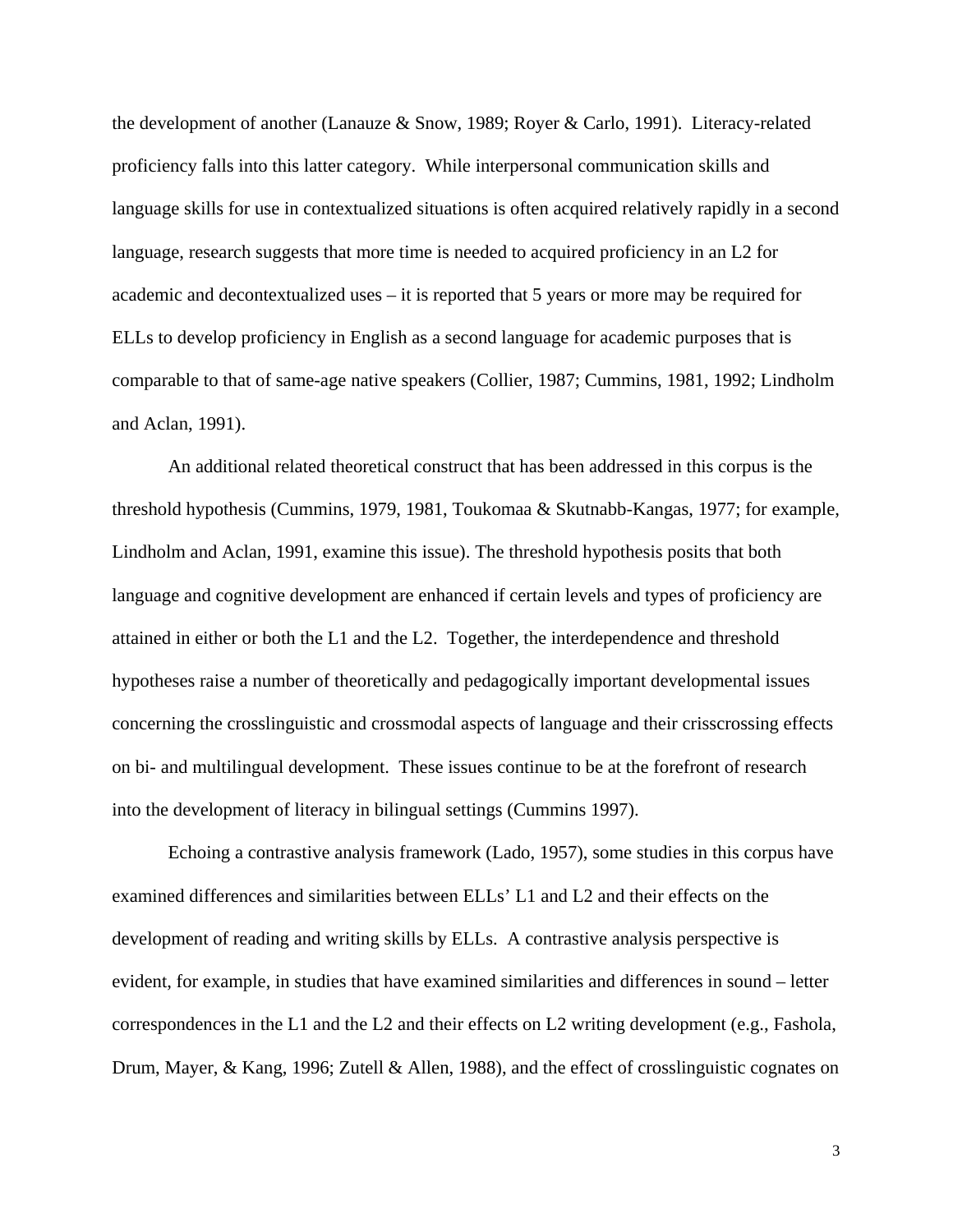vocabulary development (e.g., Hancin-Bhatt & Nagy, 1994; Nagy, Garcia, Durgunoglu & Hancin-Bhatt, 1993). These effects are commonly referred to as positive and negative transfer. A number of studies in this review have sought to identify instances of positive and negative transfer from the L1 during L2 literacy development.

 Other articles in this corpus are based on interlanguage principles (e.g., Cronnell, 1985; Tompkins, Abramson & Pritchard, 1999). Interlanguage theory postulates that second language acquisition is dynamic and characterized by a series of intermediary stages, from early to advanced, that reflect influences from the L1 and from developmental processes associated with the target L2. For example, Tompkins, Abramson and Pritchard (1999) identified patterns of L2 development that were similar to those of English L1 learners. Such effects are commonly referred to as developmental because they reflect developmental patterns that characterize native speakers of the language in question.

We now turn to a review of research related to each of the four developmental interrelationships identified earlier. We have included a table in each section highlighting pertinent details of the studies reviewed.

## L1 Oral Proficiency and L2 Literacy

Much contemporary theory on literacy education emphasizes the need to draw on students' socio-cultural experiences (e.g. Heath, 1983; Hudelson, 1994; Maguire & Graves, 2001) and their pre-existing knowledge about reading and writing, including emergent literacy skills (e.g. Sulzby & Teale, 1991), as a basis for the development of initial literacy skills in school. The same arguments have been made for students learning to read and write in their second language. According to this perspective, the critical early literacy-related and sociocultural experiences that ELLs have developed in their L1, need to be drawn on during L2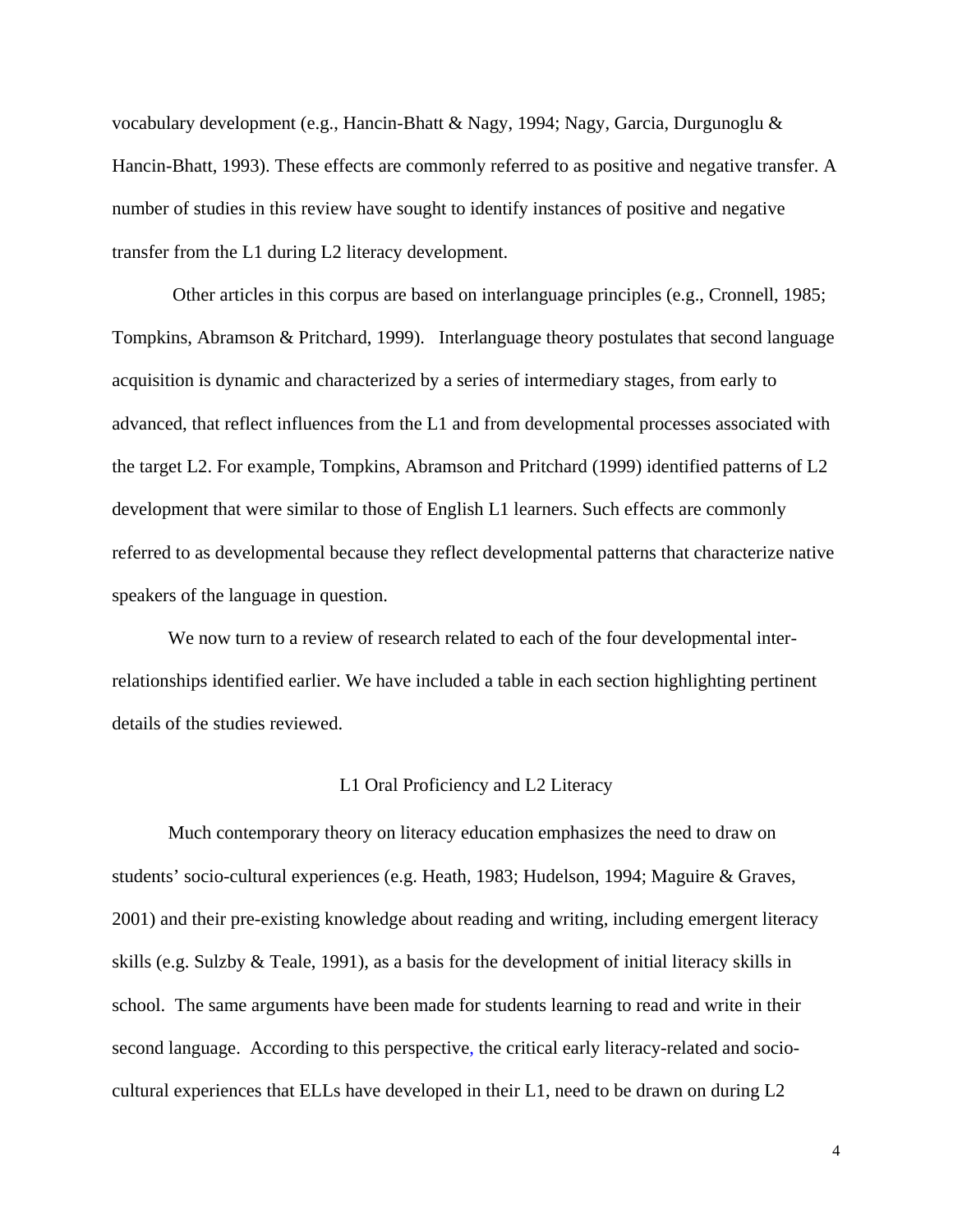literacy development. From a pedagogical perspective, this could involve direct instruction in the L1 (as in forms of bilingual education) or in English only with some kind of pedagogical recognition of the existing resources that ELLs have already developed in the L1. In contrast, others have argued that promotion of ELLs' L1 oral language proficiency detracts from their L2 development and especially the development of L2 literacy skills because it deprives these learners of valuable learning time in the L2 (Porter, 1990; Rossell & Baker, 1996). This is sometimes referred to as "the time-on-task" argument. This view assumes a sequential and "*mono-linguistic*" relationship between oral language proficiency and literacy development in a given language. Inherent in such a view is the notion that L2 reading and writing development proceed autonomously from any L1 proficiency. The studies reviewed in this section (see Table 1 for a summary of the included studies) examine the effects of L1 oral proficiency on L2 literacy with respect to general use of the L1 and with respect to more specific kinds of L1 usage. We begin with the former.

Insert Table 1 about here

\_\_\_\_\_\_\_\_\_\_\_\_\_\_\_\_\_\_\_\_\_\_\_\_\_\_\_

 $\frac{1}{\sqrt{2}}$  ,  $\frac{1}{\sqrt{2}}$  ,  $\frac{1}{\sqrt{2}}$  ,  $\frac{1}{\sqrt{2}}$  ,  $\frac{1}{\sqrt{2}}$  ,  $\frac{1}{\sqrt{2}}$  ,  $\frac{1}{\sqrt{2}}$  ,  $\frac{1}{\sqrt{2}}$  ,  $\frac{1}{\sqrt{2}}$  ,  $\frac{1}{\sqrt{2}}$  ,  $\frac{1}{\sqrt{2}}$  ,  $\frac{1}{\sqrt{2}}$  ,  $\frac{1}{\sqrt{2}}$  ,  $\frac{1}{\sqrt{2}}$  ,  $\frac{1}{\sqrt{2}}$ 

The role that L1 oral proficiency plays in the development of L2 literacy has been examined in global ways in terms of the extent of L1 use outside of the school setting. A number of these studies used national data sources and multi-variate research designs and found that use of a language other than English at home had no or only a weak or indirect relationship with literacy achievement in school (Buriel & Cardoza, 1998; Fernandez & Nielsen, 1986; Kennedy & Park, 1994; Nielsen & Lerner, 1986). There are a number of exceptions to this general trend, but even the effects reported in these studies are circumscribed. More specifically, Buriel and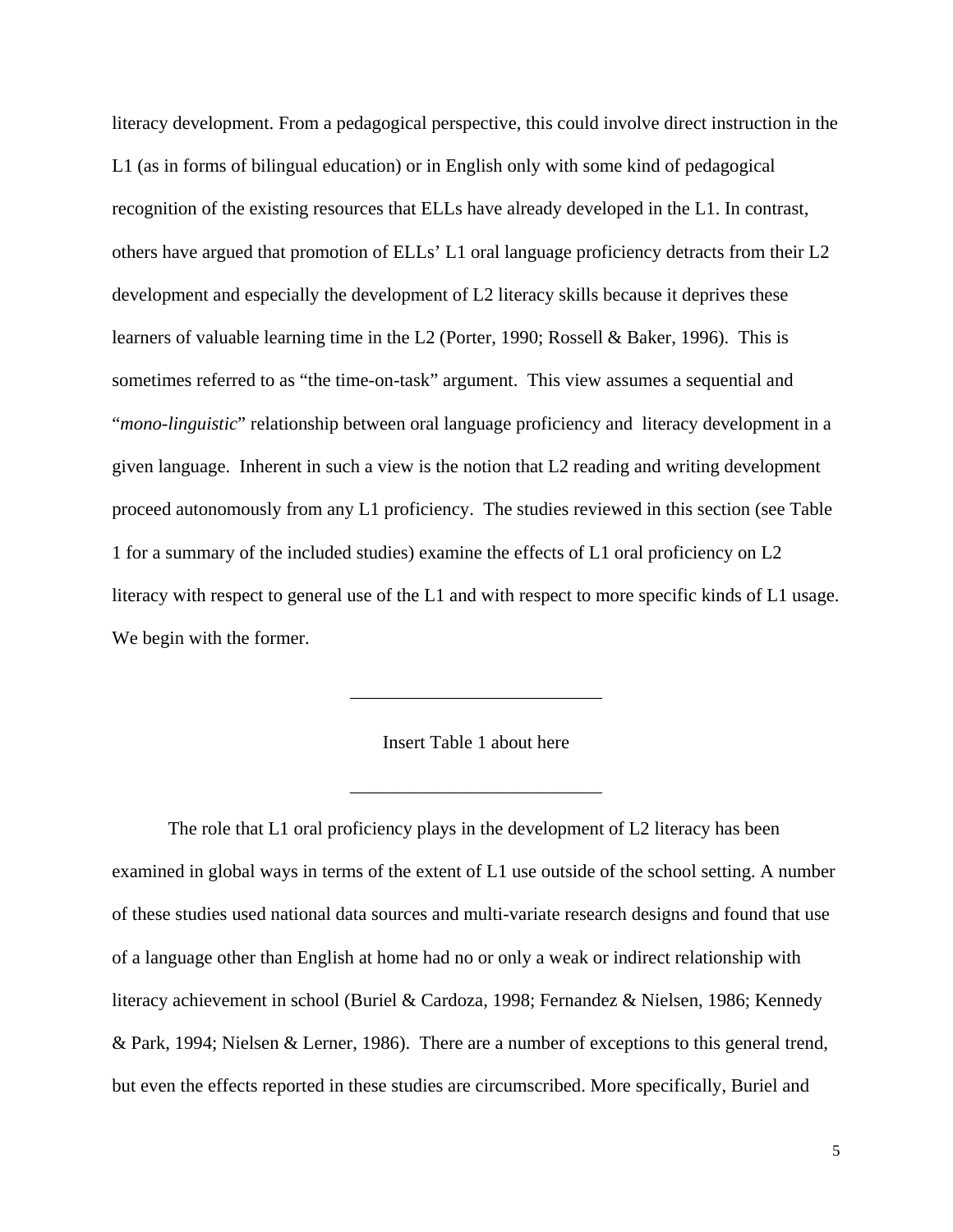Cardoza (1998) compared three generations of Hispanic ELLs and found a significant negative relationship between L1 oral proficiency and L2 reading development in the  $3<sup>rd</sup>$  generation cohort; but found no relationship between L1 proficiency and L2 reading development in the  $1<sup>st</sup>$ and  $2<sup>nd</sup>$  generation cohorts. Kennedy and Park (1994), comparing Hispanic and Asian background ELLs, found that speaking a language other than English at home had a negative relationship with standardized reading test scores in English for Asians, but not with other measures of reading achievement. Moreover, no such effects were reported for the Hispanic cohort. It is particularly noteworthy that, notwithstanding these exceptions, all of the large scale studies cited above found that other factors, such as socio-economic status, sense of control, aspirations, and amount of homework time, were more significant predictors of reading ability than was L1 use outside of school. In other words, L1 language use was generally less predictive of subsequent L2 reading development than other psycho-social factors. The link between L1 use and other factors outside of school and L2 literacy development in school is discussed more comprehensively in the Language of Instruction section in the following chapter.

Generally speaking, studies that have examined the link between more specific aspects of L1 oral proficiency or usage (e.g., emergent literacy skills, being read to at home) and L2 reading and writing development in school report "that early literacy experiences support subsequent literacy development, **regardless of language** (emphasis added); and time spent on literacy activity in the native language -- whether it takes place at home or at school -- is not time lost with respect to English reading acquisition, at least through middle school." (Reese et al., 2000, p. 633). More specifically, Reese et al. (2000) found that family L1 literacy practices and L1 emergent literacy were significant predictors of L2 reading achievement in later grades. Following from this, a number of studies found that ELLs can draw on L1 experiences and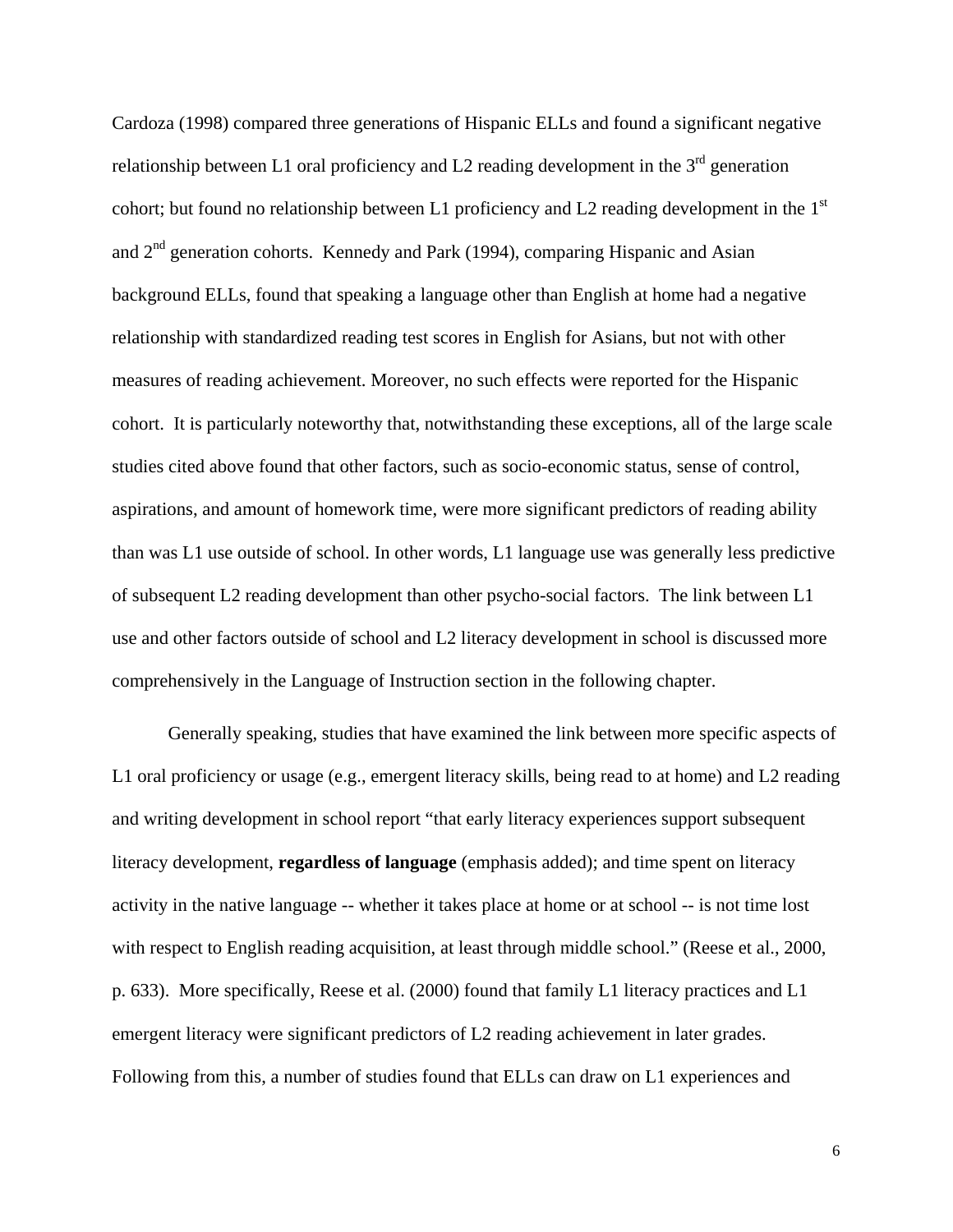abilities to the benefit of their performance on L2 literacy tasks, especially when given explicit opportunities to do so. Langer et al. (1990), using rigorous qualitative analyses, found that ELLs successfully made use of competencies in their L1 to make sense of L2 reading tasks. Lanauze and Snow (1989) found that students who were orally proficient in their L1 but not their L2 as well as students who were proficient in both their L1 and L2 exhibited similar levels of complexity, sophistication, and semantic content in their L2 writing. Lanauze and Snow note that writing performance in the L2 can surpass oral proficiency in the L2 in some cases. Accordingly, they go on, if proficiency is developed in the native language (Spanish), those skills can transfer easily to the second language. In further support of the recruitment of the L1 in L2 reading, Saville-Troike (1984) reports (albeit descriptively) that the majority of top achievers on measures of L2 reading made use of their L1 during problem solving.

#### *Summary*

These findings suggest that, with some exceptions, measures of general L1 language proficiency or usage outside of school have not been found to relate consistently to the L2 literacy development of ELLs in school. Viewed differently, use of the L1 does not seem to detract from L2 literacy development of ELLs. Furthermore, it would appear that more specific measures of L1 oral language proficiency or usage – and, in particular, those that are related to literacy - can have a more significant and positive developmental relationship with L2 literacy than do general oral language proficiency measures. For example, ELLs with early L1 emergent literacy experiences appeared to be able to utilize these experiences in the continued development of literacy abilities in the L2. In addition, ELLs were able to draw on existing L1 oral skills, either in the absence of similar levels of proficiency in the L2 or in addition to similar levels of proficiency, in the service of L2 literacy tasks.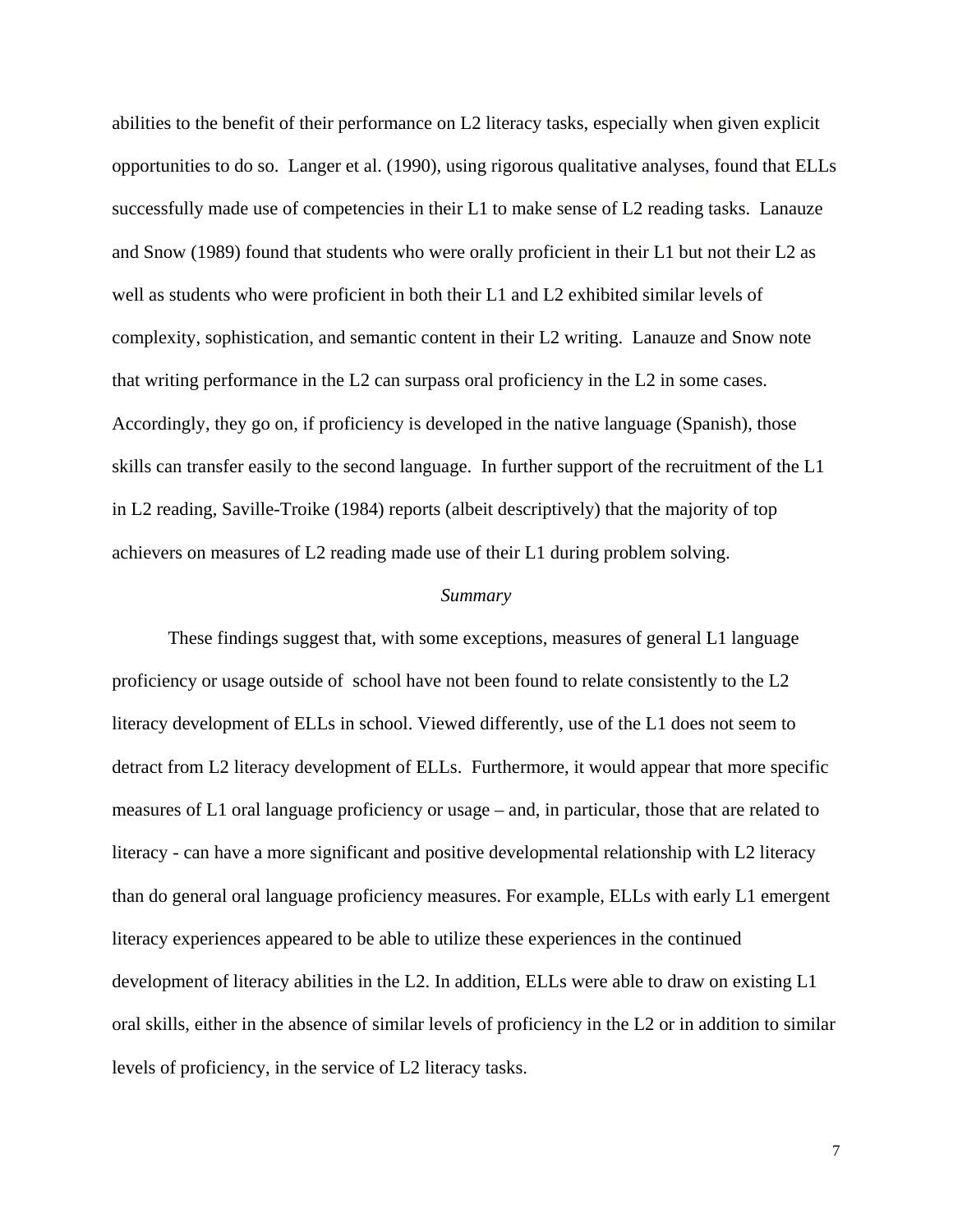The role that L1 oral proficiency plays in L2 literacy should be considered in future research in more systematic ways, particularly with more direct measures of L1 oral proficiency. In the majority of studies reviewed here, L1 oral proficiency was assessed very generally, using self report, global indicators, or simply assumed. Since much of the research reviewed here suggests that certain levels and aspects of L1 oral proficiency are related to L2 literacy development than others, more attention to the precise nature of this relationship is needed if these relationships are to be explicated clearly.

## L2 Oral Proficiency and L2 Literacy

Although a certain minimum level of general oral language proficiency in L2 is undoubtedly necessary for L2 literacy development, the relationship between L2 oral and L2 literacy development appears to be more complex than the relationship between L1 oral language and L1 literacy. As discussed in the previous section, L2 literacy often draws on knowledge and experiences linked to the L1; thus, L2 oral proficiency is likely to play a different role in the L2 literacy development of ELLs. In other words, the contribution that L2 oral proficiency makes to L2 literacy development in the case of ELLs may be composed of specific aspects of L2 oral proficiency which work in a complementary fashion with L1 oral proficiency (Perogy and Boyle, 1991). Research reviewed in this section (see Table 2) supports the notion that the development of L2 literacy can proceed with limited L2 oral proficiency if students have sufficiently developed abilities in their L1 (e.g., Lanauze & Snow, 1989; Reese, Garnier, Gallimore, & Goldenberg, 2000). In such cases, it appears that L1 oral proficiency and emergent literacy in the L1 can fill in gaps in L2 oral proficiency as it develops. This does not mean that L2 oral proficiency does not contribute to L2 literacy development since, as Reese et al. (2000) have noted, ELLs who begin school with well-developed L2 oral skills achieve greater success in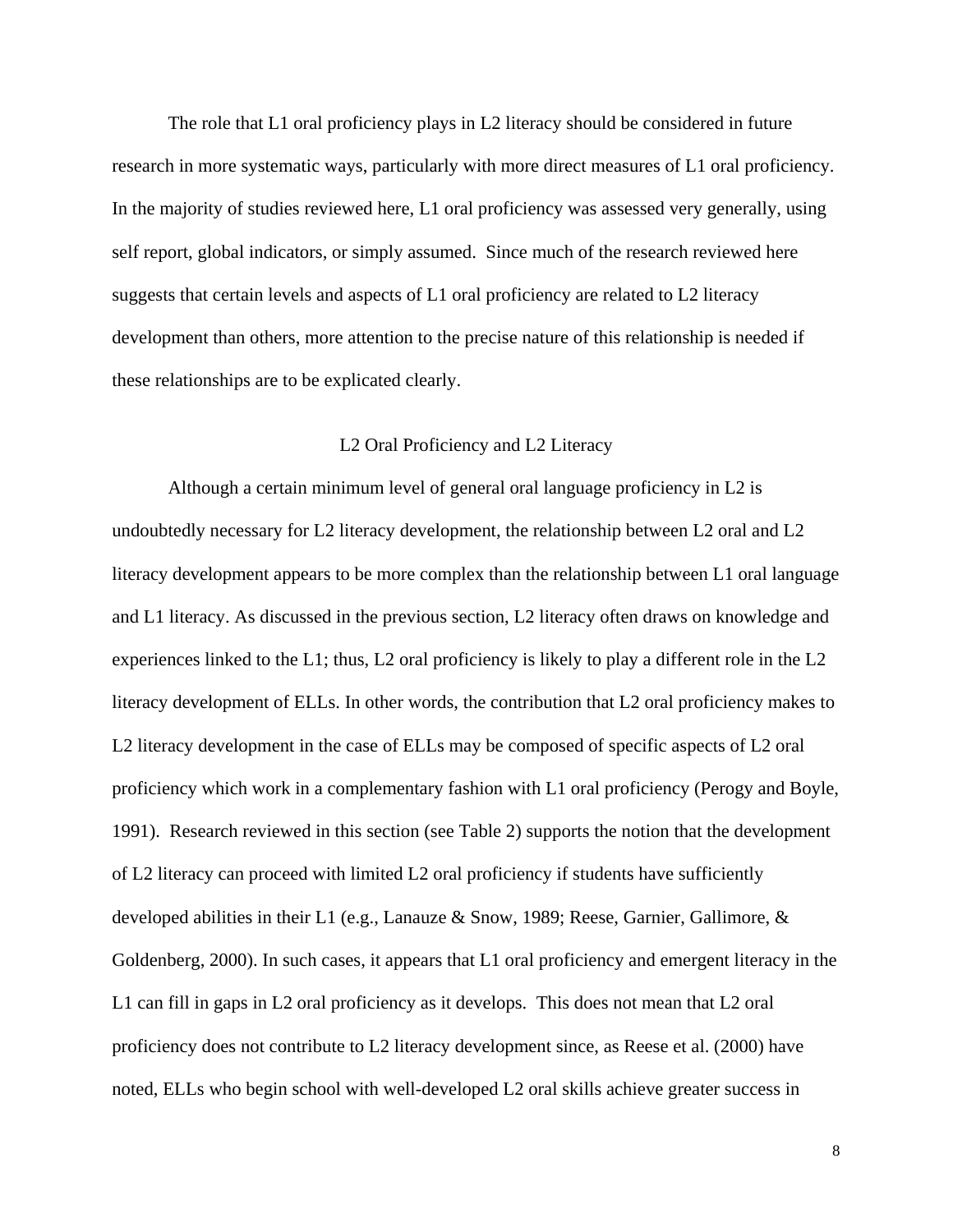English reading than children with less well-developed L2 oral language skills. However, the findings from these studies underline the important contribution that L1 abilities can make to L2 literacy development when dealing with students with limited L2 oral proficiency. Furthermore, a consideration of the differential roles that L1 and L2 oral proficiency might play in relation to L2 literacy development could help to define more clearly a number of important constructs that are often used when investigating these issues; specifically the constructs of: developmental interdependence, common underlying proficiency, and the thresholds of oral proficiency necessary to promote L2 literacy development.

Insert Table 2 about here

\_\_\_\_\_\_\_\_\_\_\_\_\_\_\_\_\_\_\_\_\_\_\_\_\_\_\_

\_\_\_\_\_\_\_\_\_\_\_\_\_\_\_\_\_\_\_\_\_\_\_\_\_\_\_

Lindholm and Aclan (1991) sought to identify if there is a threshold level of bilingual proficiency that results in enhanced levels of L2 reading achievement, as proposed by the threshold hypothesis (Cummins, 1991). More specifically, they examined the relationship between high, medium and low levels of bilingual proficiency and English L2 reading achievement among grade 1 to 4 elementary school ELLs. Since the students' levels of bilingual proficiency varied primarily with respect to level of L2 proficiency (with L1 oral proficiency assumed), their study permits us to examine the link between L2 oral proficiency and L2 literacy. The authors report that all proficiency groups demonstrated gains in English reading development from grades 1 to 4 and that there was no difference between proficiency groups on reading measures in the earlier grades. However, by grade 3, the same year in which English reading instruction was introduced, differential effects of bilingual proficiency were evident with high levels of bilingual proficiency being significantly related to high levels of L2 reading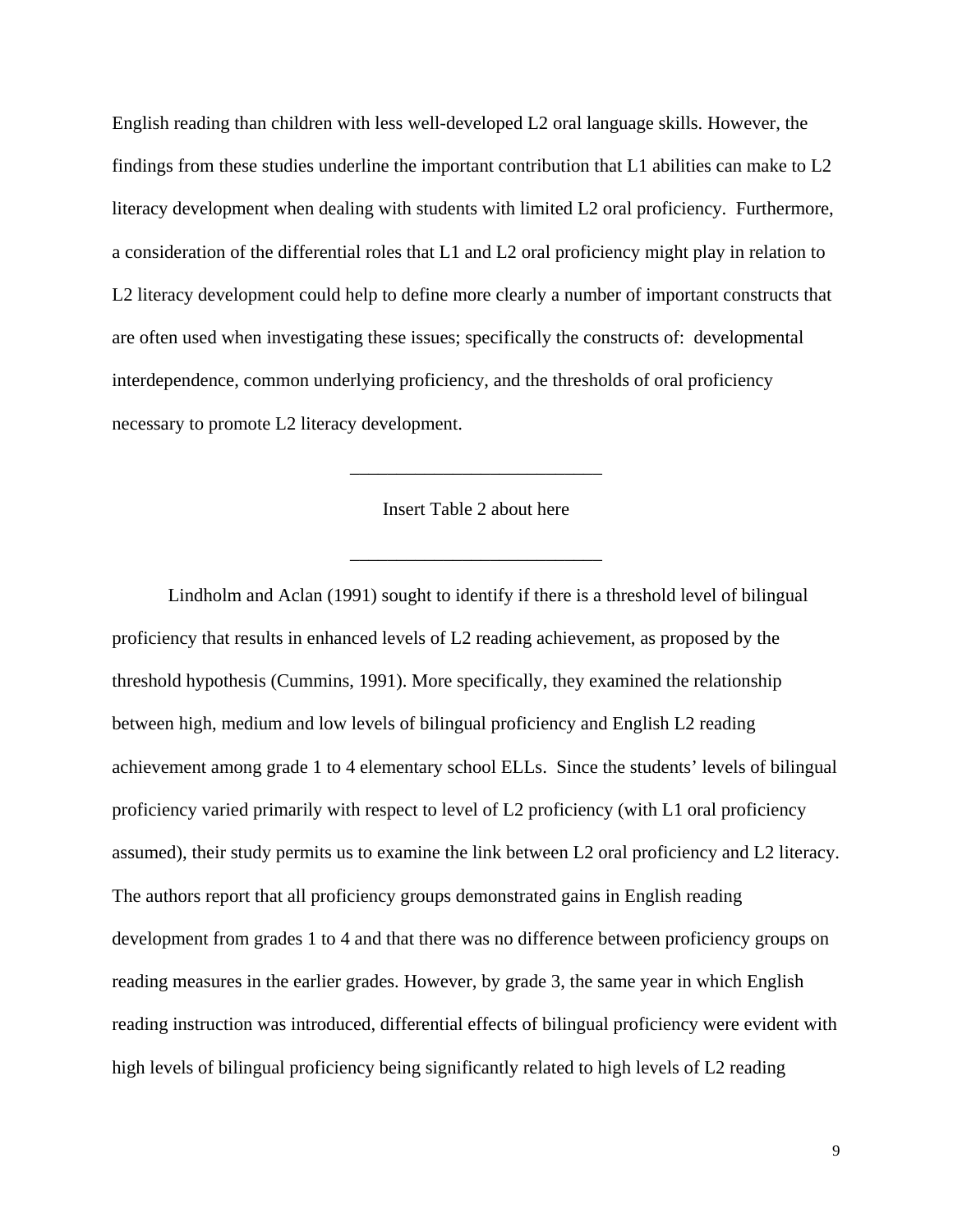ability. By implication, these results suggest that high levels of L2 oral proficiency can enhance L2 literacy development to a significant extent. In support of the threshold hypothesis, they also found that only the highly proficient bilingual students reached grade level norms in English by grade 4. In concluding, Lindholm and Aclan (1991) emphasize the need to evaluate student achievement in bilingual education programs from a long term developmental perspective in order to determine the true effects of bilingualism on L2 literacy development (see also Cummins, 1992).

The remaining studies reviewed in this section focused on discrete aspects of L2 oral proficiency, to identify those specific features of L2 oral proficiency that contribute significantly to L2 literacy development. Studies that have addressed this issue have identified a differential relationship between L2 literacy achievement, on the one hand, and specific facets of L2 oral language proficiency, on the other hand, with L2 oral abilities that are linked to academic tasks being more highly related to L2 literacy than general L2 oral proficiency. Saville-Troike (1984) found that diversity of L2 vocabulary was significantly related to reading achievement whereas general oral proficiency and verbosity were not. In a multiple case study, Peregoy (1989) compared the L2 reading abilities of high, intermediate and low L2 oral proficiency groups. She found a general correspondence between levels of L2 oral proficiency and L2 reading comprehension, and evidence for differential effects of specific components of oral proficiency at different proficiency levels. Lack of vocabulary knowledge resulted in reading miscomprehension at all levels, but it was particularly detrimental for low level students, where lack of syntactic knowledge also impeded reading comprehension. Perez (1981) found that direct instruction in aspects of L2 oral competence specifically related to literacy (e.g., multiple word meanings, sentence patterns) resulted in significant improvements to the L2 reading scores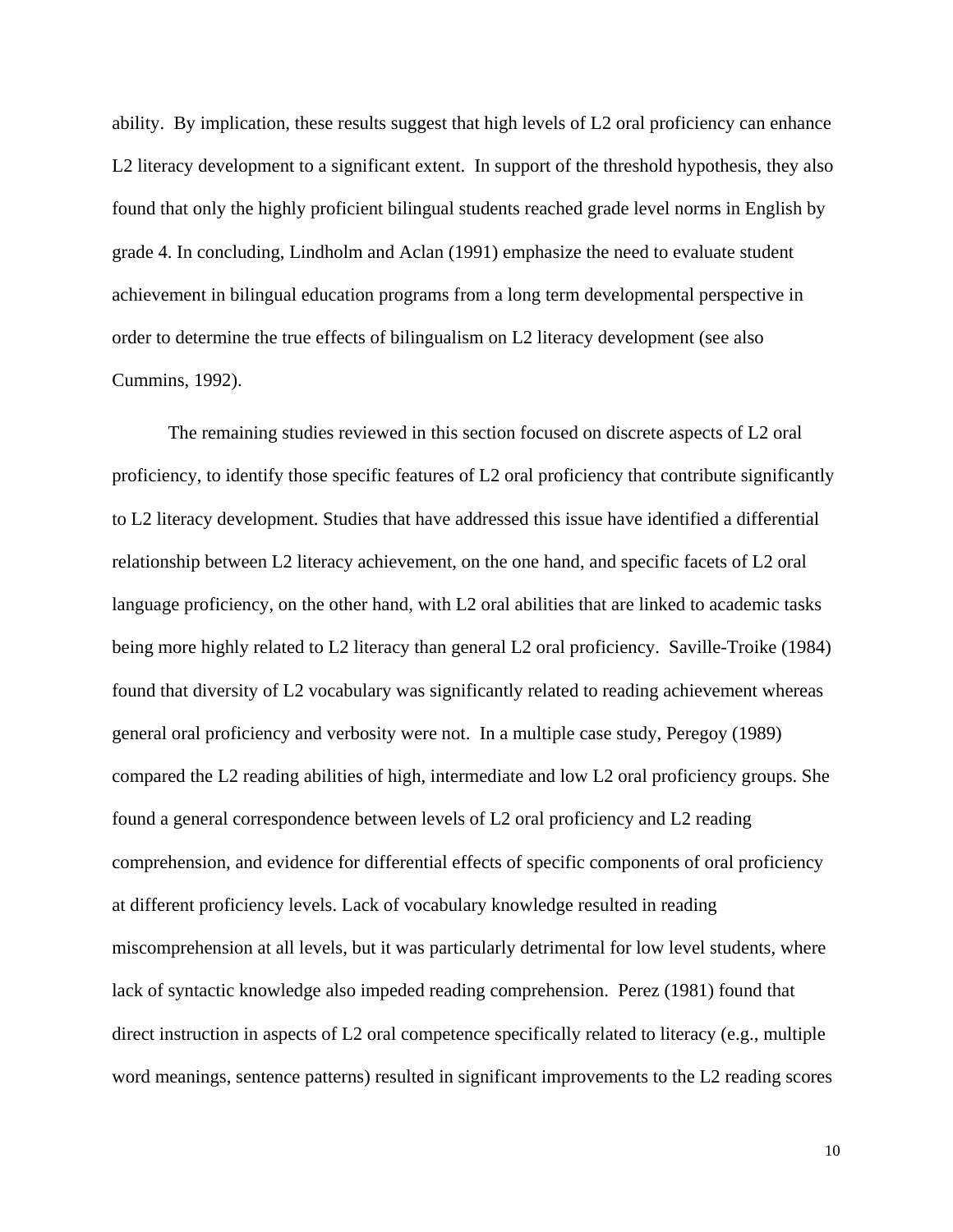of third grade ELLs. In a study by Royer and Carlo (1991), L2 listening comprehension, as measured by performance on a sentence verification task, was a significant predictor of L2 reading performance, second in importance only to L1 or L2 reading scores.

Goldstein, Harris and Klein (1993) and Peregoy and Boyle (1991) both examined the relationship between L2 reading comprehension and L2 oral proficiency as measured by knowledge of surface structure elements versus deep structure elements. In particular, Goldstein, Harris and Klein (1993) used a story retelling task as a measure of L2 oral proficiency. The students' oral retellings were scored in two different manners, first for surface structure features and understanding and second for underlying story structure and in-depth understanding. They found that the results from the deep structure analysis were more highly related to L2 reading comprehension than were the results for the surface structure features. Peregoy and Boyle (1991) compared high, medium and low level reading proficiency groups on four oral proficiency measures, two that reflected relatively surface level linguistic abilities and two that reflected deeper cognitive-linguistic abilities. Their results provide some evidence for the differential effects of deep versus surface structure features insofar as the intermediate and high groups differed significantly on two of the four measures, including the deep structure feature of "informativeness".

These studies considered together provide evidence that certain features of L2 oral proficiency are more directly related to L2 literacy than others. However, since the specific aspects that have been examined are diverse, it is difficult to draw definitive conclusions about which types of specific features are consistently related to improvements in L2 reading and writing performance. Clearly, more research is needed to clearly identify those aspects of L2 oral proficiency that contribute more directly and reliably to L2 literacy development.

11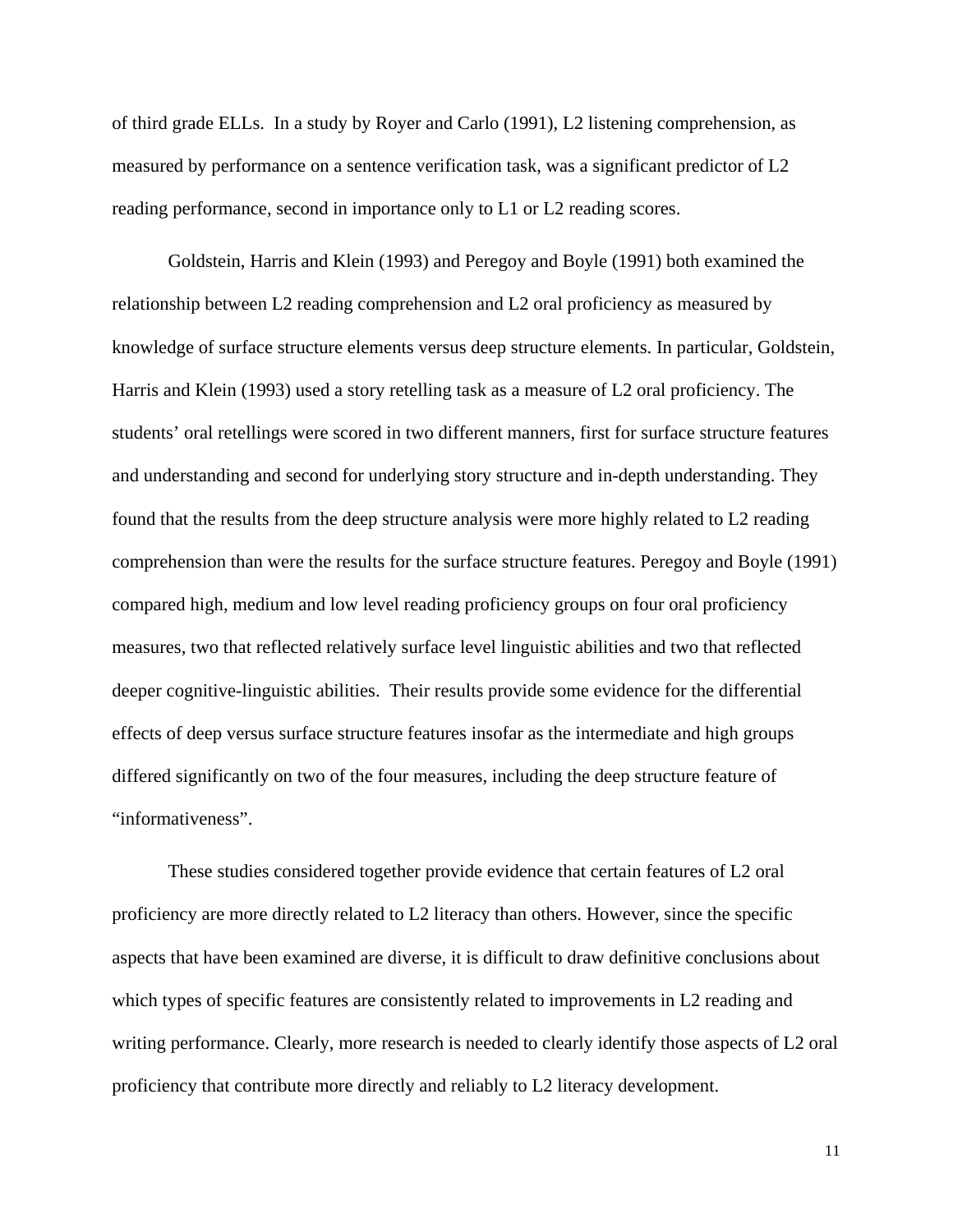#### *Summary*

Findings from research in this and the preceding section on the link between L1 and L2 oral proficiency and L2 literacy development provide evidence for both crosslinguistic and crossmodal effects. In other words, it appears that aspects of both L1 **and** L2 oral proficiency are linked to L2 literacy development and that the relationship between oral and literacy development in ELLs is more specific and complex than might have previously been thought. The link between L2 oral proficiency and L2 literacy that is revealed by extant research points to a nuanced role for L2 oral language development with academic and literacy-related L2 oral proficiency being more important than general communicative competence in the L2. At the same time, the contribution of specific L2 oral language skills to L2 literacy development needs to be considered with reference to the linguistic knowledge and real world experiences that ELLs acquire through the medium of their L1. That is to say, it would appear that L1 oral language experiences and knowledge are critical developmental factors in ELLs' L2 literacy development, and that L2 oral proficiency may contribute in a complementary and specific manner. Furthermore, the relationship of oral proficiency in both the L1 and L2 needs to be considered more specifically in terms of how they might contribute to a common underlying proficiency

In the following section, we review research that focuses on discrete aspects of L2 literacy development, often referred to as component skills, such as phonological awareness and vocabulary development. Because these components are, arguably, more easily definable and measurable than other, more complex aspects of reading and writing development, they have yielded relatively clear results, and might serve as a basis for conducting further research on aspects of L2 literacy development that are more complex in nature.

12<br>12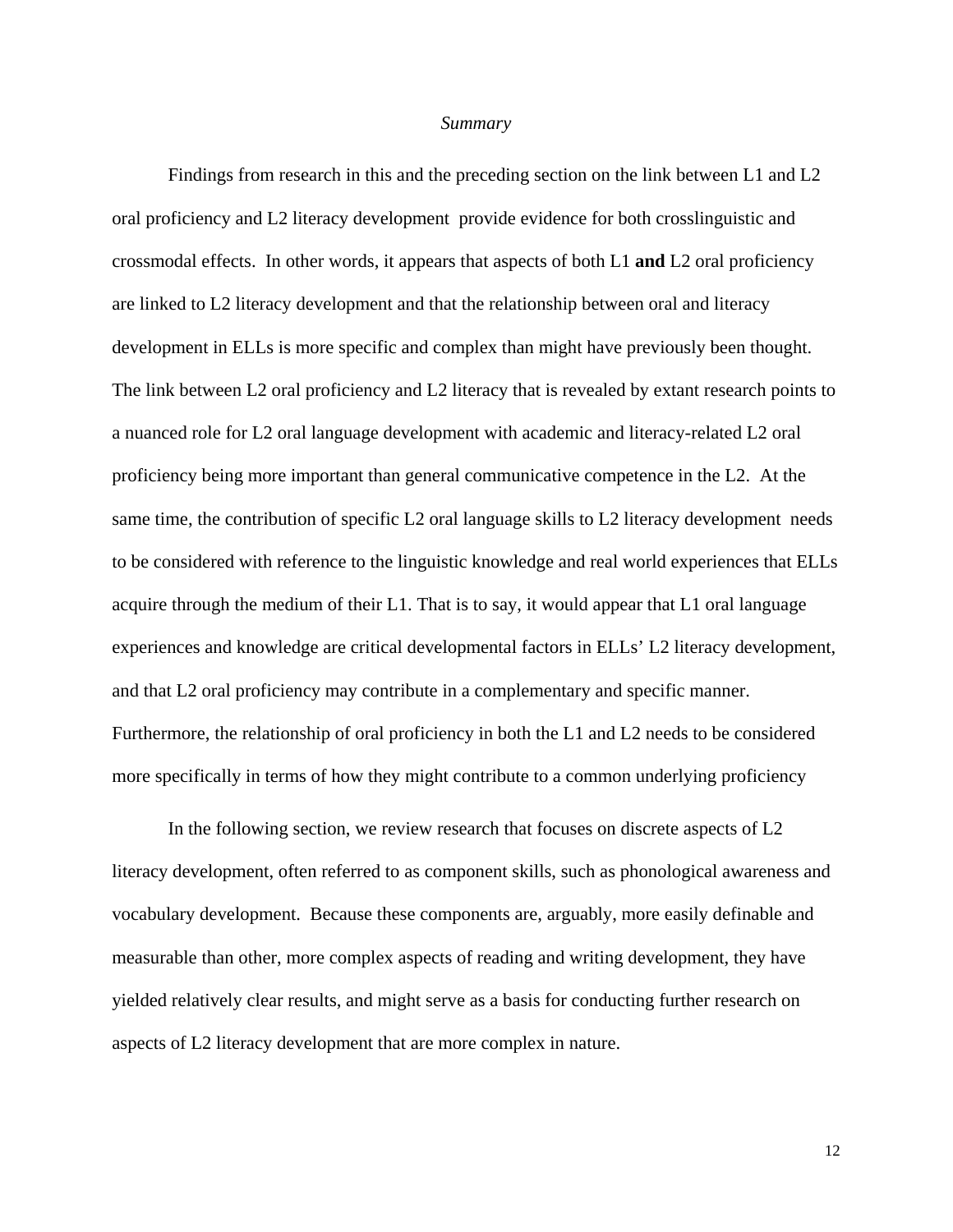## Components of Literacy Development

The studies reviewed (see Table 3) in this section are diverse in their focus and approaches, but are considered together because all look at specific components of reading and writing. At issue is the extent to which L2 literacy development is influenced by common underlying language-related abilities that apply to virtually any language, as in studies dealing with phonological awareness or, conversely, by language-specific abilities that emanate from the L1 or the L2, as in studies dealing with spelling or cognate vocabulary.

Insert Table 3 about here

\_\_\_\_\_\_\_\_\_\_\_\_\_\_\_\_\_\_\_\_\_\_\_\_\_\_\_

\_\_\_\_\_\_\_\_\_\_\_\_\_\_\_\_\_\_\_\_\_\_\_\_\_\_\_

## *Phonological Awareness*

 Research on L1 reading has established that phonological awareness is a significant correlate of successful beginning reading development (Adams, 1990). The causal relationship between reading and phonological awareness has been shown to be bi-directional, with certain aspects of phonological awareness playing a fundamental role in facilitating early reading acquisition while reading acquisition itself facilitates the emergence of yet other, more sophisticated, aspects of phonological awareness (Adams, 1990, Snow, Burns & Griffin, 1998). The causal role of phonological awareness in reading acquisition is supported by intervention studies that show that children with difficulty learning to read their native language exhibit statistically significant gains in reading ability following training in phonological awareness (Torgesen, Alexander, Wagner, Rashotte, Voeller, & Conway, 2001) and also by research that shows that poor and good native language readers differ significantly from one another on tasks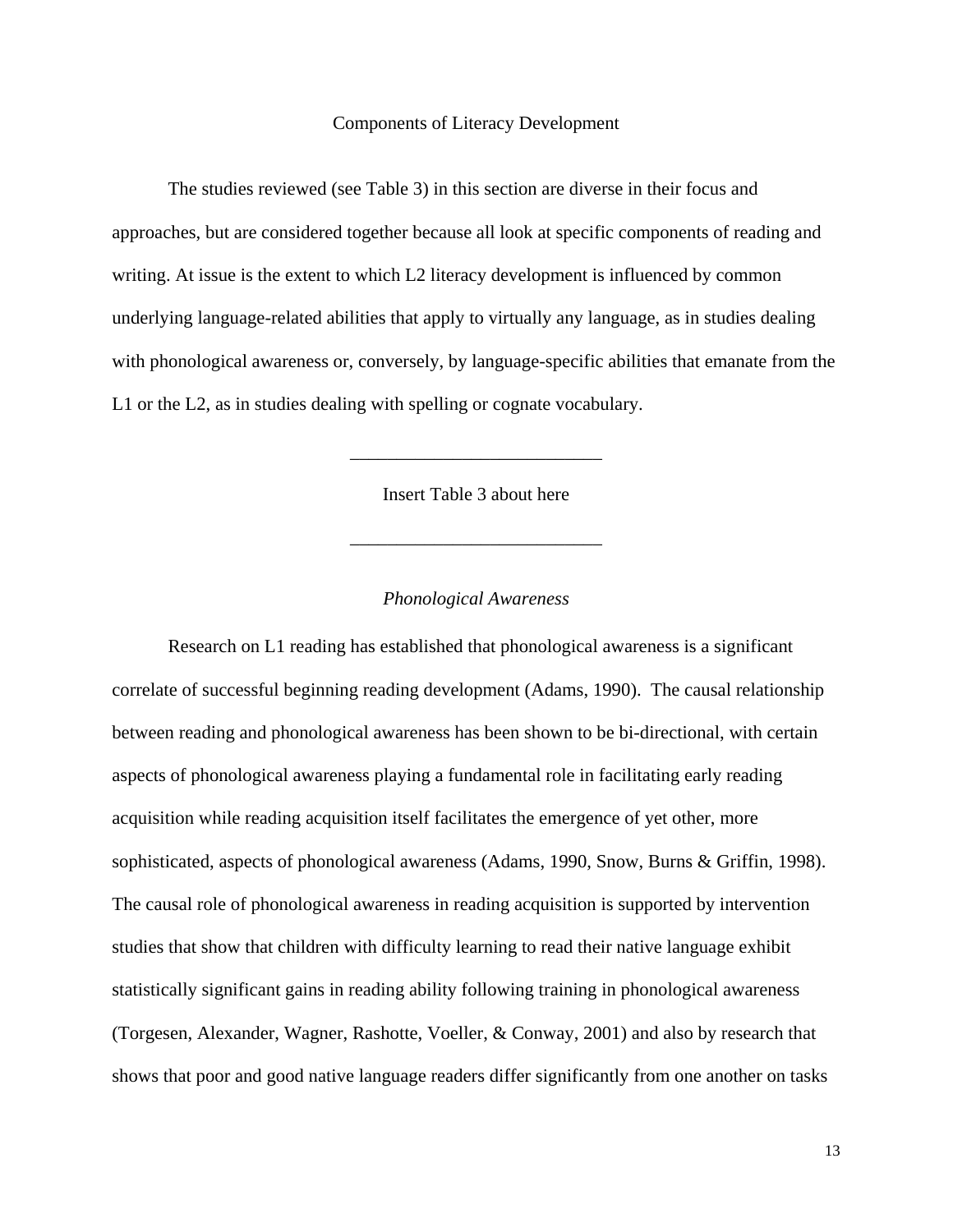that tap phonological awareness, suggesting that phonological awareness is a decisive factor (Wagner & Torgesen, 1987).

The research reviewed in this section examines phonological awareness in L1 and L2 and its relationship to L2 reading. A critical question at the heart of this research is whether phonological awareness and its relationship to reading acquisition is tied to a particular language or whether it is a meta- or common underlying linguistic ability that has crosslinguistic repercussions, as noted by Durgunoglu, Nagy and Hancin-Bhatt (1993, p. 454): "The ability to hear small components of spoken language may be highly correlated between languages." The corpus of research reviewed here is small since our literature search was limited to studies that examined the link between phonological awareness and reading directly; that is to say, the study had to have measures of reading to be included (for a more comprehensive review of this issue, see August, in progress). Although few in number and diverse in focus, the studies reviewed here all point towards the same general conclusion; namely, that phonological awareness is a common underlying ability that is linked to oral language development and is shared cross-linguistically; that is to say, phonological awareness in one language (e.g., L1) supports phonological awareness in an additional language (i.e., L2) and, in turn, reading acquisition in that language. The results from instructional studies also suggest that phonological awareness in the L2 can be developed through direct intervention, even if L2 oral development is itself somewhat limited – adding further evidence that phonological awareness is a metalinguistic or common underlying proficiency.

 That L2 phonological awareness is significantly related to L2 reading development, as L1 phonological awareness is linked to L1 reading development, is evidenced in research by Carlisle, Beeman, Davis, and Sparim (1999). They found that English L2 phonological

14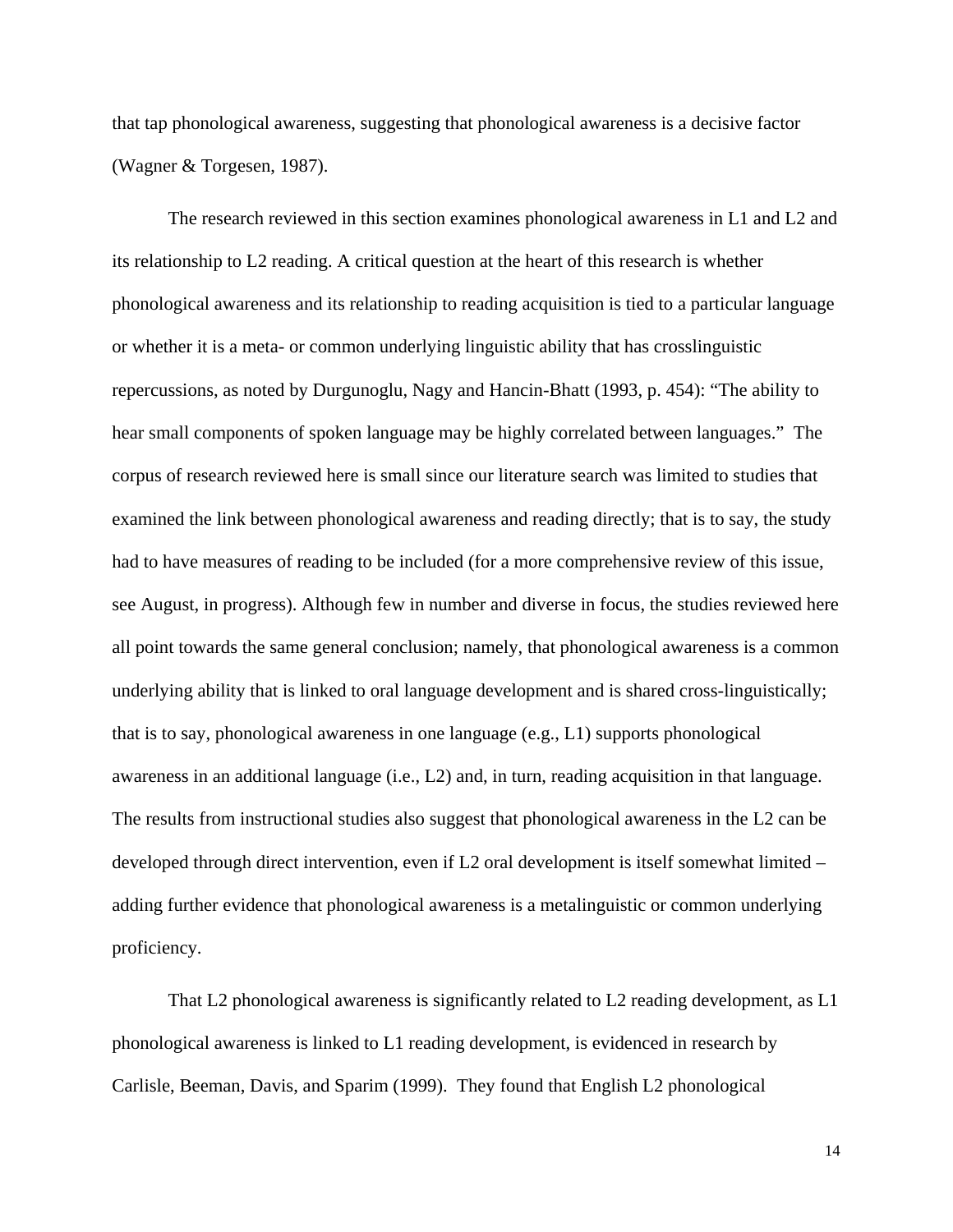awareness contributed to English L2 reading comprehension. Durgunoglu, Nagy, and Hancin-Bhatt (1993) point to phonological awareness as fundamentally crosslinguistic in nature, based on their finding that Spanish L1 phonological awareness was a significant predictor of English L2 word recognition. The crosslinguistic interdependence of phonological awareness is supported further in a study by Roberts and Corbett (1997) that showed that instruction in English L2 phonological awareness significantly improved Hmong L1 phonological awareness. Evidence for the trainability of L2 phonological awareness comes from Roberts and Corbett (1997) and Terrasi (2000) who found that direct instruction in phonological awareness in L2 English significantly enhanced phonological awareness in that language. That phonological awareness can be promoted independently of general oral L2 proficiency is supported by Durgunoglu at al. (1993) who found that L1 phonological awareness was a more significant predictor of L2 word reading ability than were either L1 or L2 oral proficiency.

## *Orthographic Knowledge*

 While the findings from studies of phonological awareness argue for crosslinguistic influences that are common in learning any language, studies that have examined sound-letter correspondences and spelling report evidence for both language-specific and common developmental influences. Thus, on the one hand, it appears that L2 spelling is subject to contrastive L1-L2 effects in line with a contrastive analysis perspective – that is to say, differences in sound-letter correspondence in the L1 and L2 can result in negative transfer from the L1. On the other hand, ELLs' English spelling patterns have been shown to reflect developmental processes that are also exhibited by native English speakers.

Evidence of negative transfer in spelling comes from studies by Fashola, Drum, Mayer, & Kang (1996) and Zutell & Allen (1988) who found that Hispanic ELLs erroneously applied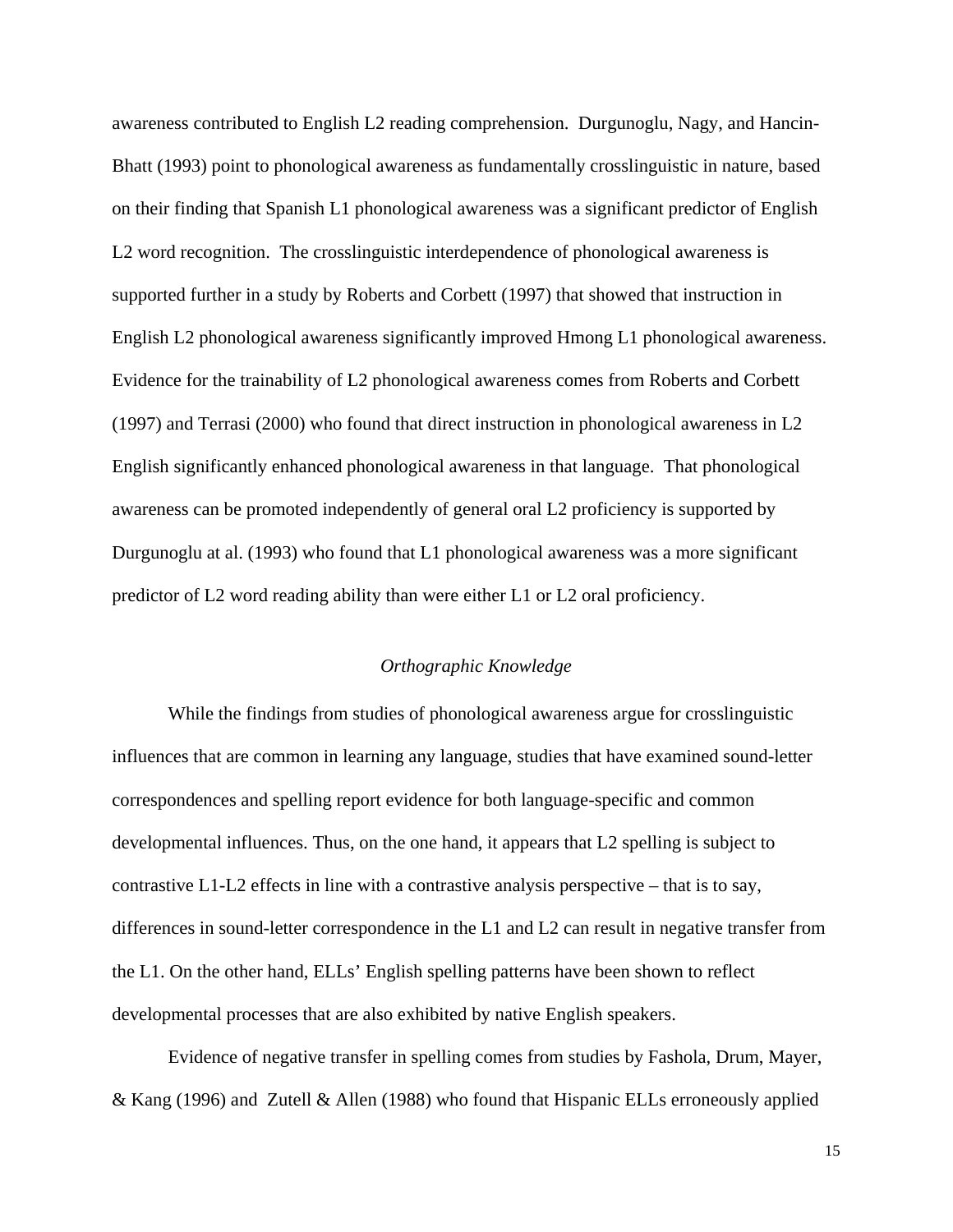Spanish L1 phonological and orthographic rules when asked to write selected words with contrastive English/Spanish spelling patterns. In a descriptive analysis of writing samples, Cronnell (1985) also identified L1 influences in L2 errors. In contrast, Tompkins, Abramson & Pritchard (1999) failed to find such negative transfer when they examined naturally occurring spelling errors in the writing journals of ELLs from different language backgrounds and English L1 children, and suggested that the ELLs may have avoided using words with contrastive patterns in order to avoid errors. The only errors differentiating the ELLs and English L1 students in the Tompkins et al. study were those involving inflectional endings, a finding also reported by Cronnell (1985). The students exhibited largely developmental patterns in their English spelling, patterns that were also exhibited by native English speakers. Such target-like error patterns argue for developmental language learning processes that characterize both native speakers and L2 language learners of the same language.

Research by Hsia (1992) which used both phonological and spelling measures to examine L1 transfer effects on L2 development suggests that such effects may be more likely in the early or beginning stages of development when learners lack knowledge of more appropriate, targetlike features of the new language. More specifically, Hsia examined the influence of Chinesebackground ELLs' knowledge of L1 Mandarin syllable segmentation patterns on their phoneme and syllable segmentation abilities in English and found that, although there was an initial Mandarin L1 effect, English native-like phonological constraints were subsequently and quickly acquired.

#### *Cognate Vocabulary*

Research on ELLs' recognition and use of the cognate relationship between L1 and L2 vocabulary has shown that ELLs can make use of L1 vocabulary knowledge to determine the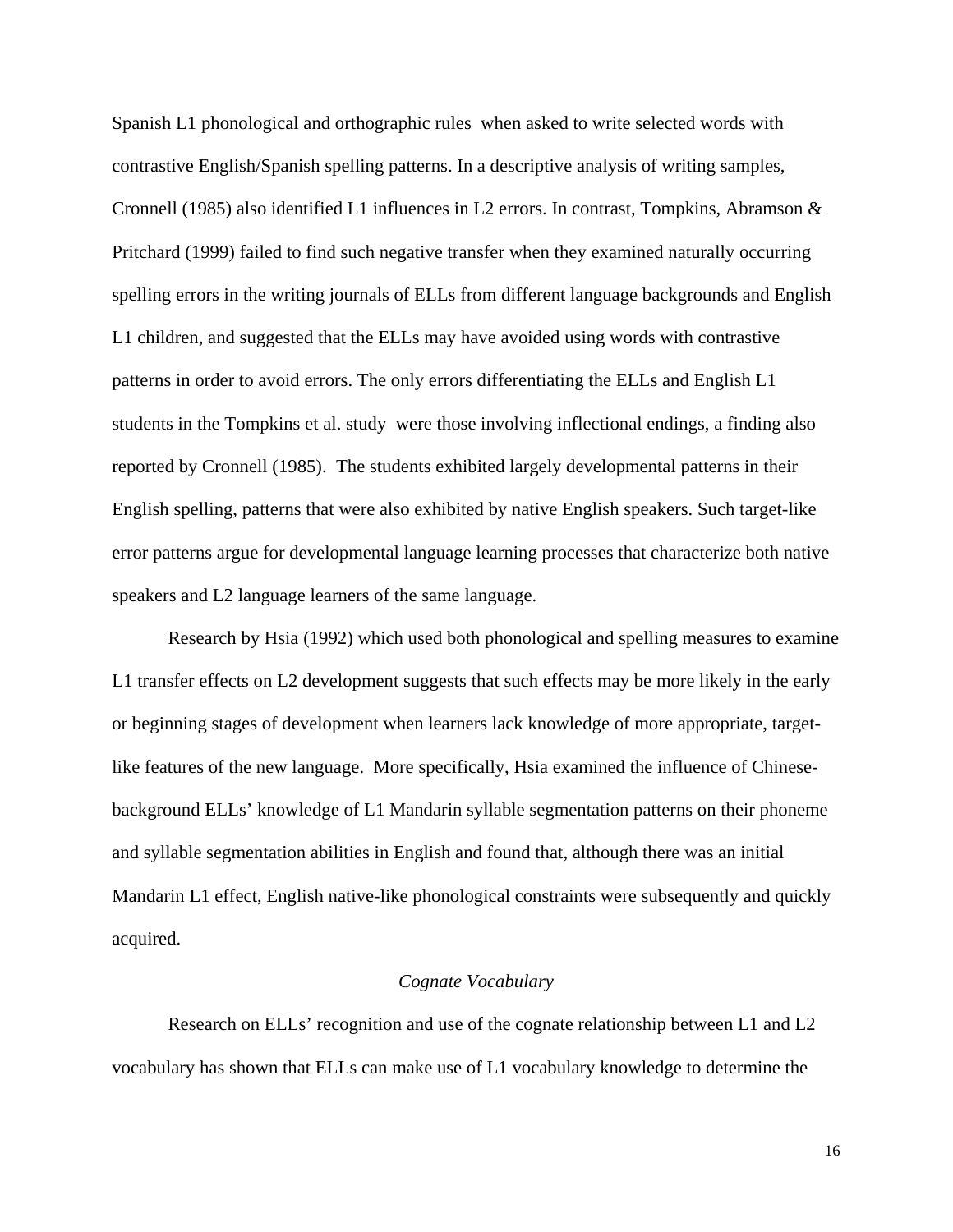meaning of cognate vocabulary in L2 text. All of the research on this issue has examined ELLs of Hispanic background. More specifically, Nagy, Garcia, Durgunoglu, and Hancin-Bhatt (1993) and Jimenez, Garcia, and Pearson (1996) found that more successful L2 readers were better able than less successful L2 readers to explicitly recognize Spanish-English cognates and to make use of their knowledge of cognates during reading. These researchers, as well as Hancin-Bhatt and Nagy (1994), also found that the ability to translate cognates from L2 to L1 was linked to individual students' preference to speak Spanish and their level of bilingualism and, in particular, their knowledge of Spanish vocabulary, arguing, once again, that ELLs' L1 need not be a distracting but rather a facilitating factor in L2 literacy development. Finally, Nagy, Garcia, Durgunoglu, and Hancin-Bhatt (1993) and Hancin-Bhatt and Nagy (1994) have found that Spanish L1 ELLs are better able to make use of spelling than morphological similarities to recognize cognates, although use of morphological similarities increased with grade level. Thus, instruction in specific morphological similarities between cognates might contribute to the L2 literacy development of ELLs by enhancing their knowledge of these otherwise underused cognate relationships.

#### *Summary*

 In sum, findings from research on specific components of reading and writing support the conclusion that L2 literacy development can be influenced by both common or meta-linguistic abilities as well as by features of language specific to the L1 or L2. Research focused on phonological awareness provides clear evidence that such awareness appears to emanate from a common underlying ability that can be developed either through the L1 or the L2 and is manifested in both L1 and L2 literacy development in virtually the same way. However, more crosslinguistic studies of metaphonological awareness are needed to ascertain to what extent and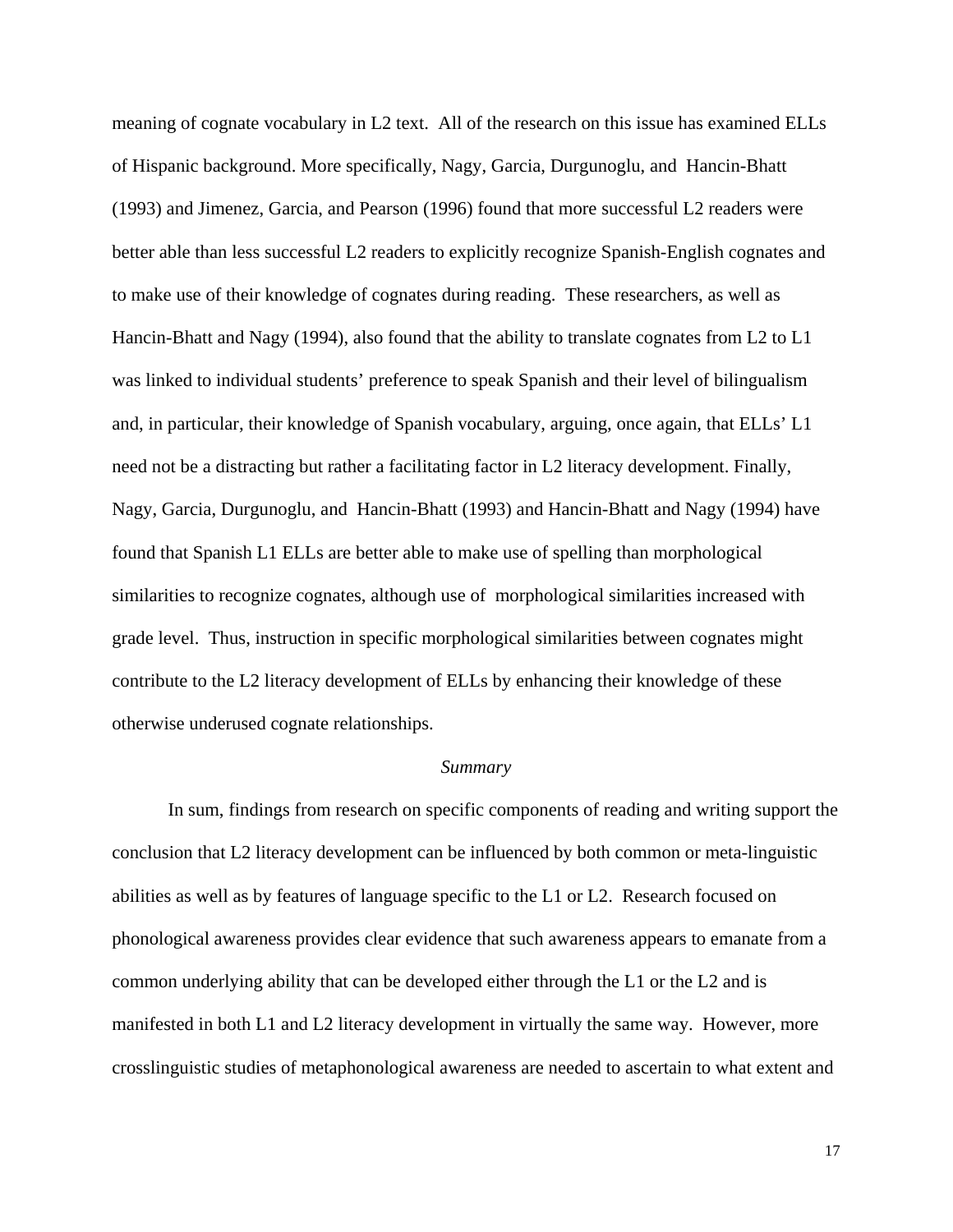in what ways this is true. Research also indicates that such metalinguistic abilities can be developed autonomously in the L2, even when learners have limited proficiency in the L2.

 Research concerned with ELLs' orthographic development found evidence for influences from the L1 as well as from the  $L2$  – in the latter case leading to developmental patterns that are similar to those of native-speakers of the L2. Research that has investigated cognate relationships between vocabularies in the L1 and the L2 provides a clear example of how ELLs can draw on knowledge that is specific to the L1 in developing vocabulary in the L2.

Research focused on orthographic patterns and cognate relationships between languages both suggest that ELLs can benefit from direct instruction about systematic functional and structural differences and similarities between languages, as such instruction enhances crosslinguistic facilitation. Arguably, the use of L1 language-specific knowledge or skills during L2 literacy tasks may serve to fill gaps in the learners' competence when they have not yet acquired target-appropriate knowledge of the L2. Learning patterns that echo those of nativespeaking readers and writers seem to emerge as L2 learners advance in their L2 literacy development, as is to be expected.

 Further research in these areas, especially with different language pairs, is needed to further our knowledge of the precise nature of putative common underlying abilities, as well as to determine how systematic relationships between the L1 and the L2 can be exploited by ELLs in their L2 literacy development.

#### L1 Literacy and L2 Literacy Development

Research on the effects of L1 literacy on L2 literacy development is the final issue in our survey of crosslinguistic/crossmodal relationships. Although the 'time on task' view of L2 development might oppose promotion of L1 literacy on the grounds that it reduces time that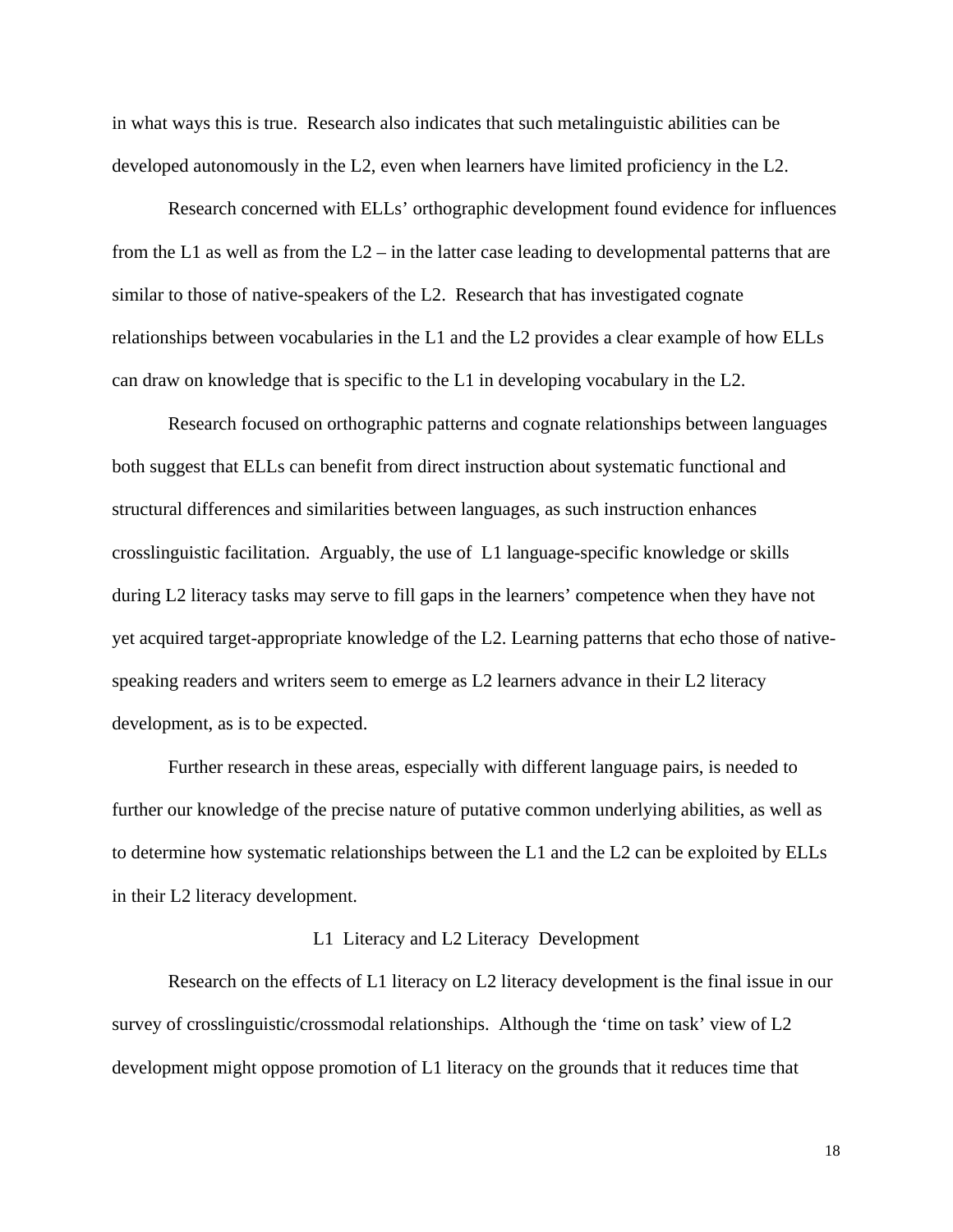ELLs have to devote to L2 literacy development or more directly as a source of interference or confusion, research such as that by Nguyen and Shin (2001) supports the view that competence in L1 literacy does not retard L2 literacy development. Much of the evidence concerning the effects of L1 literacy development on L2 literacy development comes from research on program comparisons, initial language of instruction, and various instructional strategies – all of which is reviewed in other chapters. These types of studies examine this relationship in relatively general terms by comparing students' general levels of reading and writing achievement in both languages. What remains to be discussed in this section are more specific developmental relationships between the two literacies; that is, the specific ways in which L2 literacy develops in bilingual contexts. This is done by examining specific aspects of literacy and specific types of learners – e.g., successful and unsuccessful ELL readers/writers. A summary of the research included in this section of our synthesis is provided in Table 4.

Insert Table 4 about here

\_\_\_\_\_\_\_\_\_\_\_\_\_\_\_\_\_\_\_\_\_\_\_\_\_\_\_

\_\_\_\_\_\_\_\_\_\_\_\_\_\_\_\_\_\_\_\_\_\_\_\_\_\_\_

## *Effects of L1 Literacy On L2 Literacy Development*

A number of studies mentioned previously with regard to the relationship between oral proficiency and L2 literacy also explored the effect of L1 literacy on the development of L2 literacy (e.g. Royer & Carlo, 1991; Reese et al., 2000; Langer et al., 1990). These studies found that the relationship between literacy in the L1 and the L2 is at least as significant as, if not more significant than, that between L2 oral development and L2 literacy. These findings, in turn, argue that developing literacy in the first language does not detract from literacy development in the L2, but rather supports it. To be more specific, Reese, Garnier, Gallimore and Goldenberg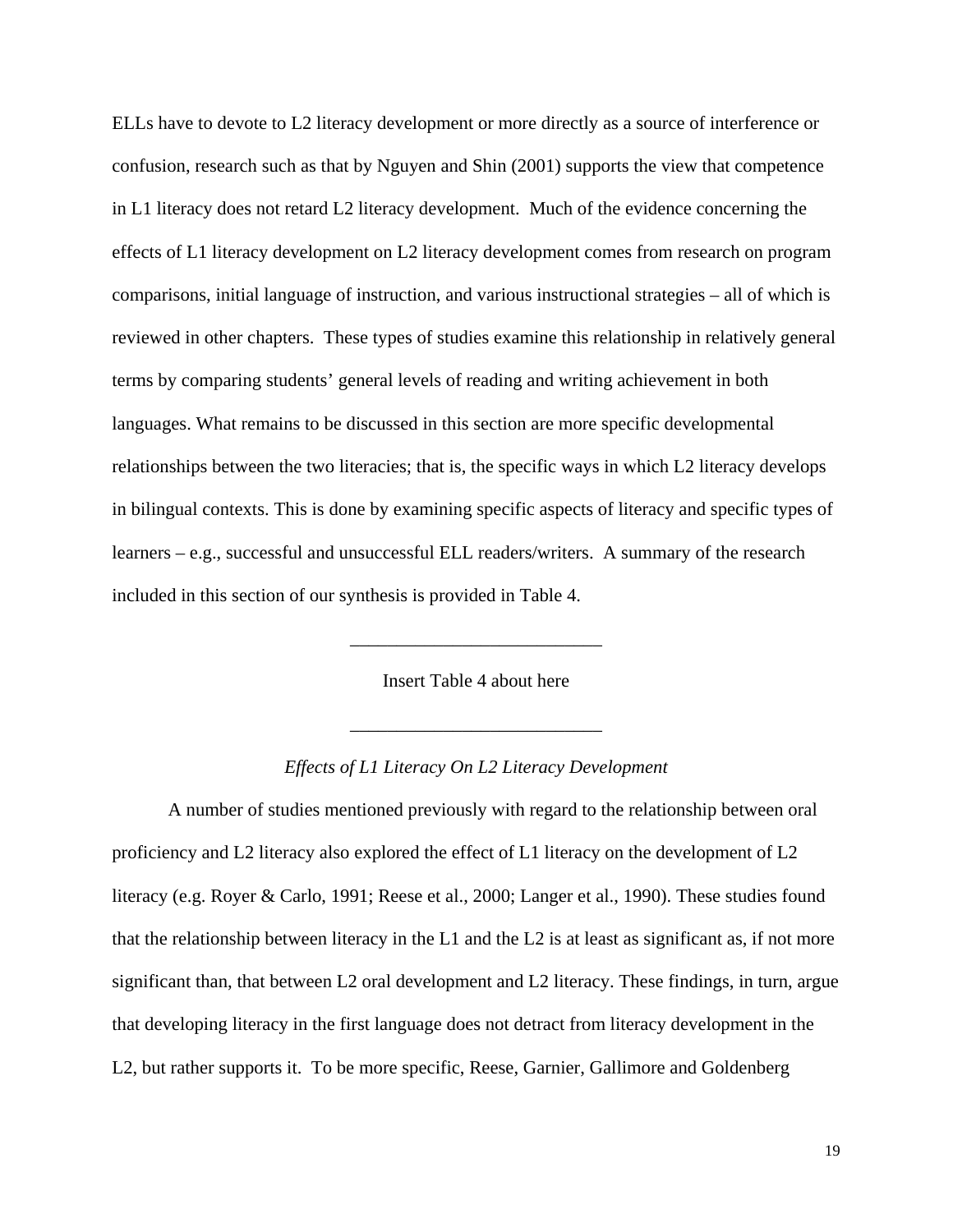(2000), discussed earlier, found that ELLs who were identified as the best L1 readers were deemed able to transition to English reading instruction earlier than other students and that early L1 reading abilities were a significant predictor of English reading abilities assessed eight years later. Additional evidence in support of the additive effects of L1 literacy development comes from Collier (1987) who, in a cross-sectional design, examined the link between length-ofresidence and age-of-arrival on ELLs' English reading achievement. She found that late elementary grade ELLs with at least two years of L1 reading instruction reached grade level equivalence in English reading more rapidly than those with little or no schooling in the L1. Furthermore, older ELLs (who arguably face relatively cognitively-demanding L2 academic tasks) did not achieve grade level equivalence as quickly as younger ELL students despite the fact that the former had had more years of L1 literacy development, suggesting that the issue is also complicated by the nature and level of the reading tasks required of the learner. Royer and Carlo (1991) found that the L1 reading abilities of ELLs in grade five were the best predictor of their L2 reading achievement in grade six, thereby providing corroborative evidence for the supportive effect of the L1. These findings suggest that L1 literacy needs to develop to a certain level if it is to benefit L2 literacy development.

A number of studies that have looked at the acquisition and use of specific literacy skills across languages corroborate this general relationship. Buriel and Cardoza (1998), Lanauze and Snow (1989), Langer et al. (1990), Jimenez et al. (1996), and Jimenez (2000) have all found evidence for specific parallel skills across languages. For example, in a study of L2 writing among grade 4-5 Hispanic ELLs, Lanauze and Snow (1989) found that ELLs exhibited similar profiles with respect to the complexity, sophistication, and semantic content of their writing in both their L1 and L2; this was evident even for students who were not orally proficient in their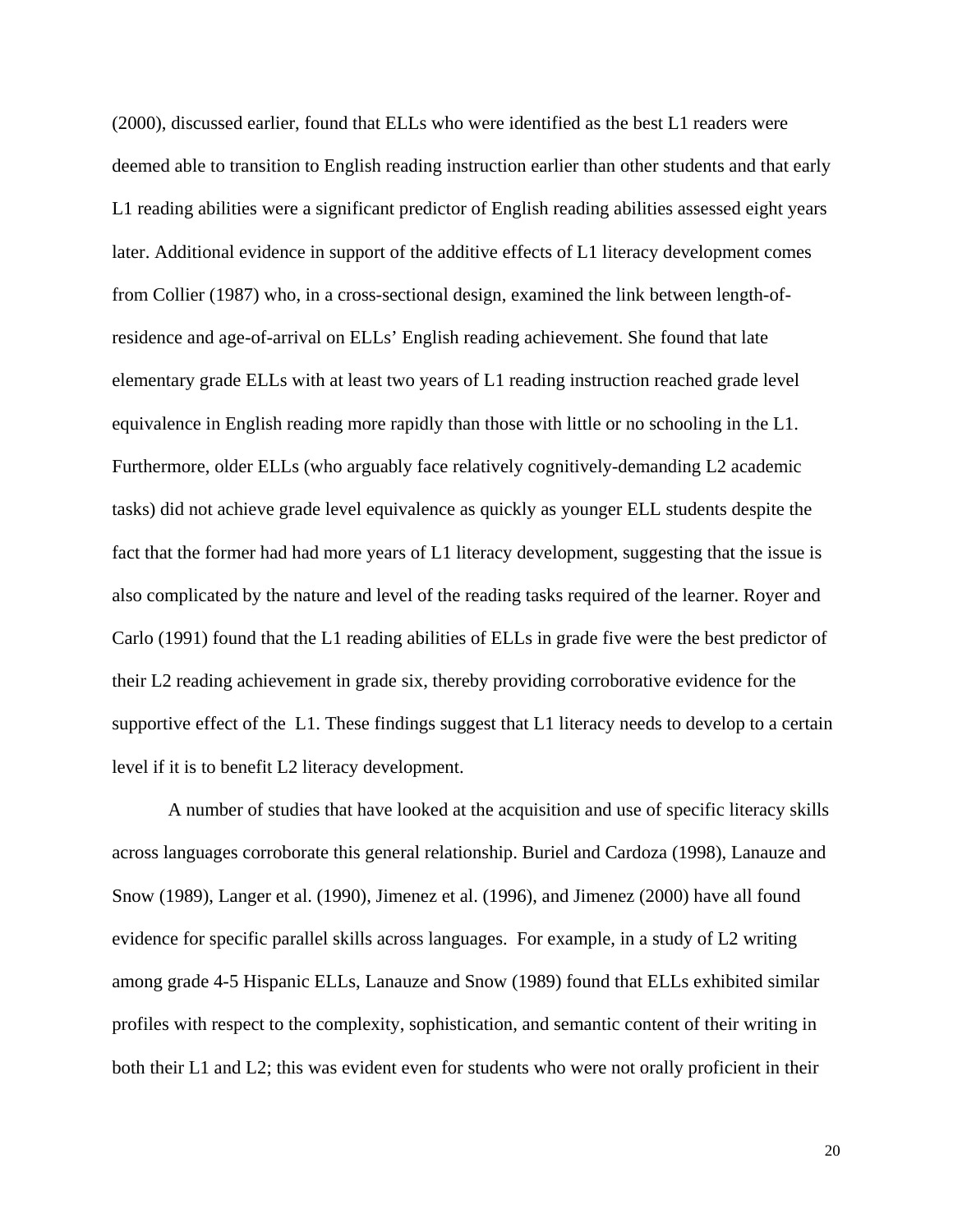L2. These findings suggest that ELLs are able to apply proficiencies developed in their L1 to L2 literacy tasks. This pattern is further illustrated when the literacy profiles of successful and less successful readers are compared. Langer et al. (1990), Jimenez et al. (1996), and Jimenez (2000) found that ELLs who were successful readers were successful in both languages, and ELLs who were unsuccessful readers were unsuccessful in both languages. These studies all uphold the notion that successful literacy development in both languages appears to be supported by a common underlying reservoir of literacy skills and proficiency and that L1 literacy can contribute to the development of this reservoir of skills.

# *L1 and L2 Literacy Strategies*

Research that has examined the strategies used by ELLs during L2 literacy tasks provides further insight into the nature of the additive relationship between L1 and L2 literacy. Research in this corpus has examined this issue in two ways: by comparing the strategies used by ELLs during both L1 and L2 literacy tasks; and by comparing the strategies used by ELLs during L2 English reading tasks with those used by native English speakers,

Research that has compared the strategies used by ELLs during L1 and L2 literacy tasks has found that successful and "unsuccessful" ELL readers/writers employ different strategies (Calero-Breckheimer & Goetz, 1993; Edelsky & Jilbert, 1985; Jimenez, 2000; Jimenez et al., 1996; Langer et al., 1990, Miramontes, 1987). More specifically, but perhaps not surprising, successful ELL readers/writers employ a number of effective strategies, such as using context and inferencing, monitoring comprehension, and invoking prior knowledge, whereas unsuccessful ELL readers employ a variety of ineffective or less sophisticated strategies (Padron & Waxman, 1988). They fail to draw or adjust inferences; they often invoke irrelevant prior knowledge; and they view completion as more important than comprehension (Jimenez et al.,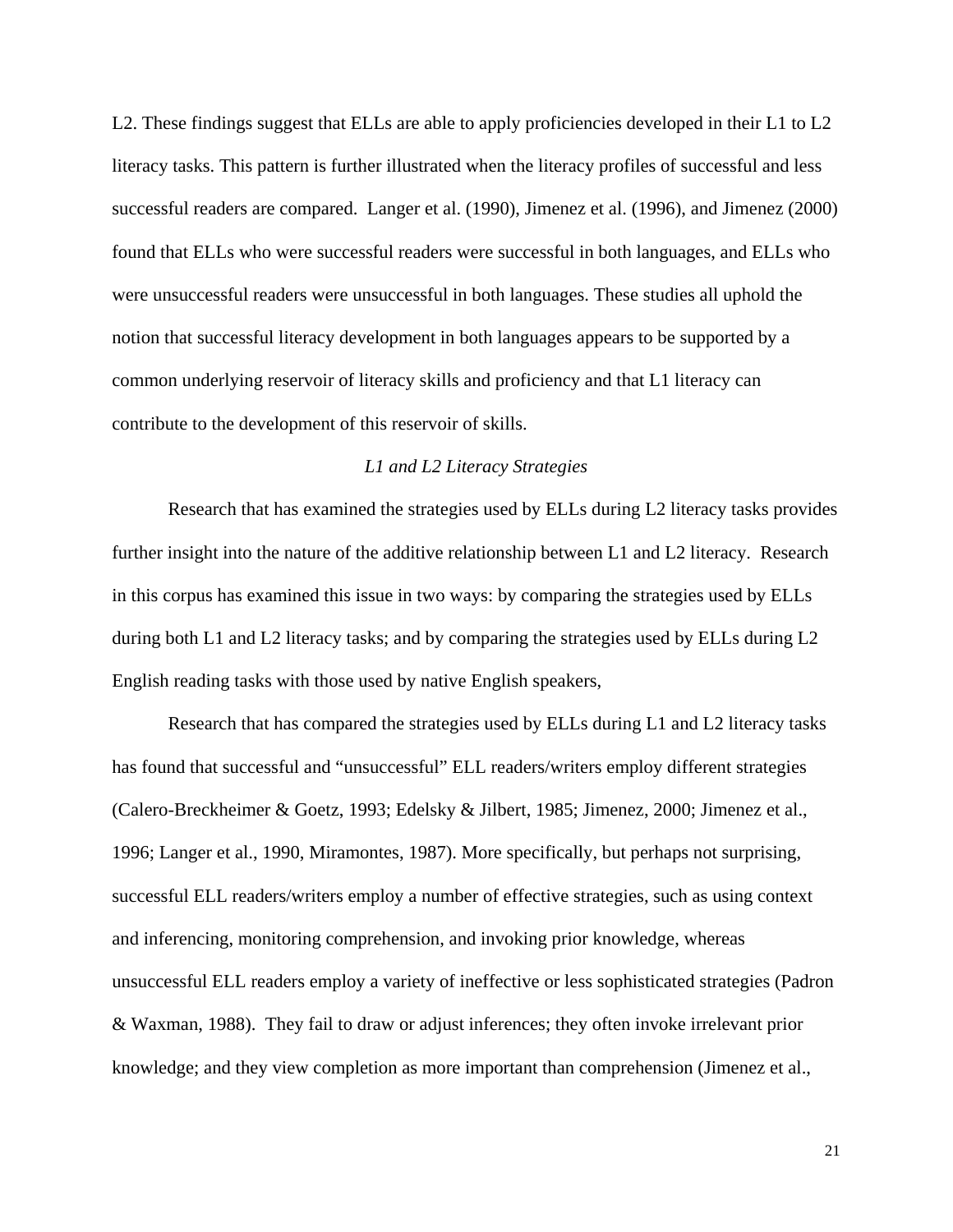1996). Of perhaps more interest, this research also found that successful readers/writers demonstrate use of the same strategies during both L1 and L2 literacy tasks, and they view reading in the L1 and L2 as similar activities or processes with language specific differences. Jimenez et al. (1996) reported that successful ELL readers/writers were able to deploy a variety of effective 'bilingual' strategies, such as searching for cognates, judicious translation, or use of prior knowledge developed in the L1. In contrast, the less successful ELLs viewed reading in the L1 and the L2 as separate abilities and saw the L1 as a source of confusion. That the unsuccessful ELL readers/writers viewed L1 and L2 reading in these ways suggests that they had not developed an understanding of the commonalities in L1 and L2 literacy and, as a result, were unable to draw on similarities and connections between their two languages in the service of L2 reading and writing. Jimenez (2000) suggested that unsuccessful ELL readers may need opportunities to learn about similarities between the writing systems of their two languages and to become more aware of bilingual strategies that would encourage them to draw on knowledge resources in the L1 to enhance their literacy abilities and development in the L2 (see also Langer et al., 1990).

At the same time, research that has compared L2 (i.e., ELL) with L1 English readers/writers has found that their strategies differ. More specifically, L1 English readers have been shown to use significantly more and different strategies in general than ELL readers (Padron, Knight & Waxman, 1986; Knight, Padron & Waxman, 1985). Bean, Levine &Graham (1982) and Miramontes (1987, 1990) found that ELLs pay closer attention to textual features than L1 English readers. For example, Miramontes (1987,1990) found that good Spanish readers paid significantly more attention to textual features such as graphic representation and grammatical structure in both L1 and L2 reading than good English readers. Although these

22<br>22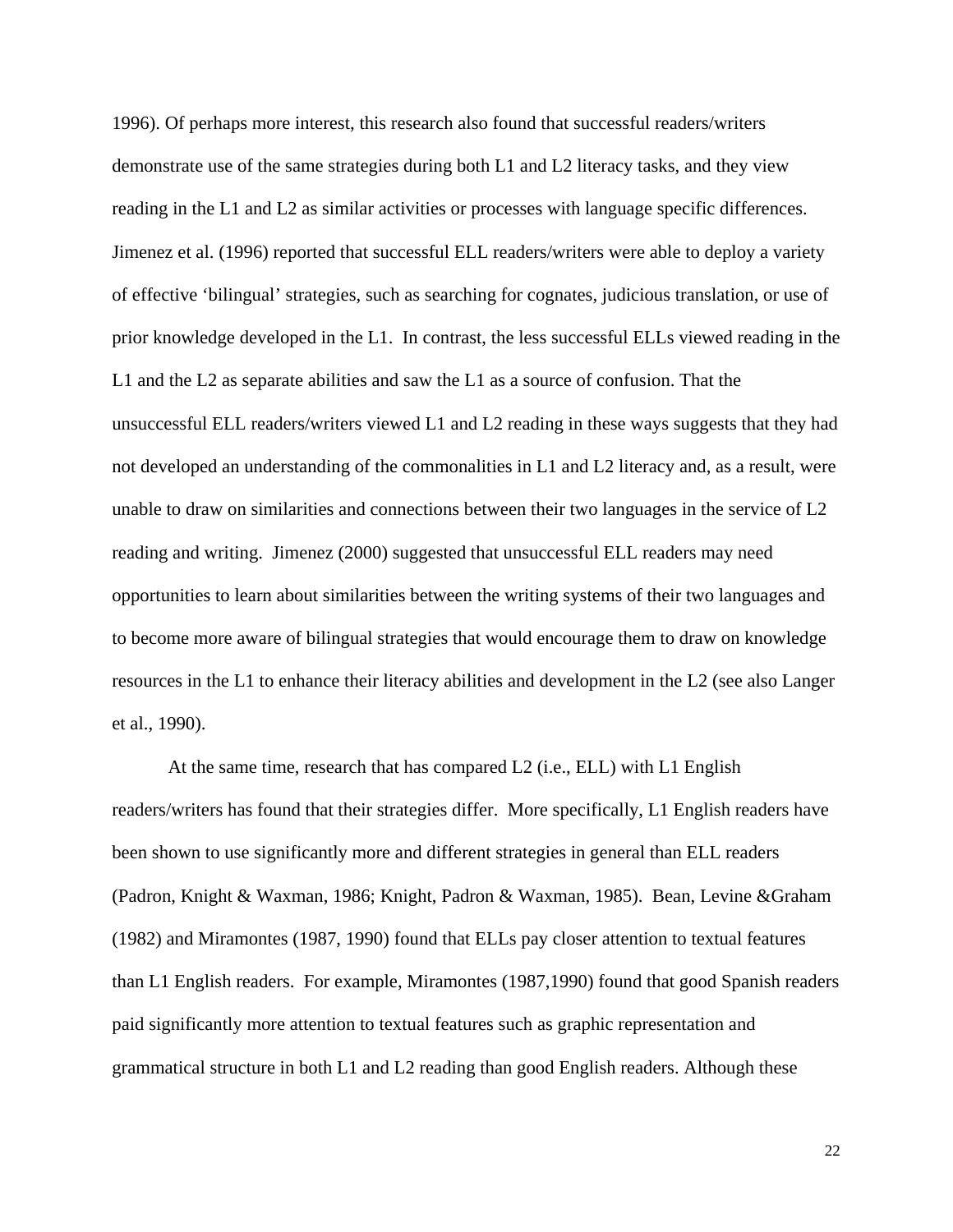studies report no apparent loss in comprehension by ELLs, these researchers suggest that the strategies used by ELLs in their English reading are inappropriate because they are not the same as those employed by successful L1 English readers. However, the reading performance of the ELLs as reported in this study does not back up this claim. Rather, the pattern of strategies employed by successful ELL readers and writers may be more appropriately construed as an equally effective but different path to literacy development in comparison to that exhibited by L1 readers and writers.

An explanation of the differences between successful ELL and L1 readers can be offered in terms of the former's having access to a bilingual reservoir of literacy skills and strategies in contrast to the latter's monolingual pool of resources. Langer et al. (1990) and Jimenez et al. (1996) add support to this possibility by providing evidence that successful ELL readers maximize what they know by using their L1 to translate, elaborate, and hypothesize when making sense of English text. Edelsky and Jilbert (1985) have made a similar claim: *"*children's bilingualism increases their options for making meaning*"* (p. 69). Such a notion sees reading in an L2 as part of a larger, *bilingual* process. Such a process is also supported by the research discussed earlier with respect to L1 spelling patterns and cognate vocabulary in L2 literacy (see also Nagy, McClure & Mir, 1997, for evidence concerning L1 syntactic influences on determining unfamiliar word meanings in L2 reading). It follows that attempts to get ELLs to adopt strategies that are similar to those of monolingual English readers may be misguided because they fail to acknowledge and draw on the full capacities of bilingual learners, which necessarily encompass contributions and knowledge from two languages.

23<br>23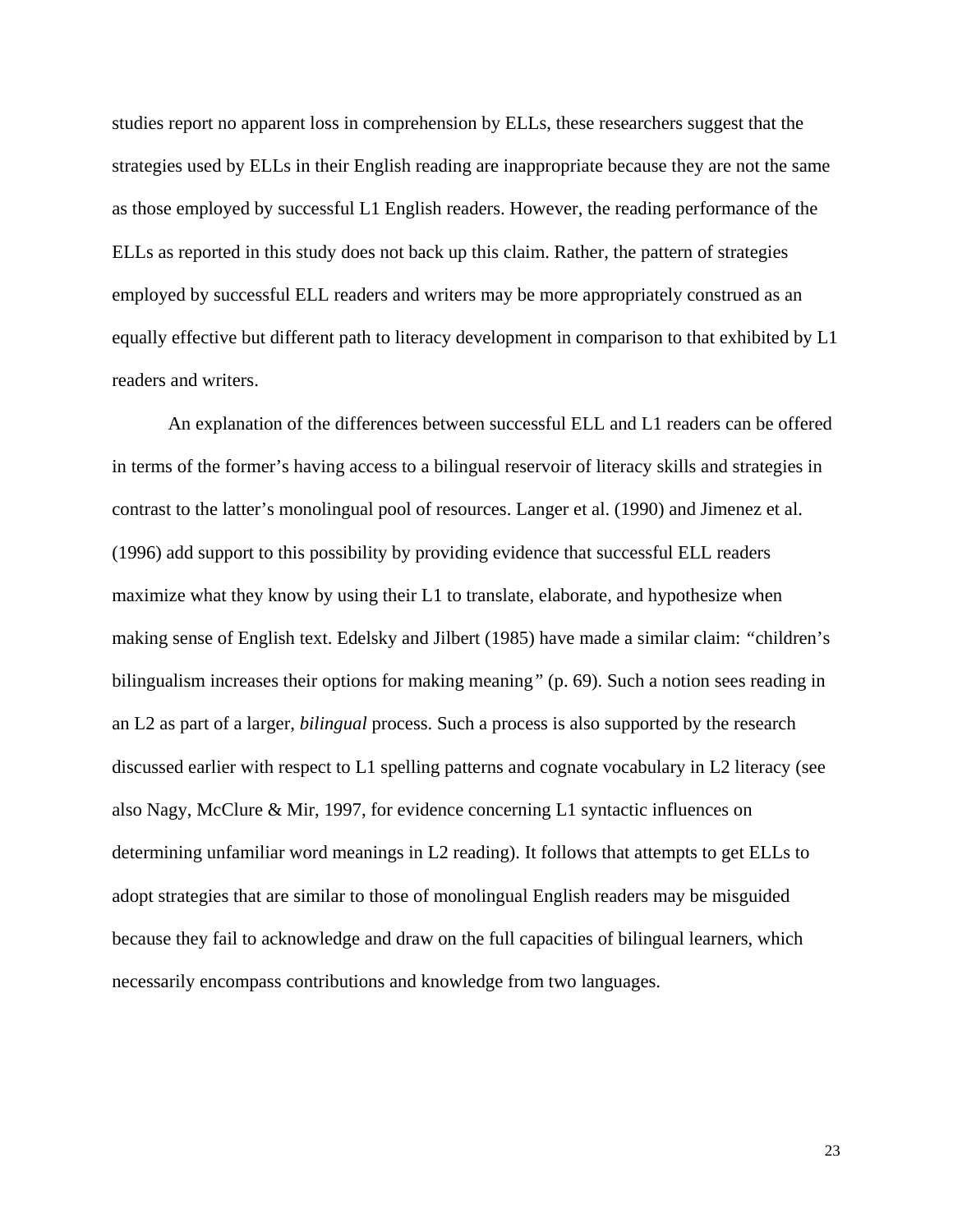## *Other Issues: Text Types and Genre*

In addition to issues of strategy use, our understanding of L2 literacy development needs to take into account different types and genres of literacy. More specifically, Jimenez et al. (1996) and Langer et al. (1990) note that some ELLs have difficulty with more academic or cognitively-demanding types of texts (e.g., they find reports more difficult to read and understand than stories). Jimenez et al. (1996) also noted, in comparing successful L1 English readers with successful ELL readers in English, that the two groups differed qualitatively in terms of their concern for detail and the types and level of sophistication of the connections they made during literacy tasks. Bermudez and Prater (1994) suggest the need to provide opportunities for ELLs to develop more sophisticated expertise in the use of persuasive discourse while Langer et al. (1990) observe that ELLs transitioning into English literacy have difficulty interpreting decontextualized reading comprehension questions, a finding also reported by Field (1996) in a descriptive study of ELLs who were transitioning into English literacy. Two studies that differ significantly in their focus, and due to the case-study nature need to be interpreted with caution, also support the notion that ELL readers/writers can develop social and critical aspects of L2 literacy in ways similar to that of English L1 readers/writers (Galindo, 1993; Samway, 1993; Urzua, 1987). Bringing these broader literacy issues back to a consideration of the construct of common underlying proficiencies, as Jimenez (2000) and Galindo (1993) suggest, ELLs need literacy development experiences that are connected to their bilingual abilities and bicultural status.

#### *Summary*

In summary, research that has sought to define the relationship between L1 literacy and L2 literacy has found that L1 literacy does not detract from L2 literacy development but rather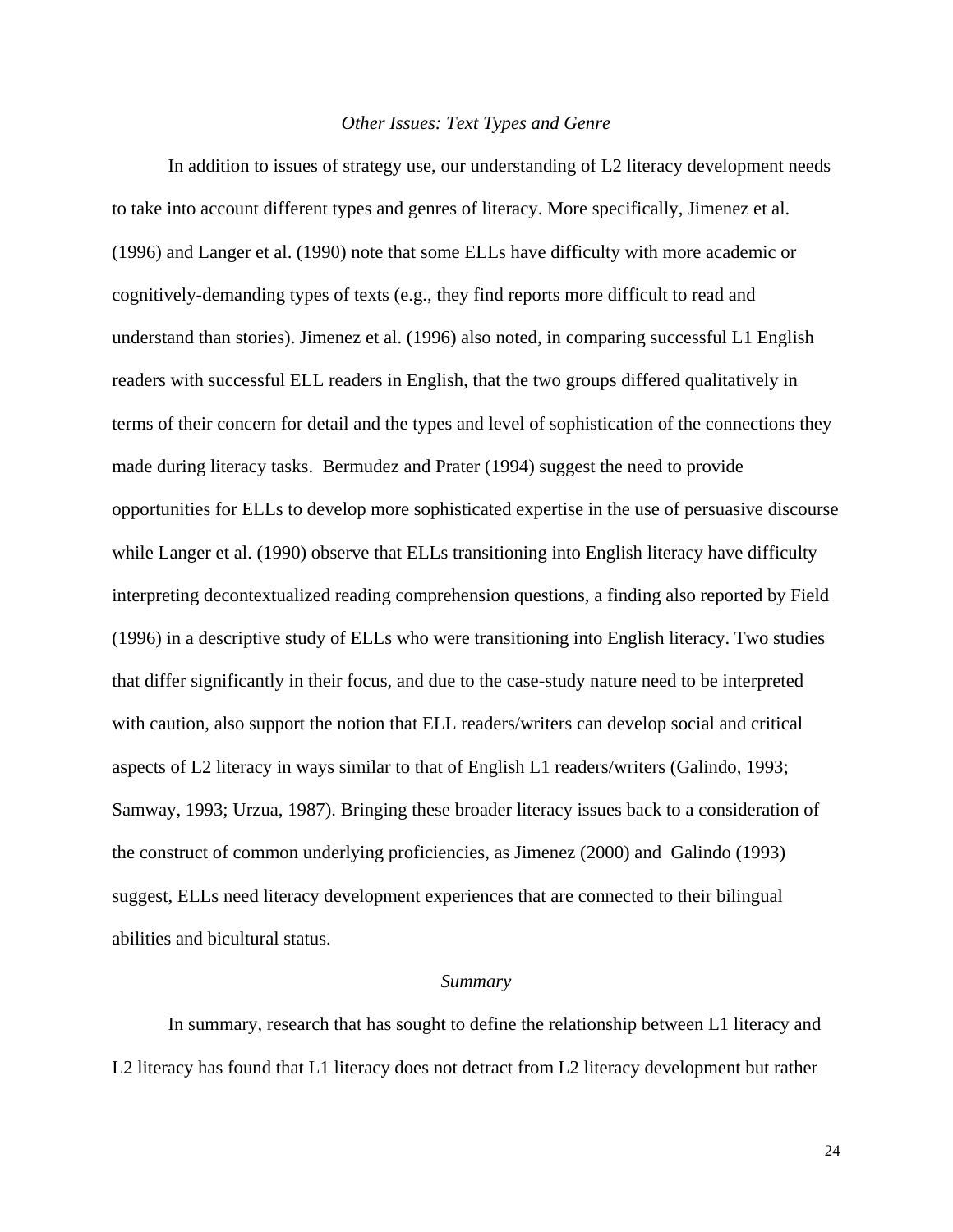contributes to and supports its development. In effect, those ELLs with successful L1 literacy experience progress more quickly and successfully in their L2 literacy development. Research also provides evidence for parallel abilities across languages, thereby supporting the construct of a common underlying proficiency for L1 and L2 literacy. In brief, the evidence reviewed in this section indicates that there can be additive developmental effects of L1 literacy development on L2 literacy development

Research that has examined the strategies employed by ELLs in L1 and L2 literacy tasks provides further insight into the processes of L2 reading and writing. Studies show that successful ELL readers and writers use similar strategies in both languages whereas less successful ELL readers and writers do not, apparently not capitalizing on the commonalities of literacy across languages. Furthermore, successful ELLs also make use of effective strategies not available to successful monolinguals; strategies that draw on knowledge of and relationships between the L1 and the L2.

Finally, studies that have focused on the context and content of literacy activities suggest that more attention needs to be given to developing further ELLs' abilities with respect to deeper and more cognitively demanding aspects of literacy. Research has shown that certain text types, such as factual reports as opposed to narratives, pose more difficulty for ELLs, as do more decontextualized literacy tasks. Researchers suggest that development and success in these more demanding literacy tasks can be facilitated by drawing on ELLs' sociocultural knowledge, including their L1 as well as L2 experiences.

Clearly, the research reviewed in this section supports an additive effect of L1 literacy on L2 literacy development, and provides the basis and impetus for future research in this area. Research that investigates ELLs' parallel abilities and development in both languages, such as

 $25$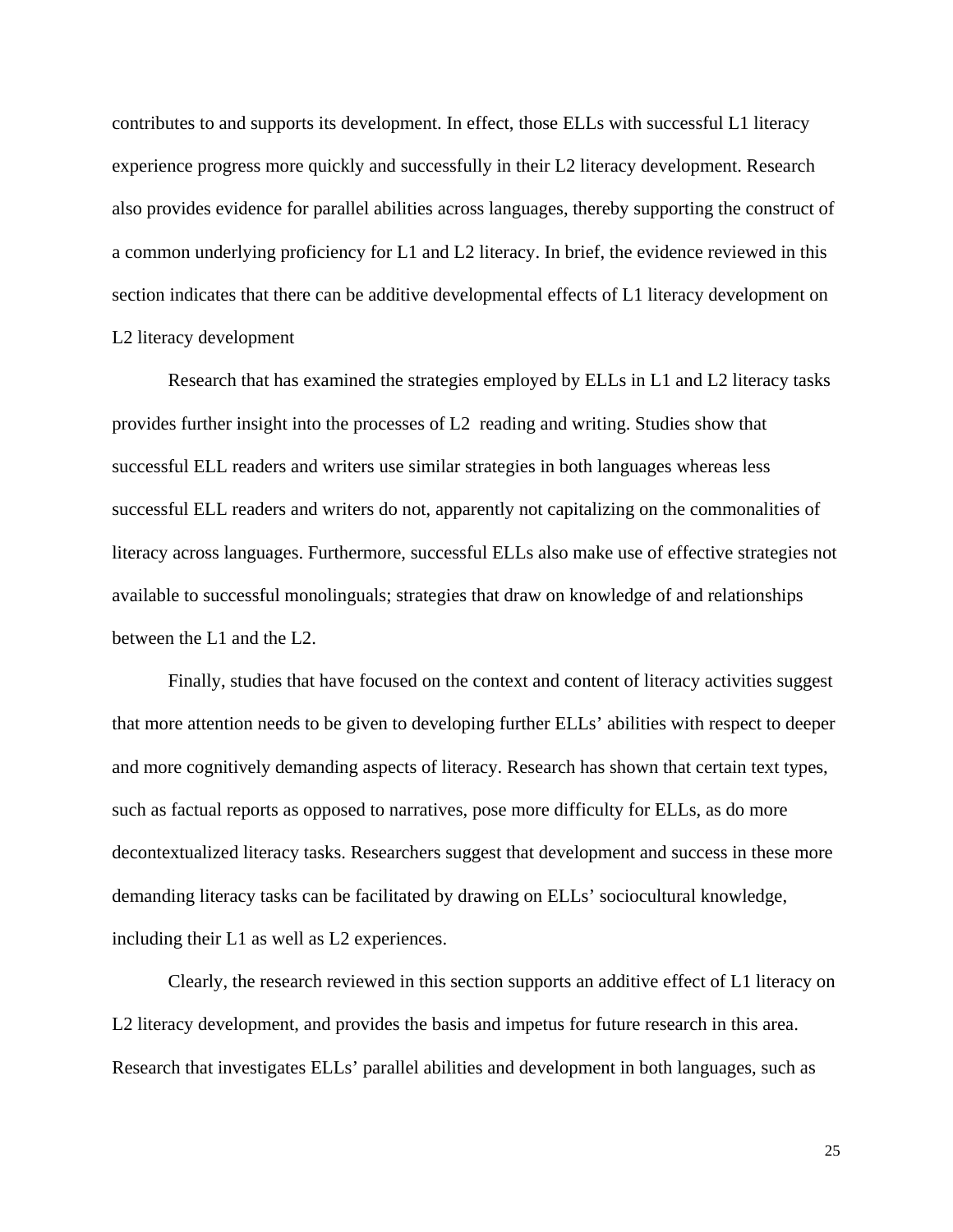the use of effective strategies support the construct of a common underlying proficiency. Further research is needed to determine the nature of such strategies as well as investigations concerning instructional methods. The body of research reviewed also suggests that the L2 literacy development of ELLs is unique in terms of specific bilingual abilities and knowledge bases. Further research is needed to further our understandings of these learners.

## Summary

The various L1 and L2 as well as oral and written proficiencies discussed in this chapter contribute in different yet complementary ways to L2 literacy development. These contributions appear to contribute to the development of a common underlying proficiency that serves both L1 and L2 literacy and create an awareness of systematic relationships between languages, allowing ELLs to draw on existing L1 knowledge in the service of L2 literacy. Furthermore, it appears L2 literacy is, in a sense, more than the sum of its parts, as ELLs appear to have unique abilities that result from their bilingual status.

Research that has focused on the relationship between L2 literacy and oral language proficiency in the L1 and L2 reveals a relationship between oral and written language in ELLs that is specific and complex. In particular, research that has examined the influence of L1 oral proficiency on L2 literacy found that not only did L1 oral proficiency not detract from L2 literacy development, but that specific aspects of L1 oral language proficiency, such as L1 emergent literacy, were more influential in L2 literacy than general aspects of L2 oral proficiency. It also appears that ELLs make use of L1 oral proficiency to draw on prior knowledge and experience, either in the absence of or in addition to similar levels of L2 oral proficiency, in the service of L2 literacy tasks. Findings from research concerned with the relationship between L2 oral proficiency and L2 literacy development suggest that a certain level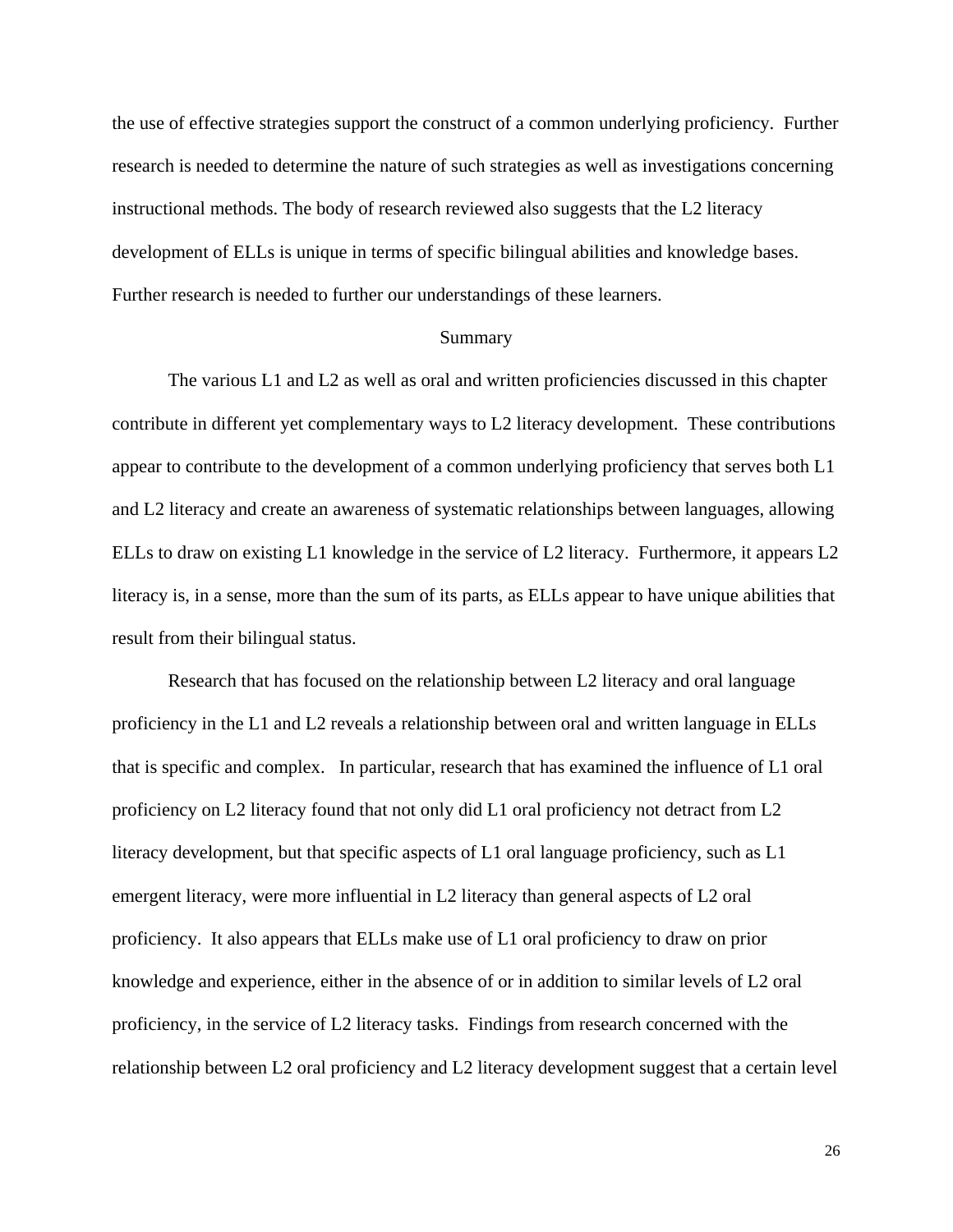of L2 oral proficiency needs to be attained for a significant relationship to be evident. Furthermore, as with L1 oral language, specific literacy-related aspects of L2 oral proficiency, such as diversity of vocabulary and in-depth text understanding, appear to be more highly related to L2 literacy abilities than do more general or surface-level L2 oral abilities. Moreover, it appears that L2 literacy development can proceed to some extent even with limited L2 oral proficiency, provided that consideration is given to linguistic and prior experiential knowledge that ELLs have already acquired through the medium of their L1. If future research supports this conclusion, it would follow that instructional consideration of aspects of both L1 and L2 oral proficiency could optimize L2 literacy development, arguably beyond what can be achieved through the L2 alone. In sum, L1 and L2 oral proficiencies can contribute to L2 literacy development in a complementary fashion.

Results from research that has examined specific components of reading and writing further define L2 literacy development to include a complex set of influences, including common underlying proficiencies, influences from the L1, the learners' knowledge of relationships between languages, and typical developmental processes linked to the L2. Research on phonological awareness finds such awareness to be a common underlying ability that, once acquired, is manifest in both L1 and L2 literacy development. The findings reviewed here suggest that phonological awareness can be developed through the L1 and applied to the L2 or developed through the L2, even in ELLs with limited L2 proficiency. The influence of the L1 is evident from research that has looked at the development of L2 spelling. Studies using L2 word lists that contrast spelling patterns between the L1 and the L2 show L1 influence or 'negative transfer' in ELLs' spelling errors. On the other hand, studies that examined spelling errors spontaneously produced by ELLs found that other types of errors also correspond to

27 and 2012 and 2012 and 2012 and 2012 and 2012 and 2012 and 2012 and 2012 and 2012 and 2012 and 201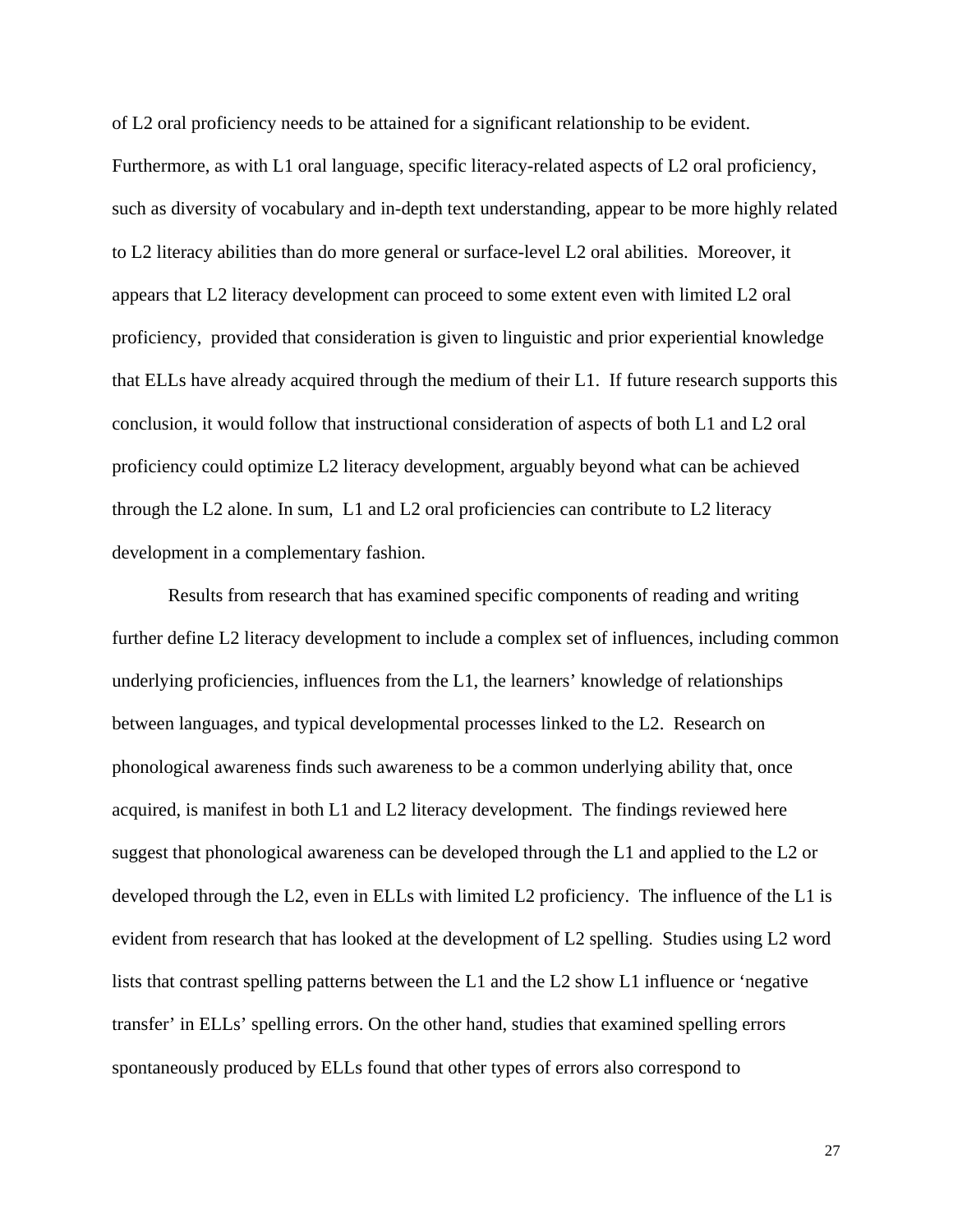developmental patterns specific to the L2, similar to those made by native speakers. Research that has looked at the effect of cognate relationships between the L1 and L2 on L2 literacy development provides specific evidence of how ELLs can utilize knowledge of the L1 in acquiring vocabulary in the L2. However, this same research suggests that knowledge of specific orthographic and morphological correspondences can be enhanced, suggesting that there is a potential for crosslinguistic facilitation that is underutilized in L2 literacy development.

Perhaps the most direct crosslinguistic relationship discovered in this review is that between L1 literacy and L2 literacy. Research on this relationship finds that L1 literacy supports L2 literacy development. ELLs with initial L1 literacy experiences, such as emergent and family literacy, as well as those with well developed L1 literacy experiences, progress more quickly and successfully in L2 literacy development. Research findings reviewed here also provide evidence for parallel abilities across languages, supporting the common underlying proficiency construct. These parallel abilities are evidenced quite consistently in studies that focus on the strategies used by ELLs in L1 and L2 literacy tasks, where ELLs who are successful in L2 literacy tasks use similar strategies in both their L1 and their L2, viewing literacy in either language as a similar event. Less successful ELL readers and writers use different and less effective strategies and see L1 and L2 literacy tasks as different. Furthermore, ELLs appear to utilize different yet effective strategies in L2 literacy tasks in comparison to monolinguals, strategies that appear to stem from their bilingualism. The final set of studies reviewed in this chapter calls attention to an additional set of issues related to the content and types of literacy tasks that ELLs confront in school. This research suggests that ELLs need more exposure to and instruction relevant to complex genres of literacy.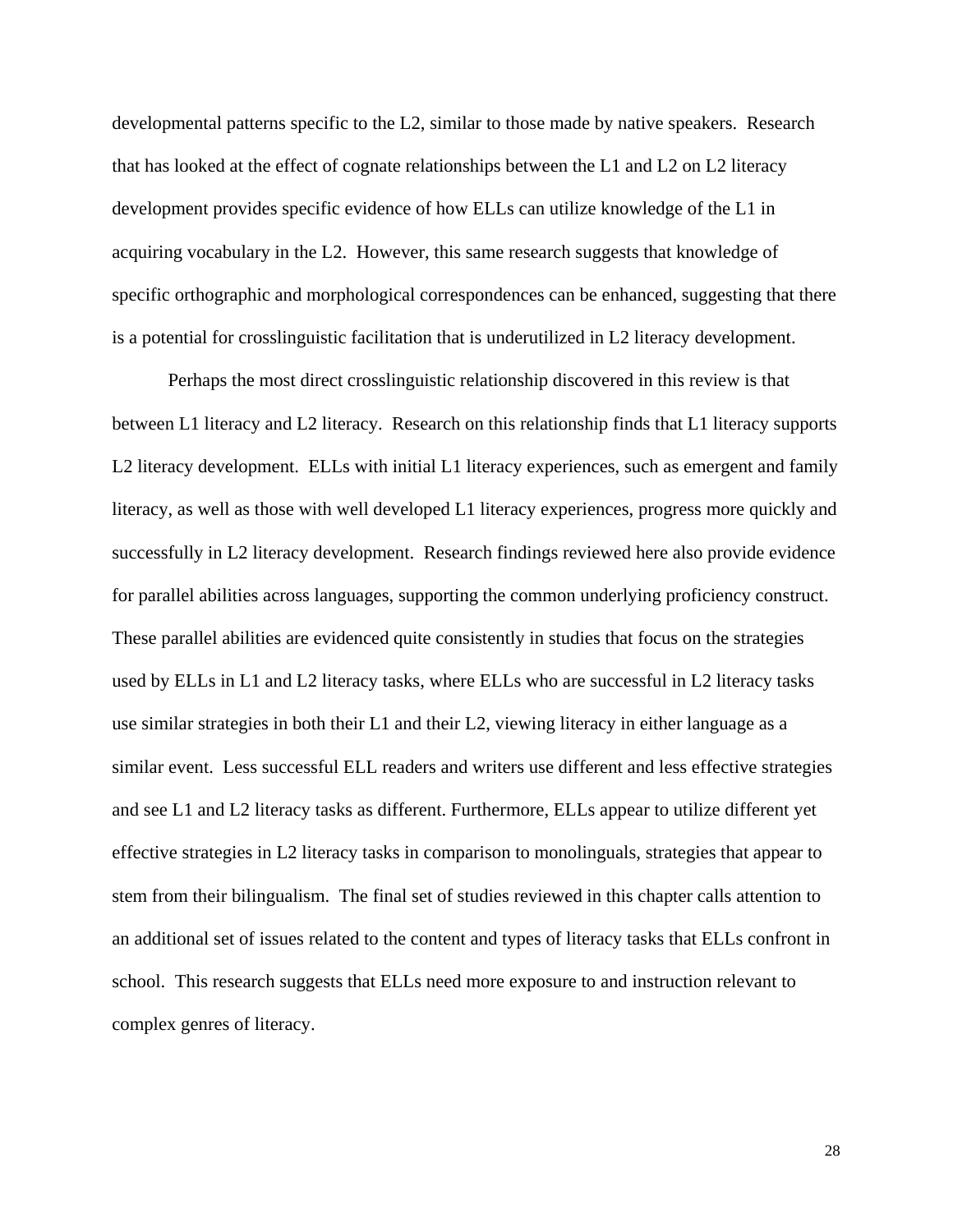When considered together, the crosslinguistic and crossmodal influences on L2 literacy development that have been reviewed in this chapter form a complex yet coherent picture. At the same time, it is important to note that the picture is at best preliminary and considerably more research is most domains is required to draw stable and definitive conclusions.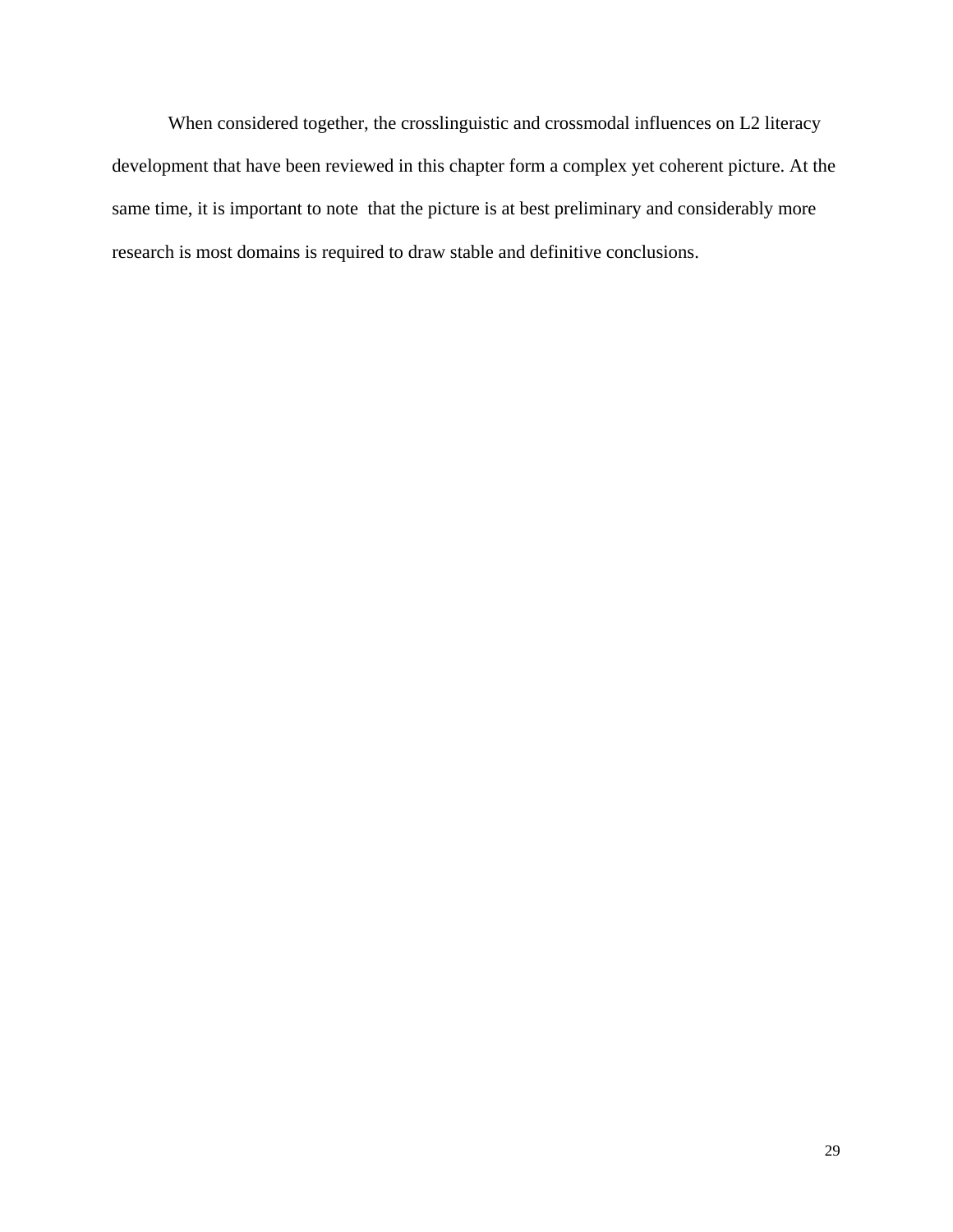#### References

Adams, M. (1990). *Beginning to read*. Cambridge: MIT Press.

- Bean, Levine & Graham (1982). (1982). Beginning ESL readers' attention to the graphemic features of print. *Reading Improvement*, 18(4), 346-349.
- Bermudez, A. B., & Prater, D. L. (1994). Examining the effects of gender and second language proficiency on Hispanic writers' persuasive discourse. *Bilingual Research Journal*, *18*(3- 4), 47-62.
- Buriel, R., & Cardoza, D. (1998). Sociocultural correlates of achievement among three generations of Mexican-American high school seniors. *American Educational Research Journal, 25*(2), 177-192.
- Calero-Breckheimer, A., & Goetz, E. (1993). Reading strategies of biliterate children for English and Spanish texts. *Reading Psychology: An International Quarterly*, *14*, 177-204.
- Carlisle, J., Beeman, M., Davis, L., & Sparim, G. (1999). Relationship of metalinguistic capabilities and reading achievement for children who are becoming bilingual. *Applied Psycholinguistics, 20*(4), 459-478.
- Collier, V. (1987). Age and rate of acquisition of second language for academic purposes. *TESOL Quarterly, 21*(4), 617-641.
- Cronnell, B. (1985). Language influences in the English writing of third-and sixth-grade Mexican-American students. *Journal of Educational Research, 78,* 168-173.
- Cummins, J. (1979). Linguistic interdependence and the educational development of bilingual children. *Review of Educational Research, 49*, 222-251.
- Cummins, J. (1981). The role of primary language development in promoting educational success for language minority students. In *Schooling and Language Minority Students: A*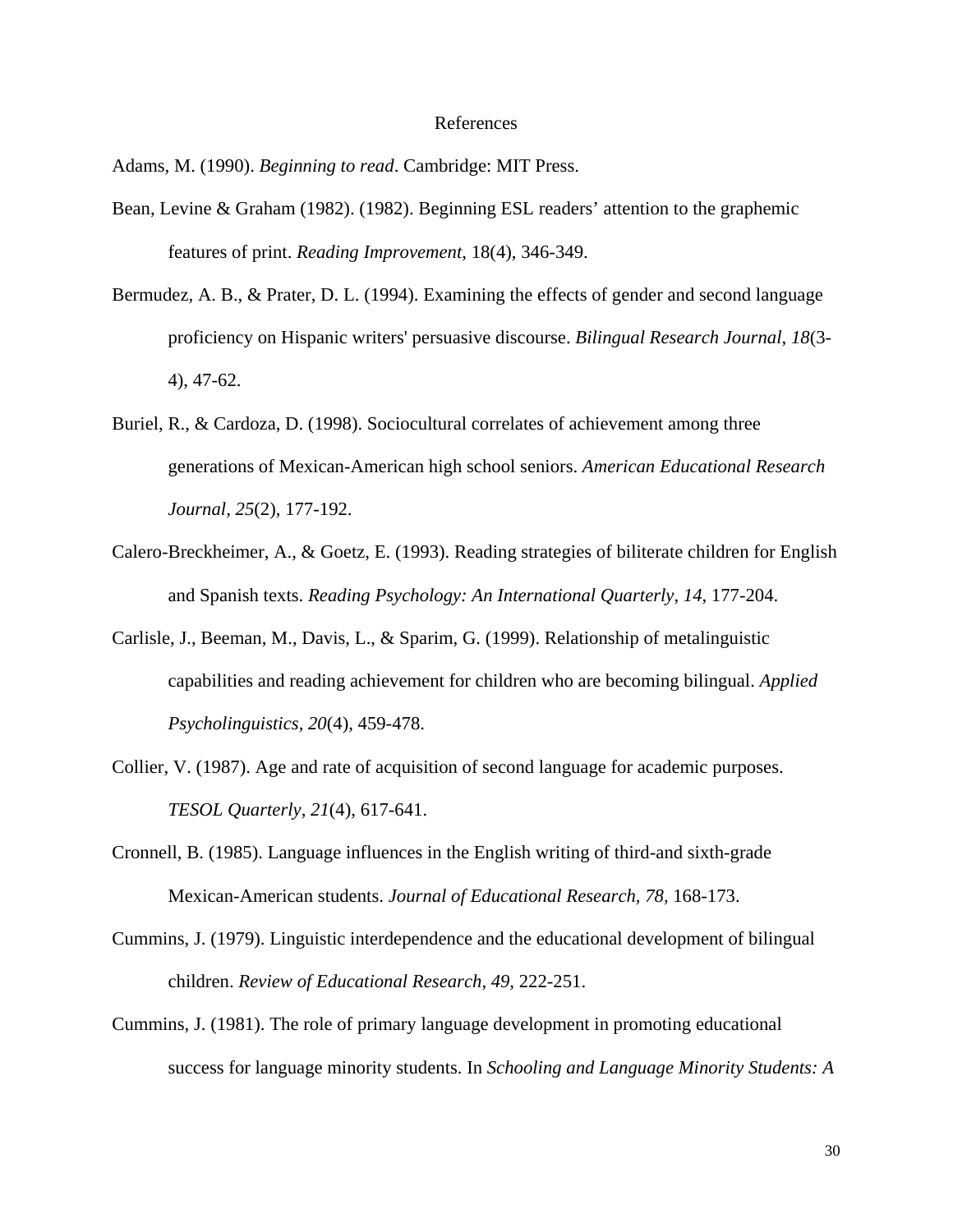*Theoretical Framework* (pp. 3-49). Los Angeles: Los Angeles: National Dissemination and Assessment Center.

- Cummins, J. (1991). Interdependence of first and second-language proficiency in bilingual children. In E. Bialystok (Ed.), *Language Processing in Bilingual Children* (pp. 70-89). Cambridge: Cambridge University Press.
- Cummins, J. (1992). Empowerment through biliteracy. In J.V. Tinajero and A.F. Ada (Eds.), *The power of two languages: Literacy and biliteracy for Spanish-speaking students*. New York: McGraw-Hill.
- Cummins, J. (1997). Cultural and linguistic diversity in education: A mainstream issue? *Educational Review, 49*, 99-107.
- Durgunoglu, A., Nagy, W., & Hancin-Bhatt, B. (1993). Cross-language transfer of phonological awareness. *Journal of Educational Psychology, 85*(3), 453-465.
- Edelsky, C., & Jilbert, K. (1985). Bilingual children and writing: Lessons for all of us. *Volta Review, 87*(5), 57-72.
- Fashola, O., Drum, P., Mayer, R., & Kang, S. (1996). A cognitive theory of orthographic transitioning: Predictable errors in how Spanish speaking children spell English words. *American Educational Research Journal, 33*(4), 825-843.
- Fernandez, R. M. & Nielsen, F. (1986). Bilingualism and Hispanic scholastic achievement: Some baseline results. *Social Science Research, 15*(1), 43-70.
- Field, M. (1996). Pragmatic issues related to reading comprehension questions: A case study from a Latino bilingual classroom. *Issues in Applied Linguistics, 7*(2), 209-224.
- Galindo, R. (1993). The influence of peer culture on Mexican-origin bilingual children's interpretations of a literacy event. *The Bilingual Research Journal, 17*(3-4), 71-99.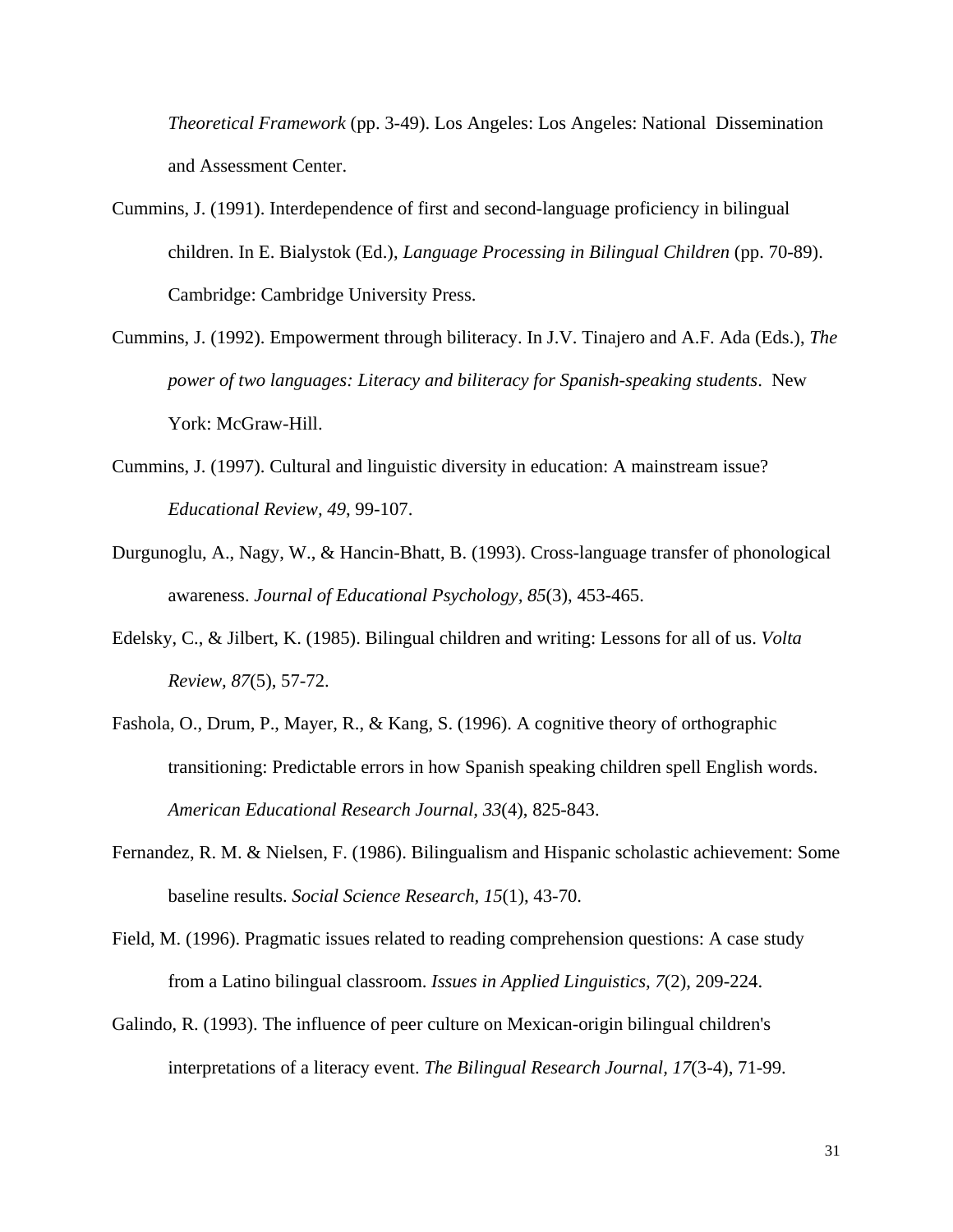- Goldstein, B., Harris, K., & Klein, M. (1993). Assessment of oral storytelling abilities of Latino junior high school students with learning handicaps. *Journal of Learning Disabilities, 26*(2), 138-143.
- Hacin-Bhatt, B., & Nagy, W. (1994). Lexical transfer and second language morphological development. *Applied Psycholinguistics, 15*(3), 289-310.

Heath, S. (1983). *Ways with words*. Cambridge: Cambridge University Press.

- Hsia, S. (1992). Developmental knowledge of inter-and intraword boundaries: Evidence from American and Mandarin Chinese speaking beginning readers. *Applied Psycholinguistics, 13*(3), 341-372.
- Hudelson, S. (1994). Literacy development of second language children. In F. Genesee (Ed.), *Educating second language children: The whole child, the whole curriculum, the whole community* (pp.129-158). Cambridge: Cambridge University Press.
- Jimenez, R. T. (2000). Literacy and the identity development of Latina/o students. *American Educational Research Journal, 37*(4), 971-1000.
- Jimenez, R., Garcia, G. E., & Pearson, P. D. (1996). The reading strategies of bilingual Latina/o students who are successful English readers: Opportunities and obstacles. *Reading Research Quarterly, 31*(1), 90-112.
- Kennedy, E., & Park, H. (1994). Home language as a predictor of academic achievement: A comparative study of Mexican- and Asian-American youth. *The Journal of Research and Development in Education, 27*(3), 188-194.
- Knight, S., Padron, Y., & Waxman, H. (1985). The cognitive reading strategies of ESL students. *TESOL Quarterly, 19*(4), 789-791.

Lado, R. (1957). *Linguistics across cultures*. Ann Arbor: University of Michigan Press.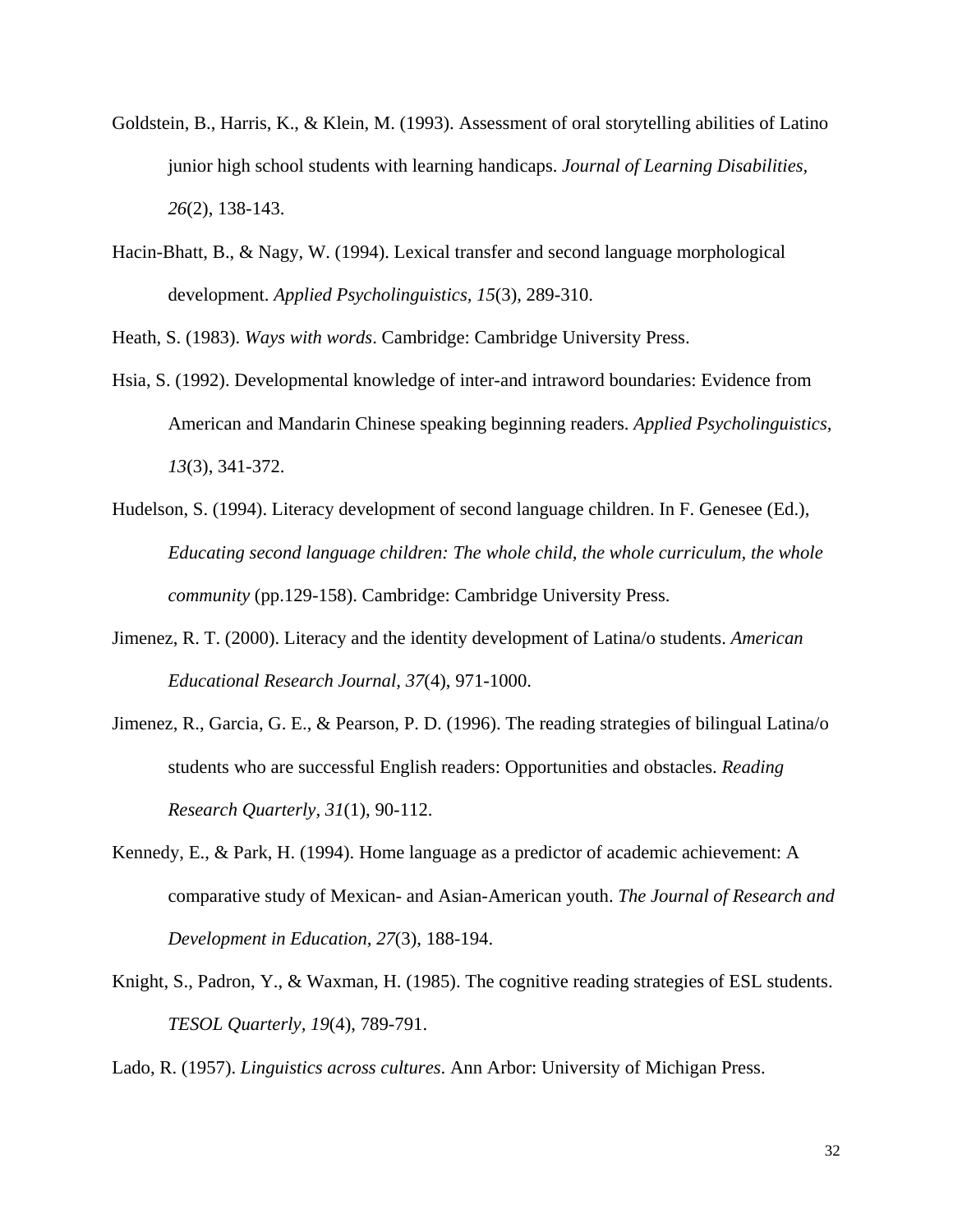- Lanauze, M., & Snow, C. (1989). The relation between first- and second-language writing skills: Evidence from Puerto Rican elementary school children in bilingual programs. *Linguistics and Education, 1*(4), 323-339.
- Langer, J. A., Barolome, L., & Vasquez, O. (1990). Meaning construction in school literacy tasks: A study of bilingual students. *American Educational Research Journal, 27*(3), 427- 471.
- Lindholm, K., & Aclan, Z. (1991). Bilingual proficiency as a bridge to academic achievement: Results from bilingual/immersion programs. *Journal of Education, 173*(2), 99-113.
- Maguire, M. H. & Graves, B. (2001). Speaking personalities in primary school children's writing. *TESOL Quarterly, 35*, 561-593.
- MacSwan, J., & Rolstad, K. (2003). Linguistic diversity, schooling, and social class: Rethinking our conception of language proficiency in language minority education. In C.B. Paulston and G.R. Tucker (Eds.), *Sociolinguistics: The essential readings* (pp. 329-340). Malden, MA: Blackwell.
- Miramontes, O. (1987). Oral reading miscues of Hispanic students: Implications for assessment of learning disabilities. *Journal of Learning Disabilities, 20*(10), 627-632.
- Miramontes, O. (1990). A comparative study of English oral reading skills in differently schooled groups of Hispanic students. *Journal of Reading Behavior, 22*(4), 373-394.
- Nagy, W., Garcia, G., Durgunoglu, A., & Hancin-Bhatt, B. (1993). Spanish-English bilingual students' use of cognates in English reading. *Journal of Reading Behavior, 25*(3), 241- 259.
- Nagy, W. E., McClure, E. F., Mir, M. (1997). Linguistic transfer and the use of context by Spanish-English bilinguals. *Applied Psycholinguistics, 18*(4), 431-452.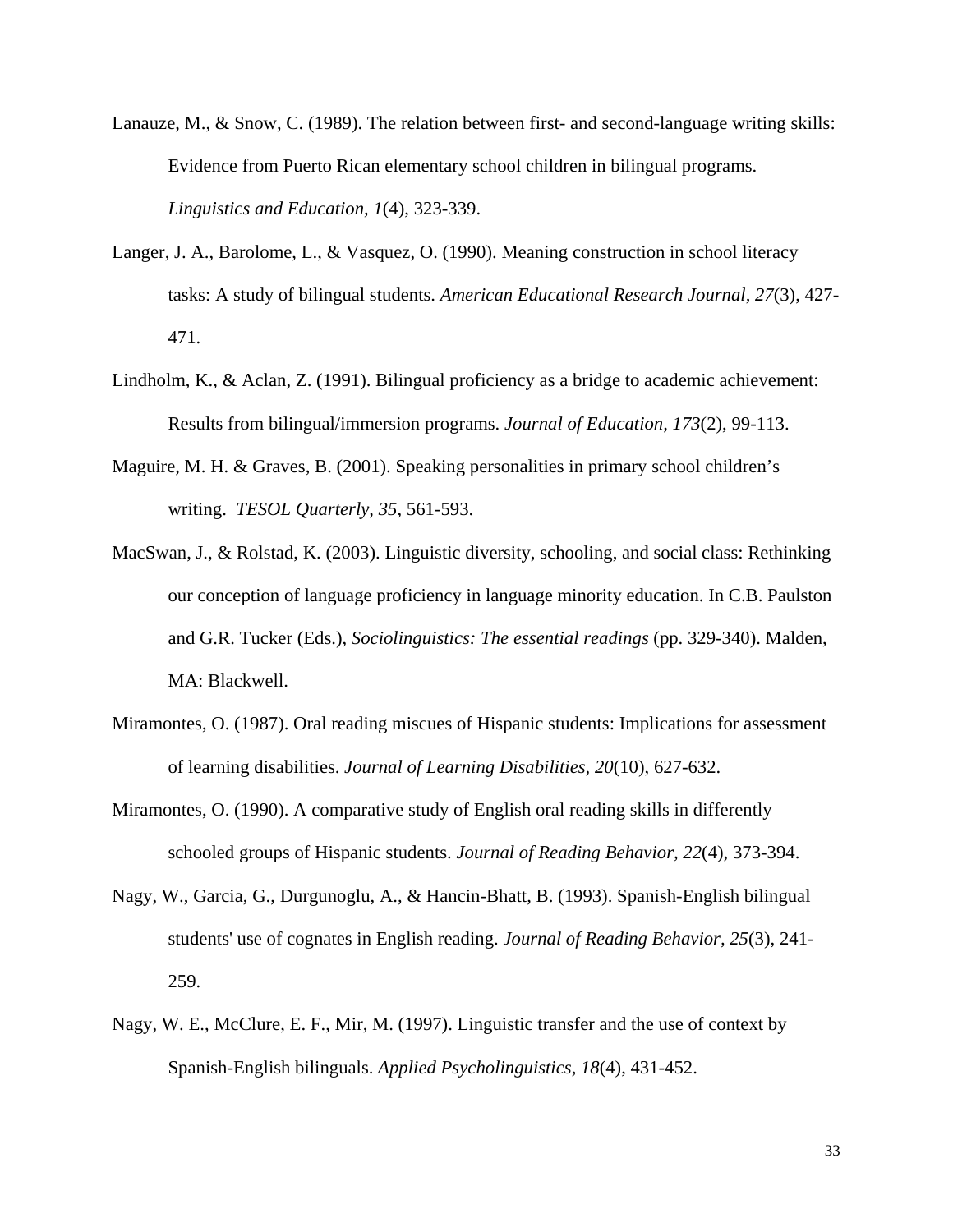- Nguyen, A., & Shin, F. (2001). Development of the first language is not a barrier to second language acquisition: Evidence from Vietnamese immigrants to the United States. *International Journal of Bilingual Education and Bilingualism, 4*(3), 159-164.
- Nielsen, F. & Lerner, S. (1986). Language skills and school achievemnt of bilingual Hispanics. *Social Science Research, 15,* 209-240.
- Padron, Y., Knight, S., & Waxman, H. (1986). Analyzing bilingual and monolingual students' perceptions of their reading strategies. *The Reading Teacher, 39*(5), 430-433.
- Padron, Y., & Waxman, H. (1988). The effect of ESL students' perceptions of their cognitive strategies on reading achievement. *TESOL Quarterly, 22*(1), 146-150.
- Peregoy, S. (1989). Relationship between second language oral proficiency and reading comprehension of bilingual fifth grade students. *NABE Journal, 13*(3), 217-234.
- Peregoy, S., & Boyle, O. (1991). Second language oral proficiency characteristics of low, intermediate and high second language readers. *Hispanic Journal of Behavioral Sciences, 13(*1), 35-47.
- Perez, E. (1981). Oral language competence improves reading skills of Mexican American third graders. *The Reading Teacher, 35*(1), 24-27.
- Porter, R. (1990). *Forked tongue: The politics of bilingual education*. New York: Basic Books.
- Reese, L., Garnier, H., Gallimore, R., & Goldenberg, C. (2000). Longitudinal analysis of the antecedents of emergent Spanish literacy and middle-school English reading achievement of Spanish-speaking students. *American Educational Research Journal, 37*(3), 633-662.
- Roberts, T., & Corbett, C. (1997). *Efficacy of explicit English instruction in phonemic awareness and the alphabetic principle for English learners and English proficient kindergarten*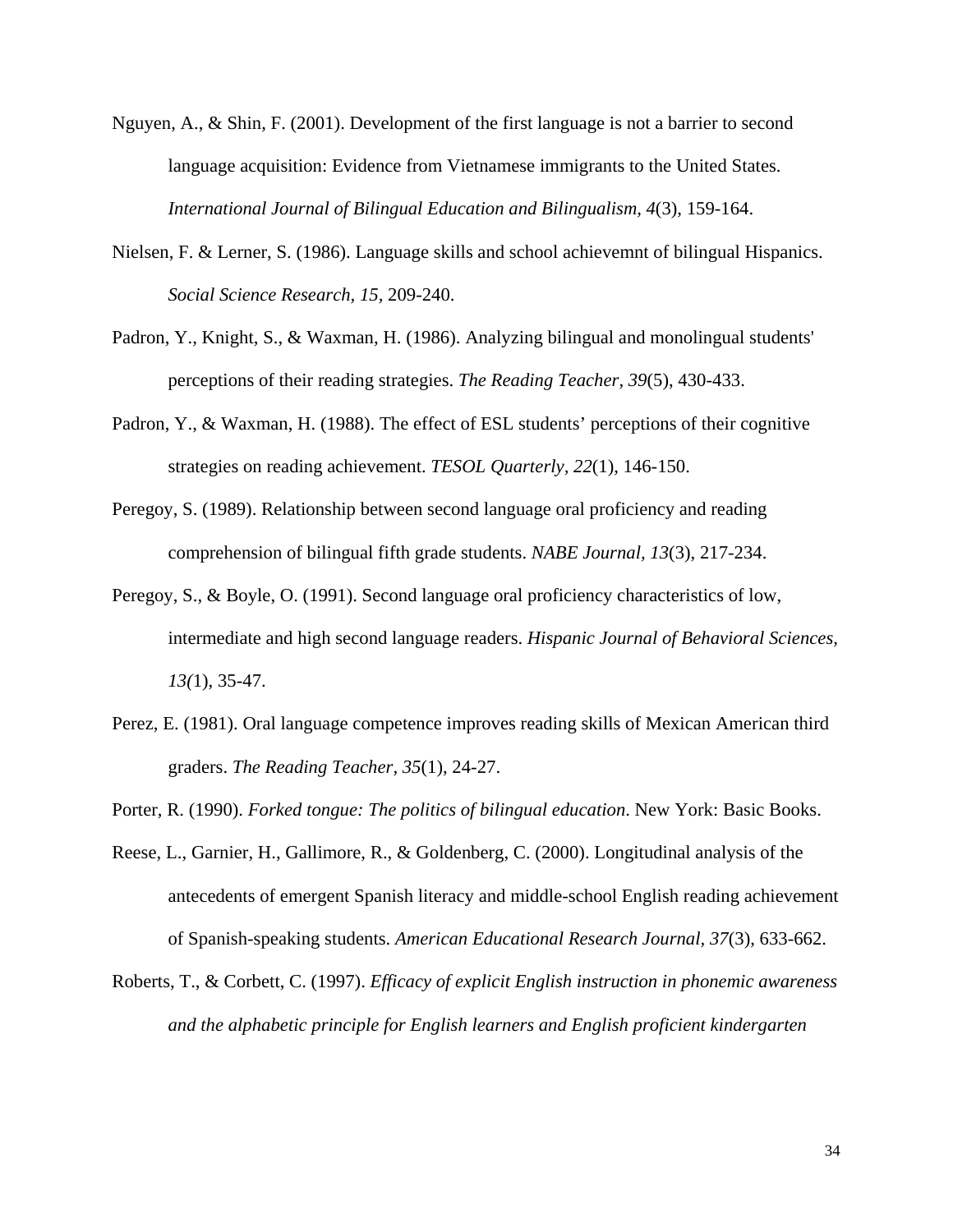*children in relationship to oral language proficiency, primary language and verbal memory.* (ERIC Document Reproduction Service No. ED 417 403).

- Rossell, C. H. & Baker, K. (1996). The educational effectiveness of bilingual education. *Research in the Teaching of English, 30*(1), 7-74.
- Royer, J., & Carlo, M. (1991). Transfer of comprehension skills from native to second language. *Journal of Reading, 34*(6), 450-455.
- Samway, K. D. (1993). This is hard, isn't it?: Children evaluating writing. *TESOL Quarterly, 27*(2), 233-257.
- Saville-Troike, M. (1984). What really matters in second language learning for academic achievement? *TESOL Quarterly, 18*(2), 199-219.
- Snow, C. E., Burns, M. S., & Griffin, P. (1998). *Preventing reading difficulties in young children*. Washington: National Academy of Sciences.
- Sulzby, E. & Teale, W. (1991). Emergent literacy. In R. Barr, M. Kamil, P. Mosenthal, & P. Pearson (Eds.), *Handbook of reading research*, (Vol 11. pp.727-758). New York: Longman.
- Terrasi, S. (2000). *Phonemic awareness skills in kindergarten students from English and non-English speaking homes.* (ERIC Document Reproduction Service No. ED 441 220).
- Tompkins, G.E., Abramson, S., & Pritchard, R.H. (1999). A multilingual perspective on spelling development in third and fourth grades. *Multicultural Education, 6*(3), 12-18.
- Torgesen, J. K., Alexander, A. W., Wagner, R. K., Rashotte, C. A., Voeller, K. S., & Conway, T. (2001) Intensive remedial instruction for children with severe reading disabilities: Immediate and long-term outcomes from two instructional approaches. *Journal of Learning Disabilities, 34*, 35-58.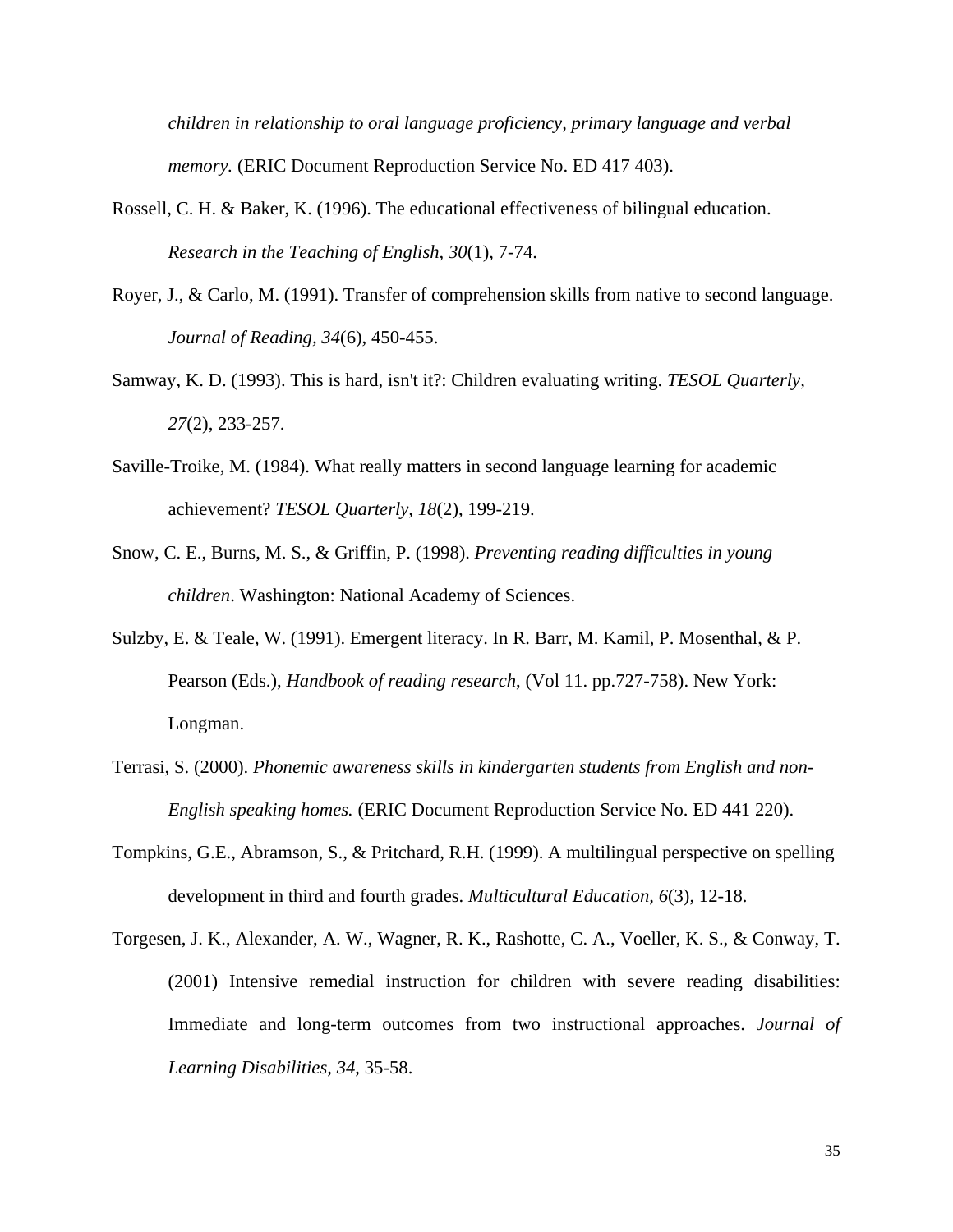- Toukomaa, P. & Skutnabb-Kangas, T. (1977). *The intensive teaching of the mother tongue to migrant children of pre-school age and children in the lower level of comprehensive school.* Helsinki: The Finnish National commission for UNESCO.
- Urzua, C. (1987). You stopped too soon: Second language children composing and revising. *TESOL Quarterly, 21*(2), 279-303.
- Wagner, R. K., & Torgesen, J.K. (1987). The nature of phonological processing and its causal role in the acquisition of reading skills. *Psychological Bulletin, 101*, 192-212.
- Zutell, J., & Allen, V. (1988). The English spelling strategies of Spanish-speaking bilingual children. *TESOL Quarterly, 22*(2), 333-340.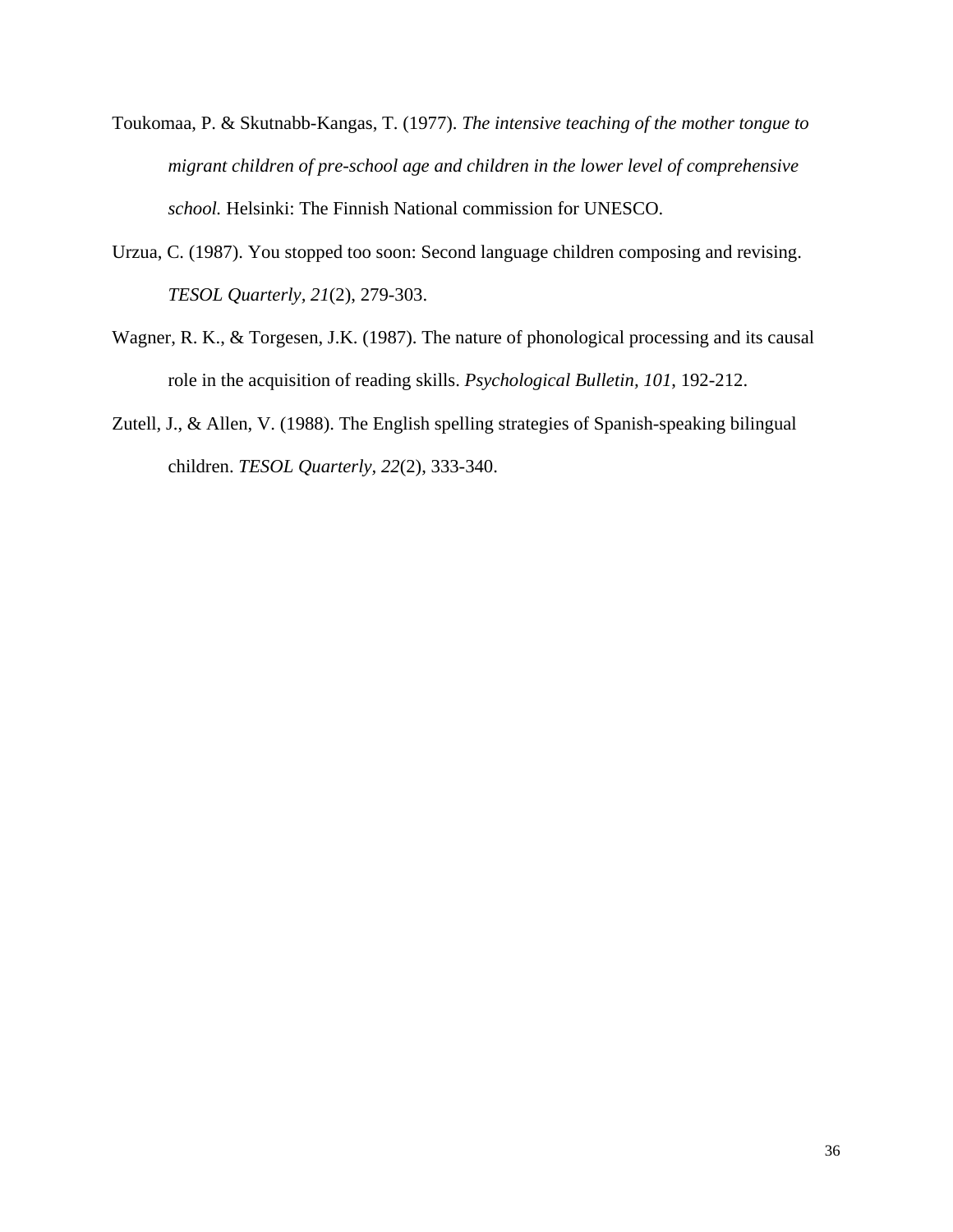# **SUMMARY OF RESEARCH ON L1 ORAL PROFICIENCY AND L2 LITERACY**

| <b>Authors</b>                | <b>Sample</b>                                                                                                                                  | Grade                                 | Comparison                                                      | <b>Outcome Measures</b>                                                                                                                                                                                               | <b>Results</b>                                                                                                                                                                                                                                                                                                                                                     |
|-------------------------------|------------------------------------------------------------------------------------------------------------------------------------------------|---------------------------------------|-----------------------------------------------------------------|-----------------------------------------------------------------------------------------------------------------------------------------------------------------------------------------------------------------------|--------------------------------------------------------------------------------------------------------------------------------------------------------------------------------------------------------------------------------------------------------------------------------------------------------------------------------------------------------------------|
|                               | <b>Characteristics</b>                                                                                                                         | <b>Levels</b>                         | <b>Groups</b>                                                   |                                                                                                                                                                                                                       |                                                                                                                                                                                                                                                                                                                                                                    |
| Buriel & Cardoza<br>(1998)    | - Approx. $11,3001$ <sup>st</sup> ,<br>$2nd$ , $3rd$ , generation<br>Hispanics<br>- southwestern USA<br>- various programs                     | high school<br>sophomores<br>/seniors | - correlations within<br>groups and across<br>group comparisons | Survey questionnaire:<br>- educational aspirations<br>- SPAN language<br>background (4 pt scale<br>for oral and written                                                                                               | - ANOVA showed $1st$ and $2nd$ generation had<br>greater L1 oral proficiency and literacy skills than<br>$3rd$ generation<br>- multiple regression analysis showed no<br>relationship between language background and<br>reading scores for $1st$ and $2nd$ generation; for $3rd$<br>generation those with greater L1 oral proficiency<br>had lower reading scores |
|                               |                                                                                                                                                |                                       |                                                                 | SPAN proficiency,                                                                                                                                                                                                     |                                                                                                                                                                                                                                                                                                                                                                    |
|                               |                                                                                                                                                |                                       |                                                                 | home language and                                                                                                                                                                                                     |                                                                                                                                                                                                                                                                                                                                                                    |
|                               |                                                                                                                                                |                                       |                                                                 | mother tongue)                                                                                                                                                                                                        |                                                                                                                                                                                                                                                                                                                                                                    |
|                               |                                                                                                                                                |                                       |                                                                 | - SES variables<br>- standardized reading test<br>scores                                                                                                                                                              |                                                                                                                                                                                                                                                                                                                                                                    |
| Fernandez &<br>Nielsen (1986) | $-16,046$ ENG<br>monolingual<br>Hispanics, bilingual<br>Hispanics, ENG<br>monolingual whites,<br><b>Bilingual</b> whites<br>- various programs | high school                           | - within and across<br>group comparisons                        | - reading and vocabulary<br>test scores<br>- self assessed ENG<br>proficiency in reading and<br>writing<br>- self assessed SPAN or<br>other language proficiency<br>in reading and writing<br>- use of other language | -Regression analysis showed proficiency in ENG<br>and other<br>language positively related to<br>achievement                                                                                                                                                                                                                                                       |
| Kennedy & Park<br>(1994)      | - 1952 Hispanic-<br>Americans; 1131<br>Asian-Americans<br>- nationwide sample<br>- various programs                                            | 8th                                   | - correlations within<br>groups and across<br>group comparisons | - survey/questionnaire:<br>home language<br>background                                                                                                                                                                | multiple regression analysis showed home<br>language irrelevant to grades and standardized<br>reading scores for Hispanics; speaking language<br>other than ENG at home had a negative<br>relationship with standardized test scores in                                                                                                                            |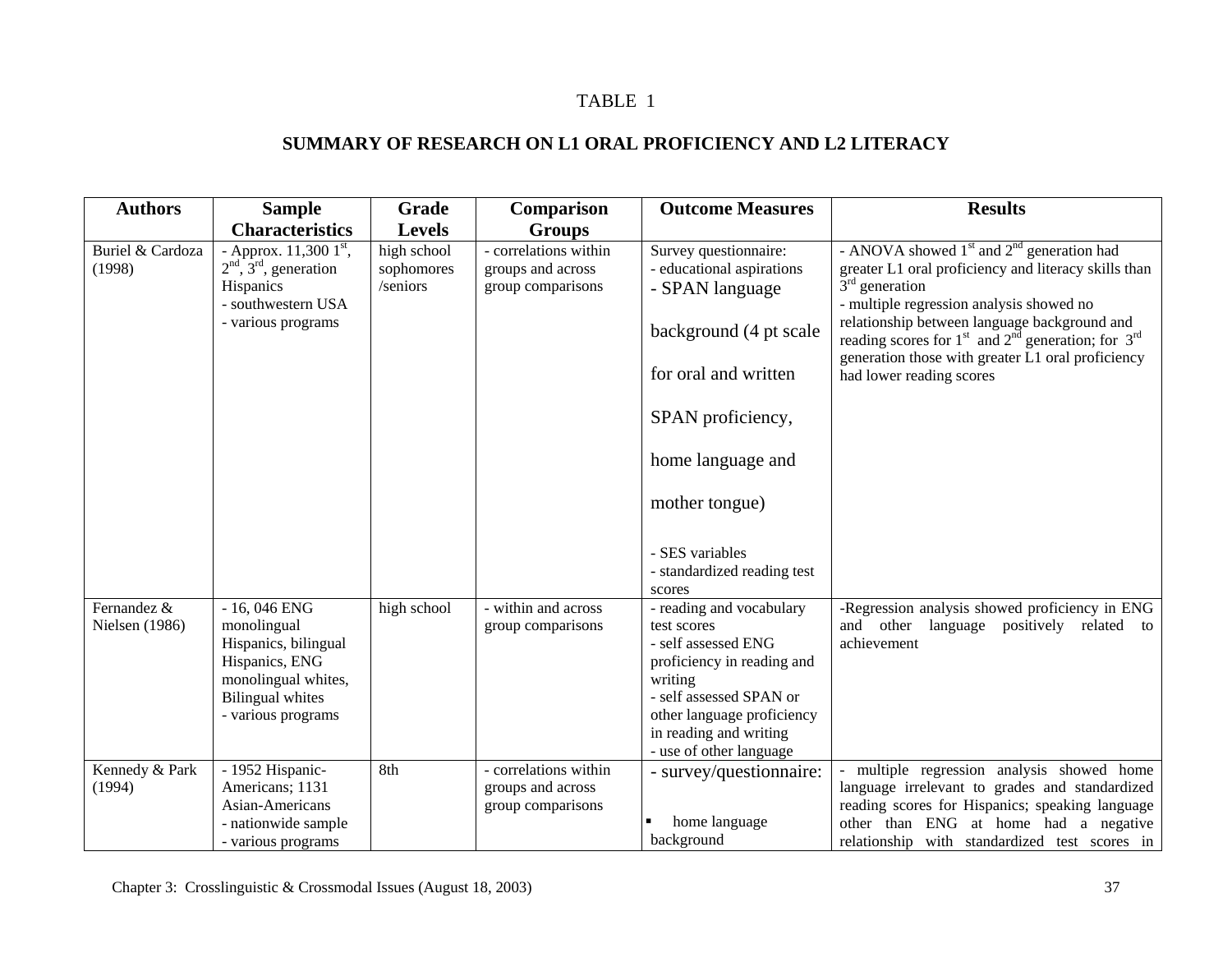|                                         |                                                                                                   |                        |                                                                                   | social psychological<br>variables<br>student effort<br>self reported ENG<br>grades<br>- standardized reading test<br>scores                                                                                                                                                                                                                                                                   | reading for Asians                                                                                                                                                                                                                                                                                                                                                                               |
|-----------------------------------------|---------------------------------------------------------------------------------------------------|------------------------|-----------------------------------------------------------------------------------|-----------------------------------------------------------------------------------------------------------------------------------------------------------------------------------------------------------------------------------------------------------------------------------------------------------------------------------------------------------------------------------------------|--------------------------------------------------------------------------------------------------------------------------------------------------------------------------------------------------------------------------------------------------------------------------------------------------------------------------------------------------------------------------------------------------|
| Lanauze & Snow<br>(1989)                | - 38 SPAN L1<br>Hispanics<br>- New Haven, CT<br>- bilingual program                               | $4th$ and $5th$        | - language proficiency<br>level group<br>comparisons                              | - SPAN and ENG teacher-<br>assessed language<br>proficiency (oral, aural and<br>reading skills combined,<br>but based primarily on oral<br>skills $-2$ point scale<br>(good or poor).<br>- picture description<br>writing task scored for<br>complexity, sophistication<br>and semantic content                                                                                               | - ANOVA showed children good in SPAN but<br>poor in ENG scored similarly to those good in<br>both languages, used more complex and<br>sophisticated language than those poor in both<br>languages<br>- Correlations showed good in both group -<br>writing skills independent; good in SPAN but<br>poor in ENG transferred skills from SPAN to<br>ENG; poor in both were not transferring skills |
| Langer,<br>Barolome &<br>Vasquez (1990) | - 12 Hispanics from<br>bilingual homes<br>- northern California<br>- bilingual program            | $5^{\text{th}}$        | - detailed ethnographic<br>$study - within group$<br>comparisons, case<br>studies | - student interviews and<br>school records to assess L1<br>and L2 proficiencies<br>- classroom observation<br>- Passage reading sessions<br>2 different genre/text<br>type passages (story<br>and report)<br>during reading<br>'envisionment'<br>questions<br>post-reading 'probing'<br>questions<br>oral and written<br>$\blacksquare$<br>passage recall<br>- oral L2 proficiency<br>ratings | -Descriptive statistics and extensive qualitative<br>measures showed students relied on knowledge<br>of SPAN to support understanding of ENG<br>text, increasingly so with more difficult texts<br>- competence in SPAN enriched reading in L1<br>and L <sub>2</sub>                                                                                                                             |
| Nielsen & Lerner<br>(1986)              | - large sample (approx.<br>1,000) of bilingual<br>Hispanics<br>- nationwide<br>- various programs | high school<br>seniors | - within group<br>comparisons                                                     | - national survey<br>ENG reading and<br>writing proficiency<br>SPAN reading and<br>writing proficiency<br>SES, LOR<br>$\blacksquare$                                                                                                                                                                                                                                                          | - Factor Analysis showed language proficiency<br>and reading ability not highly related. Other<br>factors more significant.<br>- Concluded no negative effect of bilingualism on<br>school achievement                                                                                                                                                                                           |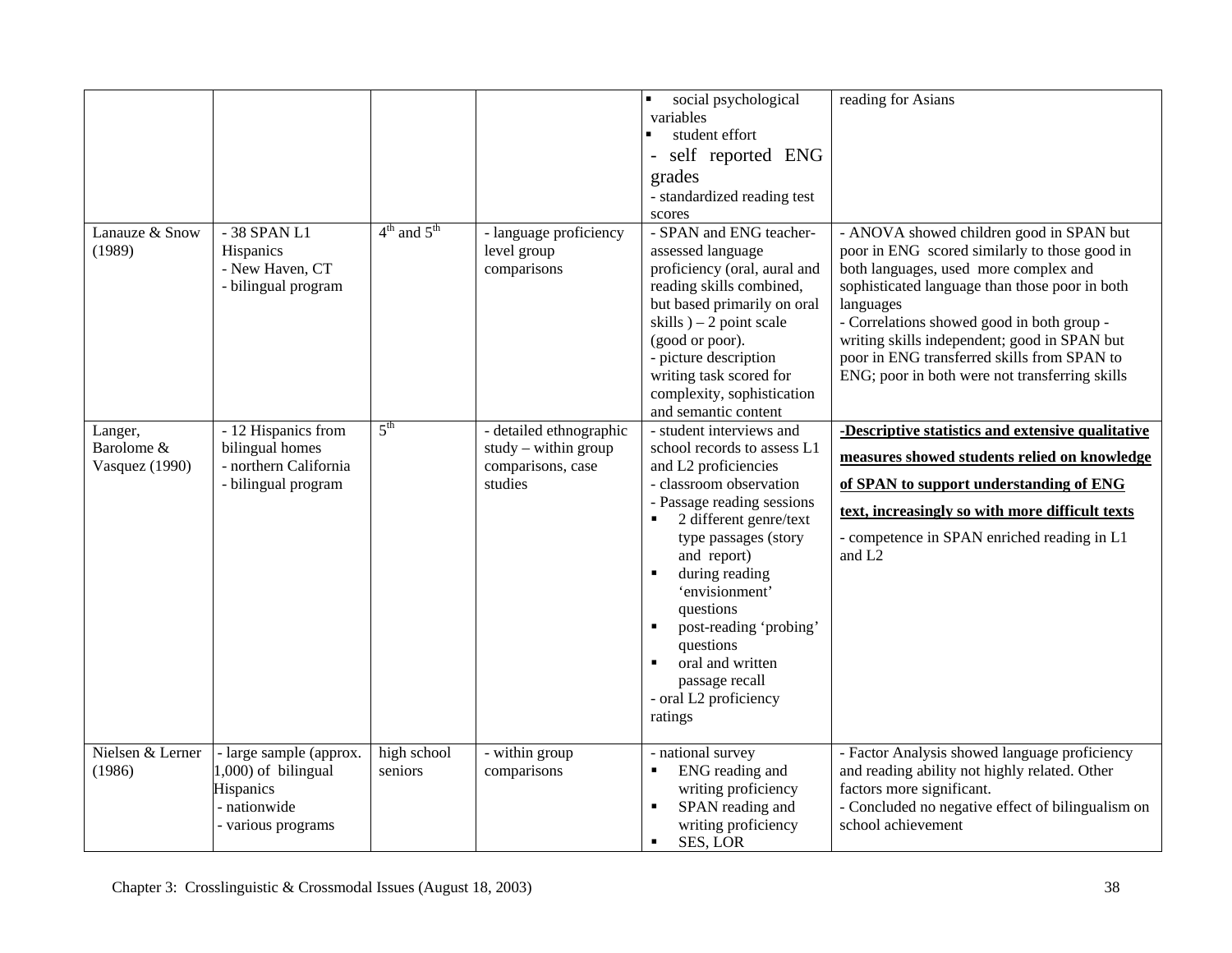|                 |                        |                 |                          | - scores on reading and                 |                                                  |
|-----------------|------------------------|-----------------|--------------------------|-----------------------------------------|--------------------------------------------------|
|                 |                        |                 |                          | vocabulary tests                        |                                                  |
| Reese, Garnier, | - 121 L1 SPAN ELLs     | followed        | - longitudinal within    | - in-depth home interviews              | - path analysis showed family literacy practices |
| Gallimore, &    | - 107 in transitional  | from K to $7th$ | group correlations       | family literacy<br>$\blacksquare$       | predicted emergent SPAN literacy and ENG         |
| Goldenberg      | bilingual program      | grade           |                          | practices (parents use                  | proficiency which in turn predicted grade 7      |
| (2000)          | - Los Angles CA area   |                 |                          | of ENG or SPAN                          | reading achievement                              |
|                 |                        |                 |                          | literacy at work,                       |                                                  |
|                 |                        |                 |                          | reading aloud to child)                 |                                                  |
|                 |                        |                 |                          | - student achievement                   |                                                  |
|                 |                        |                 |                          | SPAN early literacy<br>$\blacksquare$   |                                                  |
|                 |                        |                 |                          | assessment (e.g. identify               |                                                  |
|                 |                        |                 |                          | letters and                             |                                                  |
|                 |                        |                 |                          | corresponding sounds,                   |                                                  |
|                 |                        |                 |                          | oral comprehension on                   |                                                  |
|                 |                        |                 |                          | story read aloud,                       |                                                  |
|                 |                        |                 |                          | knowledge of print                      |                                                  |
|                 |                        |                 |                          | conventions)                            |                                                  |
|                 |                        |                 |                          | standardized reading                    |                                                  |
|                 |                        |                 |                          | tests in language of                    |                                                  |
|                 |                        |                 |                          | instruction (EABE,                      |                                                  |
|                 |                        |                 |                          | CTBS ) and school                       |                                                  |
|                 |                        |                 |                          | records                                 |                                                  |
|                 |                        |                 |                          | standardized tests of<br>$\blacksquare$ |                                                  |
|                 |                        |                 |                          | <b>ENG</b> reading                      |                                                  |
|                 |                        |                 |                          | performance in grade 7                  |                                                  |
|                 |                        |                 |                          | - ENG language                          |                                                  |
|                 |                        |                 |                          | proficiency                             |                                                  |
|                 |                        |                 |                          | <b>Bilingual Syntax</b>                 |                                                  |
|                 |                        |                 |                          | Measure or IDEA                         |                                                  |
|                 |                        |                 |                          | Proficiency test                        |                                                  |
|                 |                        |                 |                          | - SPAN proficiency                      |                                                  |
|                 |                        |                 |                          | assumed                                 |                                                  |
| Saville-Troike  | - 19 various L1 ELLs   | $2nd$ to $6th$  | - retrospective analysis | - informal parent and                   | - 3 out of 5 (narrative numbers) top achievers   |
| (1984)          | - all L1 literate      |                 | - within group           | teacher interviews                      | used native language to figure out               |
|                 | - well educated family |                 | comparisons              | home language and<br>٠                  |                                                  |
|                 | background             |                 |                          | personality factors                     |                                                  |
|                 | - mainstream ENG,      |                 |                          | - interviews with students              |                                                  |
|                 | ESL and L1             |                 |                          | in ENG                                  |                                                  |
|                 | instruction            |                 |                          | language use<br>$\blacksquare$          |                                                  |
|                 | (30min/day).           |                 |                          | grammatical and                         |                                                  |
|                 |                        |                 |                          | content info                            |                                                  |
|                 |                        |                 |                          | - ESL classroom                         |                                                  |
|                 |                        |                 |                          | observations                            |                                                  |
|                 |                        |                 |                          |                                         |                                                  |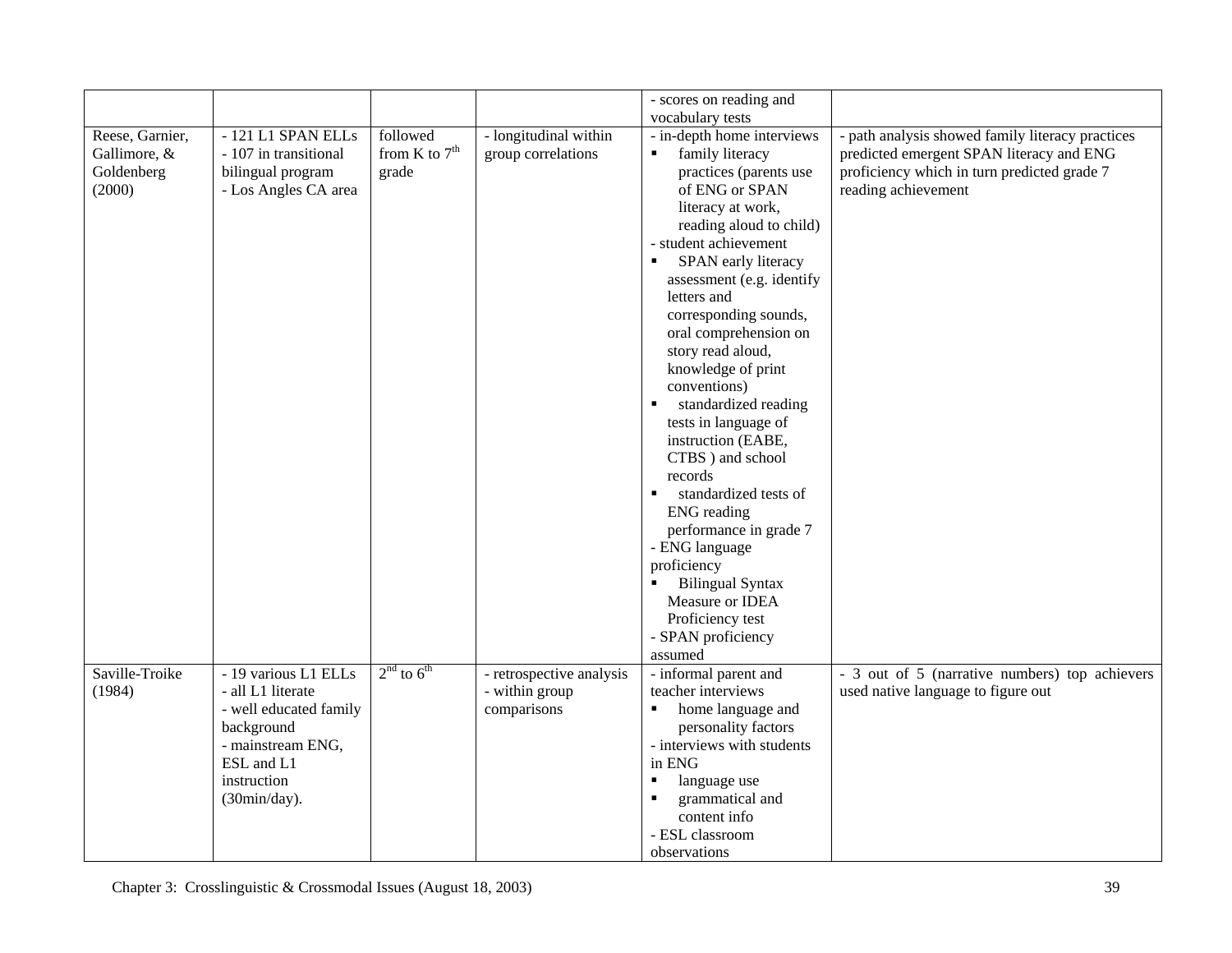|  |  | language use                |  |
|--|--|-----------------------------|--|
|  |  | verbal interaction          |  |
|  |  | - Northwest Syntax          |  |
|  |  | Screening Test (ENG)        |  |
|  |  | - Functional Language       |  |
|  |  | Survey (ENG)                |  |
|  |  | - Bilingual Syntax Measure  |  |
|  |  | (ENG)                       |  |
|  |  | - reading subtest scores of |  |
|  |  | the CTBS                    |  |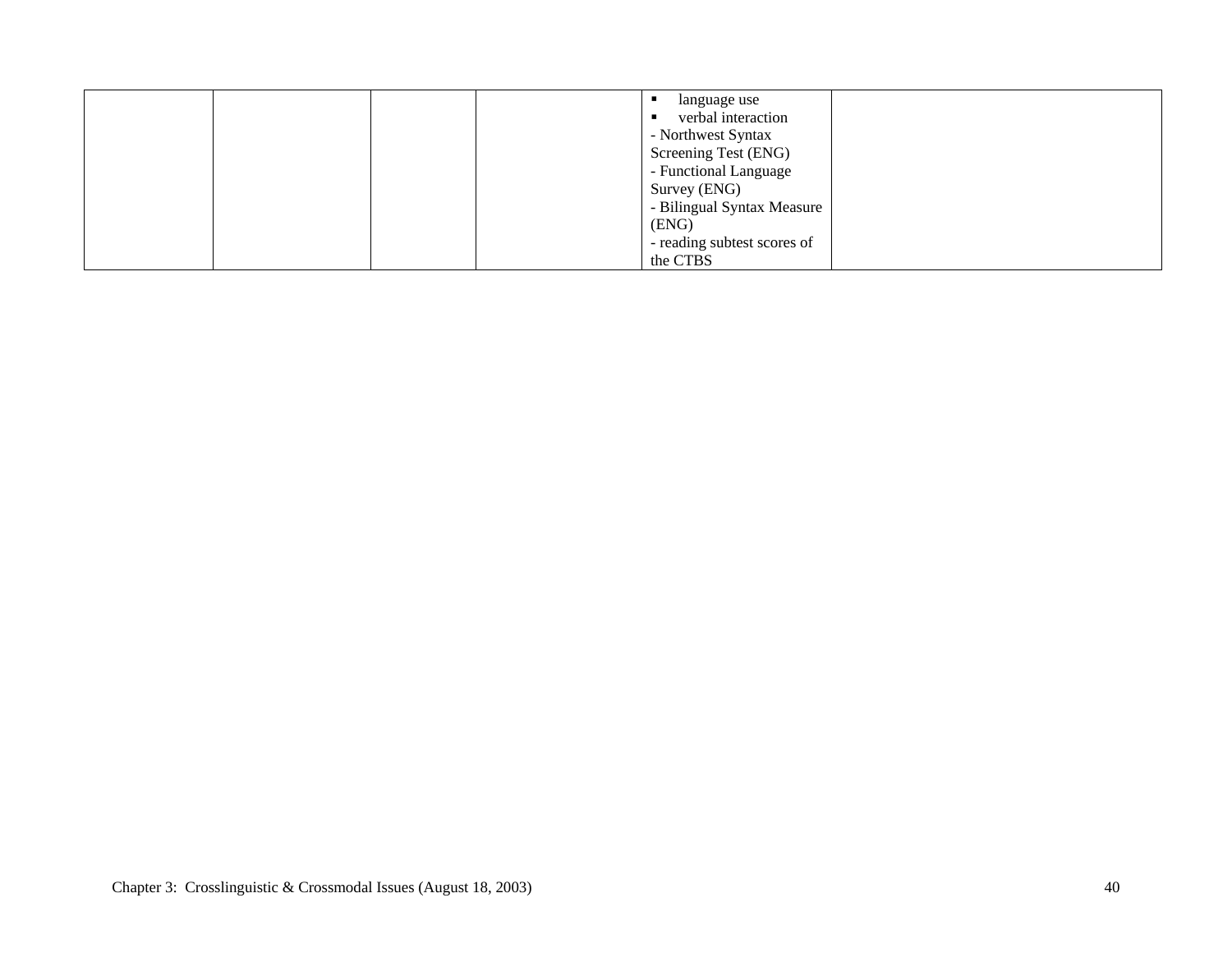# **SUMMARY OF RESEARCH ON L2 ORAL PROFICIENCY AND L2 LITERACY**

| <b>Authors</b>                      | <b>Sample</b><br><b>Characteristics</b>                                                                                                                                         | Grade<br><b>Levels</b>  | Comparison<br><b>Groups</b>                                                                                          | <b>Outcome Measures</b>                                                                                                                                                                                                                                                                                                                                                                                              | <b>Results</b>                                                                                                                                                                                                                                                                                                                                                                                                                                                                         |
|-------------------------------------|---------------------------------------------------------------------------------------------------------------------------------------------------------------------------------|-------------------------|----------------------------------------------------------------------------------------------------------------------|----------------------------------------------------------------------------------------------------------------------------------------------------------------------------------------------------------------------------------------------------------------------------------------------------------------------------------------------------------------------------------------------------------------------|----------------------------------------------------------------------------------------------------------------------------------------------------------------------------------------------------------------------------------------------------------------------------------------------------------------------------------------------------------------------------------------------------------------------------------------------------------------------------------------|
| Goldstein, Harris<br>& Klein (1993) | - 31 Hispanic ELLs<br>- currently in program<br>for learning handicaps<br>- 2 schools in 2<br>districts in southern<br>California<br>- bilingual education<br>in earlier grades | $7th$ , $8th$ and $9th$ | - within group<br>comparisons                                                                                        | - reading comprehension<br>subtest of Peabody<br><b>Individual Achievement</b><br><b>Test</b><br>- oral production subscale<br>of Language Assessment<br>Scale (standardized story<br>retell task), 2 scoring<br>methods: standard scoring<br>procedure (surface -<br>sentence structure and<br>vocabulary use in dev of<br>coherent storyline); story<br>structure analysis (deeper -<br>types of story structures) | - Correlational analysis showed significant<br>positive correlation between adapted story<br>structure analysis and reading comprehension<br>- greater relationship between story telling ability<br>and reading comprehension scores, than surface<br>structure analysis and reading comprehension<br>scores.                                                                                                                                                                         |
| Lindholm &<br>Aclan (1991)          | - 249 students: 159 L1<br>SPAN;90 L1 ENG<br>- northern California<br>$-2$ -way SPAN/ENG<br>immersion (initial<br>reading instruction in<br>SPAN)                                | $1st$ through $4th$     | - comparison of High<br>(L2H, L1H), Medium<br>(L2M, L1M) and Low<br>(L2L, L1H/M?)<br>bilingual proficiency<br>groups | - Bilingual proficiency,<br>ENG and SPAN scores on<br><b>Student Oral Language</b><br><b>Observation Matrix</b><br>- CTBS (reading)                                                                                                                                                                                                                                                                                  | - High group significantly outscored Medium and<br>Low groups on reading scores at grade 3 level,<br>- ENG reading instruction only started in grade 3<br>- by grade 4, High group performing at grade<br>level average in ENG reading                                                                                                                                                                                                                                                 |
| Peregoy (1989)                      | - 6 L1 SPAN ELLs<br>- transitional bilingual<br>program                                                                                                                         | 5th                     | - across group<br>comparisons of high,<br>intermediate and low<br><b>ENG</b> reading<br>proficiency level<br>groups  | - ENG oral language<br>production measure – story<br>telling from 4-frame<br>picture sequence scored for<br>fluency, semantic content,<br>grammatical complexity<br>and grammatical<br>correctness<br>- ENG reading<br>comprehension measure -<br>4 reading passages<br>$1st$ read orally, $2nd$ and                                                                                                                 | - high, intermediate and low ENG reading<br>proficiency levels-correspond to initial placement<br>in ENG reading instruction based in part on oral<br>proficiency test score<br>- descriptive statistics showed general<br>correspondence between L2 oral proficiency and<br>L2 reading comprehension<br>- specifically limited vocabulary and syntactic<br>knowledge impeded reading comprehension,<br>however assistance provided facilitated reading<br>comprehension for low group |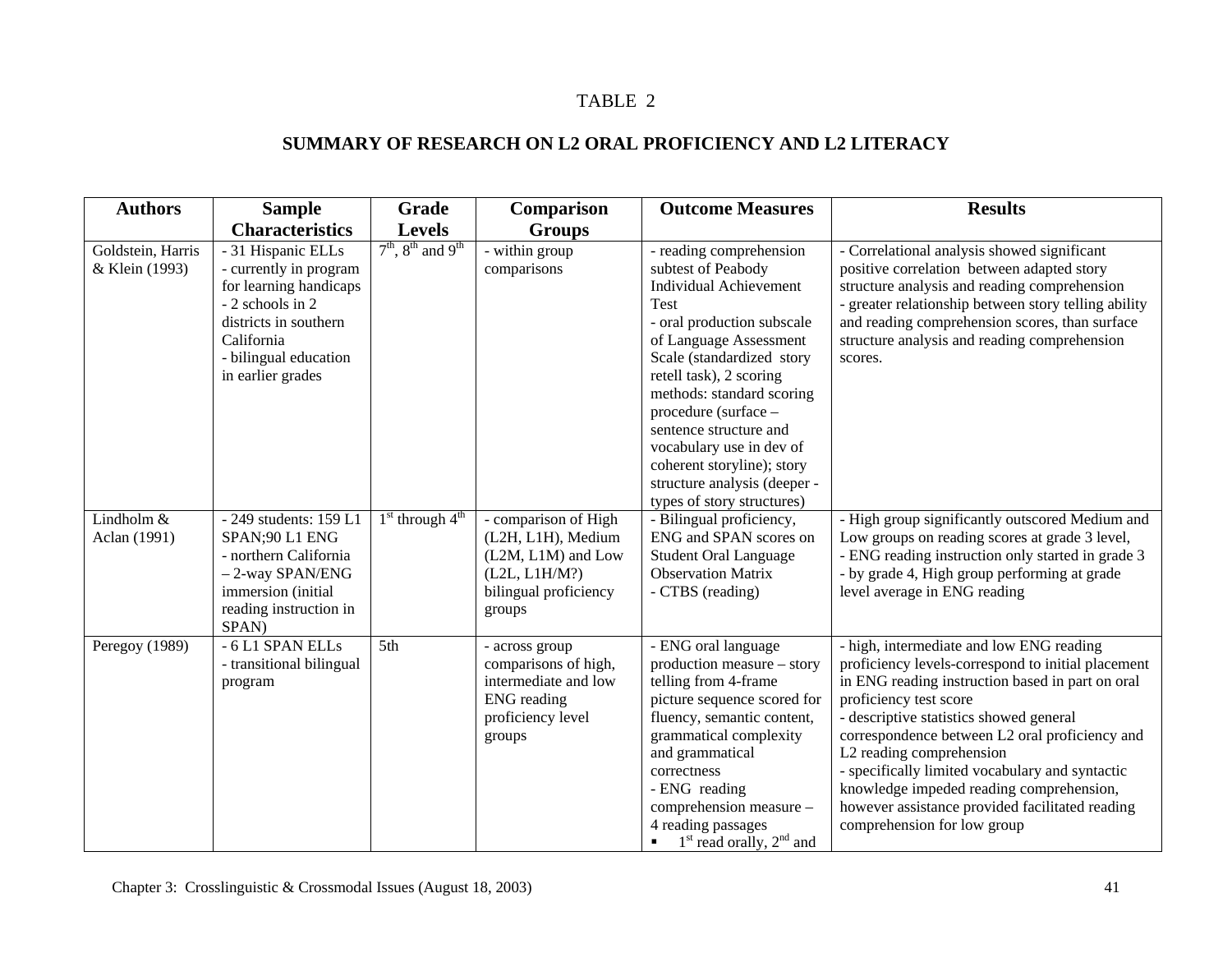|                                                         |                                                                                                                                                                                              |                             |                                                                                                                                                                                     | $3rd$ silently, followed<br>by multiple choice<br>comprehension<br>questions<br>$4th$ read one line at a<br>٠<br>time, required to make<br>interpretations and<br>predictions after each<br>line                                                                                                                                          |                                                                                                                                                                                                                                                                                                                                                                   |
|---------------------------------------------------------|----------------------------------------------------------------------------------------------------------------------------------------------------------------------------------------------|-----------------------------|-------------------------------------------------------------------------------------------------------------------------------------------------------------------------------------|-------------------------------------------------------------------------------------------------------------------------------------------------------------------------------------------------------------------------------------------------------------------------------------------------------------------------------------------|-------------------------------------------------------------------------------------------------------------------------------------------------------------------------------------------------------------------------------------------------------------------------------------------------------------------------------------------------------------------|
| Peregoy & Boyle<br>(1991)                               | - 57 Hispanic ELLs:<br>38 in bilingual ed.; 19<br>in mainstream ENG.<br>(25 began reading<br>instruction in ENG;<br>32 began in SPAN)<br>- urban and semi-rural<br>schools in northern<br>CA | 3 <sup>rd</sup>             | - within and between<br>reading performance<br>group (high,<br>intermediate, low)<br>comparisons                                                                                    | - auditory vocabulary and<br>word reading subtest of<br><b>Stanford Diagnostic</b><br><b>Reading Test</b><br>- oral and silent reading of<br>appropriate passages<br>- multiple choice questions,<br>and explanations for choice<br>- L2 oral proficiency<br>assessed through individual<br>administration of simulated<br>science lesson | - L2 oral transcripts coded for surface (gram.<br>Complexity and well-formedness) and deep<br>(informativeness and comprehension) aspects of<br>L2 oral proficiency<br>- significant difference on all measure between<br>low and high reading groups.<br>- significant differences on well-formedness and<br>infomativess between intermediate and high<br>group |
| Perez (1989)                                            | - 75 Hispanics<br>(majority L1 SPAN)<br>- 75 member control<br>group<br>- Texas public schools<br>- program unspecified                                                                      | 3rd                         | - Instructional<br>Intervention and<br>Control group<br>- pre and post tests<br><b>Instructional</b><br><b>Intervention:</b><br>- oral language<br>activities related to<br>reading | - Prescriptive Reading<br>Inventory pretest<br>- experimental students<br>participated in teacher led,<br>oral language activities<br>related to concepts in<br>readers<br>- posttest                                                                                                                                                     | - experimental group showed significant<br>improvement on Reading Inventory compared to<br>controls                                                                                                                                                                                                                                                               |
| Reese, Garnier,<br>Gallimore, &<br>Goldenberg<br>(2000) | -121 L1 SPAN ELLs<br>- 107 in transitional<br>bilingual program<br>- Los Angles CA area                                                                                                      | followed<br>from K to $7th$ | - longitudinal within<br>group correlations                                                                                                                                         | - in-depth home interviews<br>family literacy<br>٠<br>practices (parents use<br>of ENG or SPAN<br>literacy at work,<br>reading aloud to child)<br>- student achievement<br>SPAN early literacy<br>٠<br>assessment (e.g. identify<br>letters and<br>corresponding sounds,<br>oral comprehension on                                         | - path analysis showed family literacy practices<br>predicted emergent SPAN literacy and ENG<br>proficiency which in turn predicted grade 7<br>reading achievement<br>- greater oral ENG proficiency highly predictive<br>of reading performance in grade 7                                                                                                       |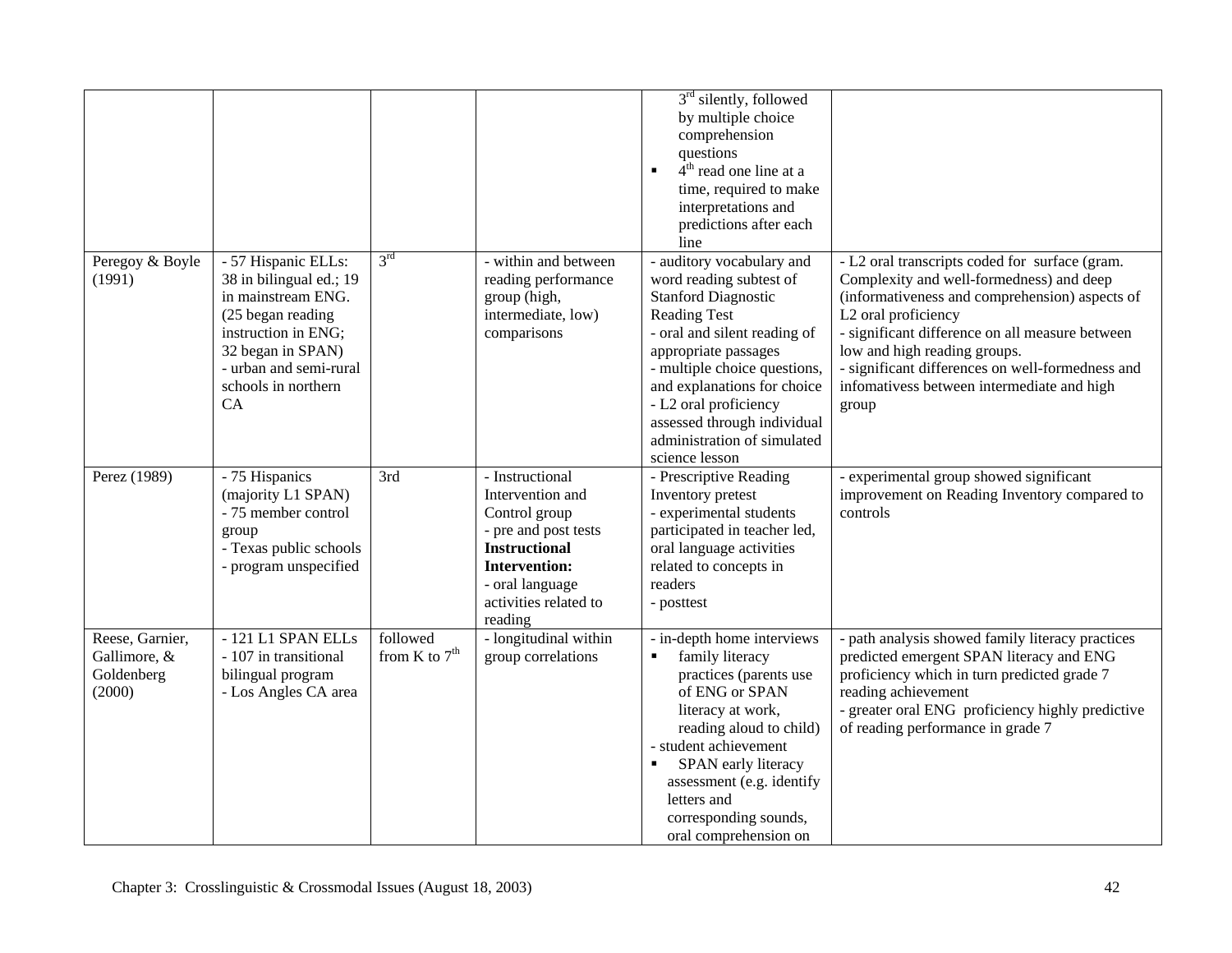|                          |                                                                                                                                                     |                                   |                                                           | story read aloud,<br>knowledge of print<br>conventions)<br>standardized reading<br>$\blacksquare$<br>tests in language of<br>instruction (EABE,<br>CTBS ) and school<br>records<br>standardized tests of<br>$\blacksquare$<br><b>ENG</b> reading<br>performance in grade 7<br>- ENG language<br>proficiency<br><b>Bilingual Syntax</b><br>Measure or IDEA<br>Proficiency test<br>- SPAN proficiency                                                                        |                                                                                                                                                                                                                                                |
|--------------------------|-----------------------------------------------------------------------------------------------------------------------------------------------------|-----------------------------------|-----------------------------------------------------------|----------------------------------------------------------------------------------------------------------------------------------------------------------------------------------------------------------------------------------------------------------------------------------------------------------------------------------------------------------------------------------------------------------------------------------------------------------------------------|------------------------------------------------------------------------------------------------------------------------------------------------------------------------------------------------------------------------------------------------|
| Royer & Carlo<br>(1991)  | -49 SPAN L1 ELLs                                                                                                                                    | followed<br>from grades 5<br>to 6 | - longitudinal<br>comparisons                             | assumed<br>- L1 and L2 listening<br>comprehension scores<br>- L1 and L2 reading<br>comprehension scores                                                                                                                                                                                                                                                                                                                                                                    | - correlational and regression analyses showed<br>SPAN reading comprehension at grade 5 to be<br>best predictor of ENG reading comprehension at<br>grade 6<br>- ENG listening skills second best predictor of<br><b>ENG</b> reading            |
| Saville-Troike<br>(1984) | - 19 various L1 ELLs<br>- all L1 literate<br>- well educated family<br>background<br>- mainstream ENG,<br>ESL and L1<br>instruction<br>(30min/day). | $2nd$ to $6th$                    | - retrospective analysis<br>- within group<br>comparisons | - informal parent and<br>teacher interviews<br>home language and<br>$\blacksquare$<br>personality factors<br>- interviews with students<br>in ENG<br>language use<br>$\blacksquare$<br>grammatical and<br>$\blacksquare$<br>content info<br>- ESL classroom<br>observations<br>language use<br>$\blacksquare$<br>$\blacksquare$<br>verbal interaction<br>- Northwest Syntax<br>Screening Test (ENG)<br>- Functional Language<br>Survey (ENG)<br><b>Bilingual</b><br>Syntax | - language test scores did not predict achievement<br>on reading subtest<br>- number of different vocabulary items used in<br>oral ENG production (interview data)<br>significantly correlated with reading achievement,<br>verbosity did not. |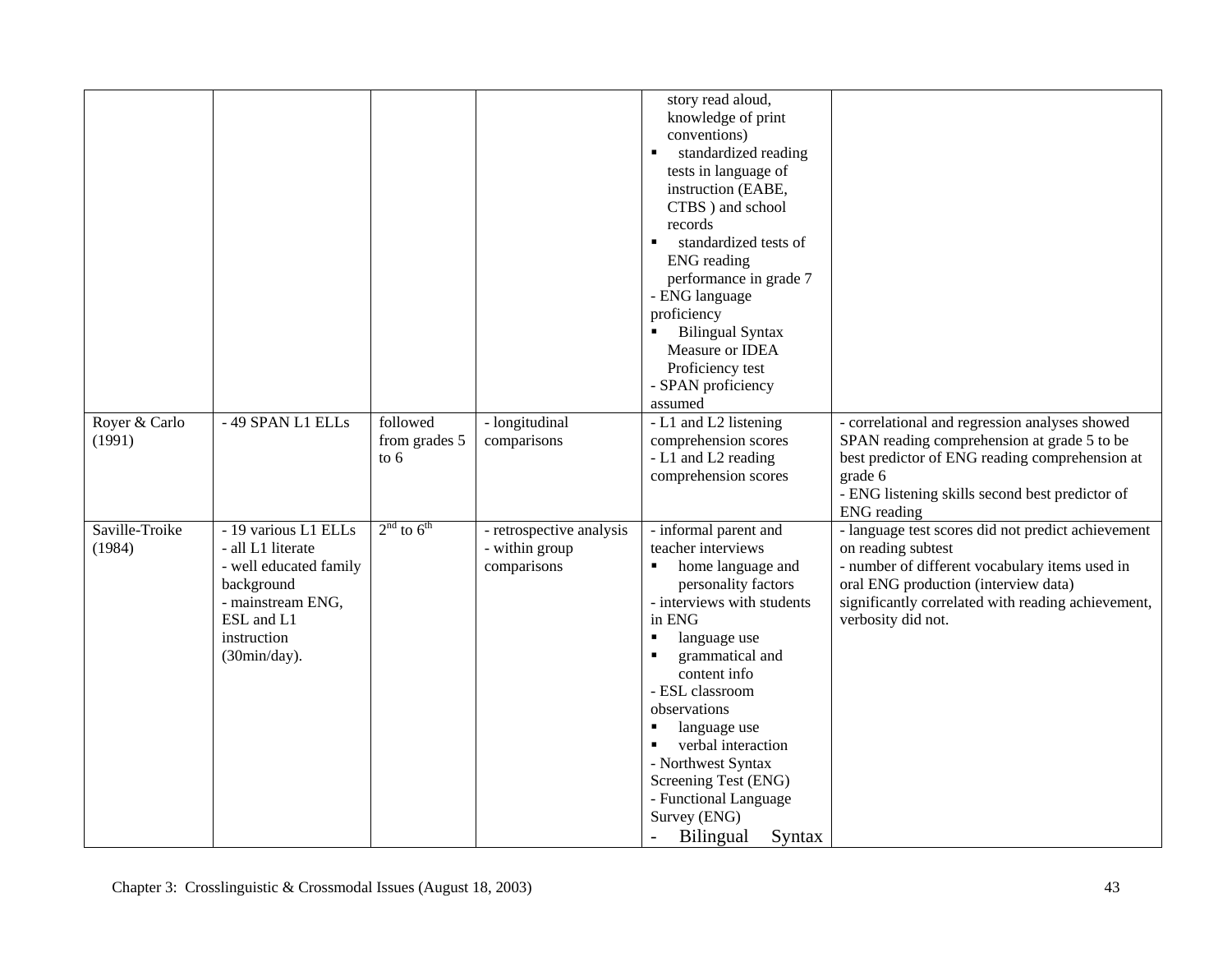|  |  | (ENG)<br>Measure '          |  |
|--|--|-----------------------------|--|
|  |  | - reading subtest scores of |  |
|  |  | the CTBS                    |  |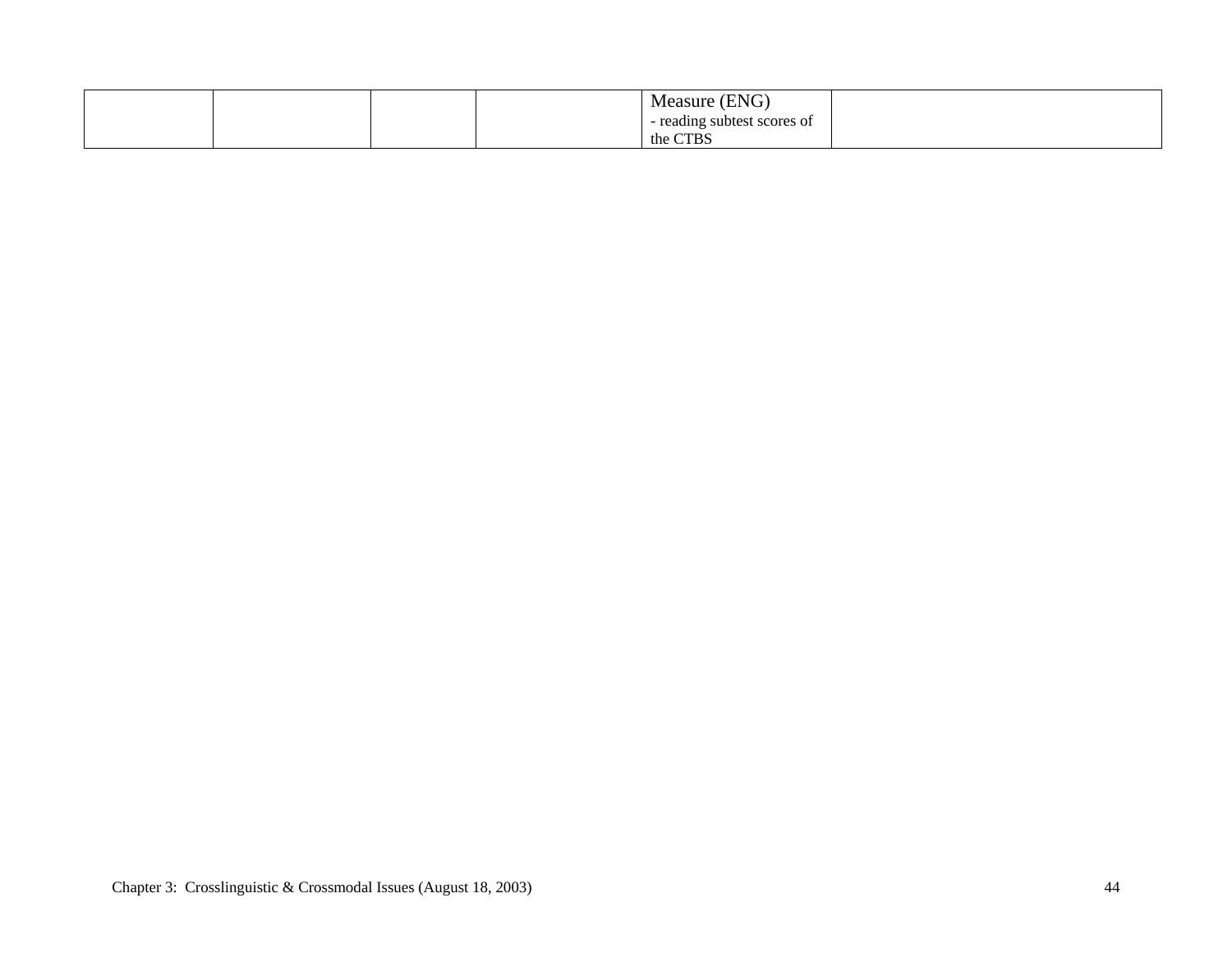# **SUMMARY OF RESEARCH ON COMPONENT SKILLS OF L2 LITERACY DEVELOPMENT**

| <b>Authors</b>                                       | <b>Sample</b>                                                                        | Grade                                         | Comparison                                                     | <b>Outcome Measures</b>                                                                                                                                                                                                                                                                                                                                                                         | <b>Results</b>                                                                                                                                                                                                                                                   |
|------------------------------------------------------|--------------------------------------------------------------------------------------|-----------------------------------------------|----------------------------------------------------------------|-------------------------------------------------------------------------------------------------------------------------------------------------------------------------------------------------------------------------------------------------------------------------------------------------------------------------------------------------------------------------------------------------|------------------------------------------------------------------------------------------------------------------------------------------------------------------------------------------------------------------------------------------------------------------|
|                                                      | <b>Characteristics</b>                                                               | <b>Levels</b>                                 | <b>Groups</b>                                                  |                                                                                                                                                                                                                                                                                                                                                                                                 |                                                                                                                                                                                                                                                                  |
| Carlisle, Beeman,<br>Davis, Sparim<br>(1999)         | - 57 total L1 SPAN<br><b>ELLs</b><br>- Chicago<br>- maintenance<br>bilingual program | $1^{\text{st}}, 2^{\text{nd}}, 3^{\text{rd}}$ | - Fall and Spring<br>testings<br>- within group<br>comparisons | - SPAN and ENG receptive<br>vocabulary tests (PPVT-<br>R/TVIP<br>- Test of Auditory Analysis<br>Skills (TAAS) in ENG<br>- Listening comprehension<br>& letter-word identification<br>tests in ENG<br>- ENG phonological<br>awareness<br>- ENG and SPAN<br>vocabulary definition task<br>(formal and informal<br>definitions) (Snow, 1990)<br>- ENG reading<br>comprehension (subtest of<br>CAT) | -Regression Analysis showed significant portion<br>of variance in Reading Comprehension explained<br>by extensiveness of vocabulary in L1 and L2 and<br>Phonological awareness<br>- Phonological awareness significantly correlated<br>with ENG vocabulary       |
| Cronnell (1985)                                      | - 170 L1 SPAN ELLs<br>- Los Angles,<br>California<br>- some bilingual<br>classes.    | $3^{\text{rd}}, 6^{\text{th}}$                | - within group and<br>grade level<br>comparisons               | - ENG spelling errors in<br>writing samples                                                                                                                                                                                                                                                                                                                                                     | - descriptive statistics showed a significant<br>portion of errors can be attributed to SPAN,<br>interlanguage or Chicano ENG                                                                                                                                    |
| Durgunoglu,<br>Nagy & Hancin-<br><b>Bhatt</b> (1993) | - 27 L1 SPAN ELLs<br>- Transitional<br>Bilingual program                             | 1st                                           | - within group<br>comparisons and<br>intercorrelations         | - letter naming ability test<br>- SPAN phonological<br>awareness test<br>- SPAN & ENG oral<br>proficiency tests (pre-LAS)<br>- SPAN and ENG word<br>recognition tests<br>- transfer (SPAN to ENG<br>word recognition) tests                                                                                                                                                                     | -Correlational Multiple Regression Analysis<br>showed SPAN phonological awareness a<br>significant predictor of both SPAN and ENG<br>word recognition<br>- SPAN and ENG oral proficiency did not<br>correlate with word recognition or phonological<br>awareness |
| Fashola, Drum,<br>Mayer, & Kang<br>(1996)            | - 38 L1 SPAN ELLs<br>- 34 L1 ENG<br>- southern California                            | $2nd, 3rd, 5th,$<br>6 <sup>th</sup>           | - within and across<br>group comparisons                       | - 40 common ENG words<br>selected for ENG/SPAN<br>contrastive spellings                                                                                                                                                                                                                                                                                                                         | -ANOVA showed significant difference between<br>SPAN and ENG, and younger and older students<br>on predicted (SPAN to ENG contrastive analysis)                                                                                                                  |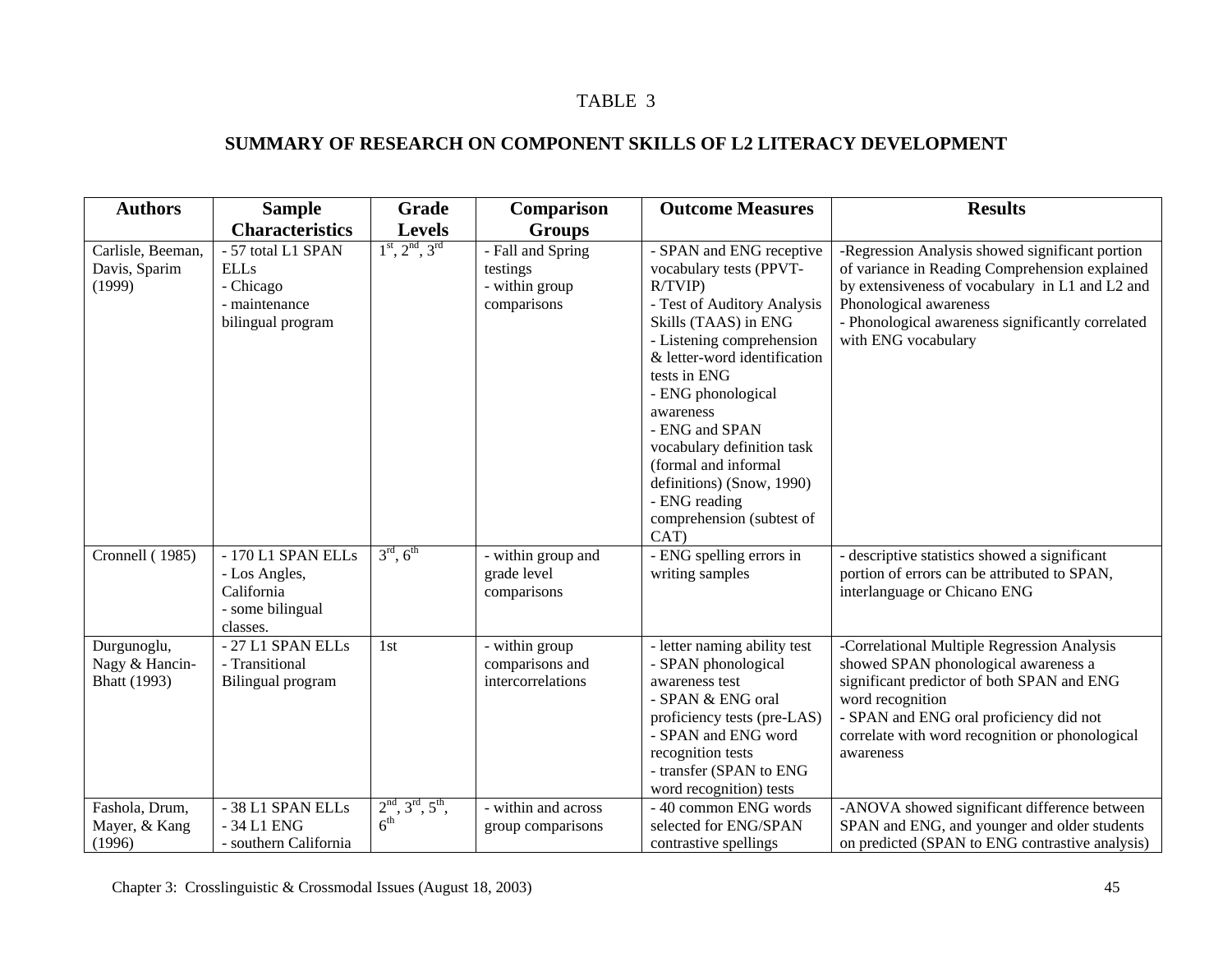|                  | - program unspecified      |                                |                           | - ENG spelling test        | errors                                            |
|------------------|----------------------------|--------------------------------|---------------------------|----------------------------|---------------------------------------------------|
| Hancin-Bhatt &   | -196 L1 SPAN ELLs          | $4^{th}$ , $6^{th}$ , $8^{th}$ | - within and between      | - background questionnaire | -ANOVA showed developmental trend in              |
| Nagy (1994)      | - large Midwest city       |                                | group comparisons         | - language use             | recognition of cognates compared to non-          |
|                  | - bilingual classrooms     |                                |                           | questionnaire              | cognates                                          |
|                  |                            |                                |                           | - ENG to SPAN cognate      | - limited knowledge of SPAN - EN systematic       |
|                  |                            |                                |                           | and non-cognate            | relationships between suffixes                    |
|                  |                            |                                |                           | translation task           | Multiple regression analysis showed knowledge     |
|                  |                            |                                |                           | - SPAN yes/no vocabulary   | of SPAN cognates accounted for significant        |
|                  |                            |                                |                           | test (recognition)         | amount of variance in translation task;           |
|                  |                            |                                |                           | - ENG-SPAN systematic      | relationship between cognate translation ability  |
|                  |                            |                                |                           | suffix relationship        | and language background/use factors               |
|                  |                            |                                |                           | matching task              |                                                   |
| Hsia, Sophie     | - 15 L1 ENG Ks             | Kindergarten                   | - within and between      | - reading readiness test   | - ANOVA found no significant main effects         |
| (1992)           | - 15 L1 Mandarin Ks        | and 1st                        | group comparisons         | - children's invented      | - over time native-like constraints acquired      |
|                  | - 15 L1 Mandarin 1st       |                                | $-2$ testing session $-6$ | spellings                  |                                                   |
|                  | graders                    |                                | months apart              | - Mandarin phoneme         |                                                   |
|                  | - greater Boston area      |                                |                           | segmentation task          |                                                   |
|                  | - middle, upper-           |                                |                           | - ENG sentence             |                                                   |
|                  | middle class               |                                |                           | segmentation task          |                                                   |
|                  | - all Mandarin L1s         |                                |                           |                            |                                                   |
|                  | attended Chinese           |                                |                           |                            |                                                   |
|                  | language weekend<br>school |                                |                           |                            |                                                   |
|                  | - American                 |                                |                           |                            |                                                   |
|                  | preschools and Ks          |                                |                           |                            |                                                   |
| Jimenez, Garcia  | - 11 Hispanic ELLs: 8      | $6th$ and 7th                  | - within and across       | - prior knowledge          | - cognate searching strategy and translating used |
| & Pearson (1996) | successful ENG             |                                | group comparisons         | assessment background      | by all 8 Hispanic successful readers              |
|                  | readers; 3 marginally      |                                |                           | questionnaire              |                                                   |
|                  | successful ENG             |                                |                           | - teacher and standardized |                                                   |
|                  | readers                    |                                |                           | test categorization into   |                                                   |
|                  | - 3 monolingual ENG        |                                |                           | successful and             |                                                   |
|                  | successful ENG             |                                |                           | unsuccessful readers       |                                                   |
|                  | readers                    |                                |                           | - prompted/unprompted      |                                                   |
|                  | - 3 schools in 2 school    |                                |                           | think aloud strategy       |                                                   |
|                  | districts                  |                                |                           | assessment                 |                                                   |
|                  | - some bilingual           |                                |                           | - text retellings          |                                                   |
|                  | schooling                  |                                |                           | - student interviews       |                                                   |
| Nagy, Garcia,    | - 74 L1 SPAN ELLs          | $4^{th}$ , $5^{th}$ , $6^{th}$ | - within group            | - multiple choice test of  | -MANOVA showed significant difference in          |
| Durgunoglu,      | - 2 urban elementary       |                                | comparisons               | target cognates            | cognate over non-cognate recognition              |
| Hancin-Bhatt     | schools                    |                                |                           | - SPAN and ENG yes/no      | multiple regression analysis showed transfer of   |
| (1993)           | - ELLs in 1 school         |                                |                           | vocabulary tests of        | SPAN lexical knowledge transfer to ENG,           |
|                  | enrolled in bilingual      |                                |                           | target/non-target cognates | dependent on meta-linguistic awareness of         |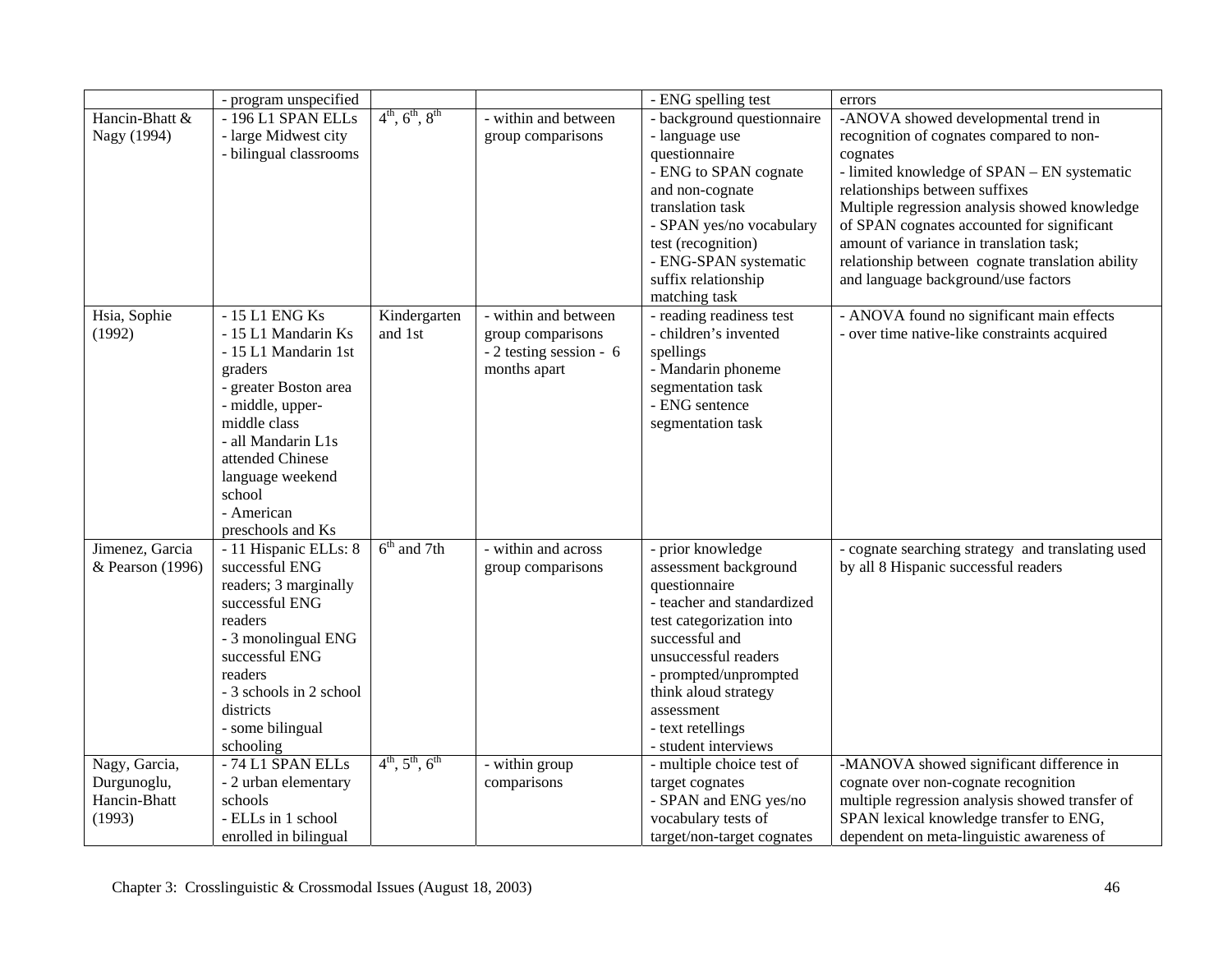|                                             | education<br>- ELLs in other school<br>in ENG only                                                                                                                                                                                                      |                                     |                                                                                                                                                      | and non-cognates<br>- ENG reading<br>comprehension                                                                                                             | recognizing words as cognates – could be<br>enhanced with morphological training                                                                                                                                                                                                                                     |
|---------------------------------------------|---------------------------------------------------------------------------------------------------------------------------------------------------------------------------------------------------------------------------------------------------------|-------------------------------------|------------------------------------------------------------------------------------------------------------------------------------------------------|----------------------------------------------------------------------------------------------------------------------------------------------------------------|----------------------------------------------------------------------------------------------------------------------------------------------------------------------------------------------------------------------------------------------------------------------------------------------------------------------|
| Roberts &<br>Corbett (1997)                 | Intervention Group:<br>- 16 L1 Hmong ELLs<br>- 13 L1 ENG students<br>Matched control<br>group<br>- 17 L1 Hmong; 1 L1<br>Laos ELLs<br>$-11$ L1 ENG<br>- 2 additional<br>comparison classes<br>- suburban northern<br>California<br>- program unspecified | Kindergarten                        | - Intervention and<br>control group<br>comparisons<br>- pre and post tested<br><b>Intervention:</b><br>- specific phonological<br>instruction in ENG | - classroom observation,<br>interviews, family literacy<br>interviews<br>- ENG phonological<br>awareness tasks<br>- for ELLs - Pre-LAS ENG<br>proficiency test | -Multivariate Analysis showed ELLs in<br>intervention group scored significantly higher on<br>some measures of phonological awareness than<br>ELLs in control group. Not significantly different<br>than either L1 ENG group<br>- significant improvement in Hmong rhyming,<br>segmenting and blending for Hmong L1s |
| Terrasi (2000)                              | - 40 primarily<br>Hispanic ELLs<br>- 227 L1 ENG<br>students<br>- urban schools, south<br>of Boston<br>- program unspecified                                                                                                                             | Kindergarten                        | - within and across<br>group comparisons<br>- pre and post tested<br><b>Intervention:</b><br>- specific phonological<br>instruction in ENG           | - 6 ENG phonological<br>awareness subtests                                                                                                                     | - descriptive statistics showed significant gains<br>for both groups<br>- larger gains for ELLs                                                                                                                                                                                                                      |
| Tompkins,<br>Abramson &<br>Pritchard (1999) | $-40$ L1 SPAN.<br>Hmong, Lao, Khmer<br><b>ELLs</b><br>$-10L1$ ENG<br>- central California<br>- 2 schools, low<br>income and affluent<br>- program unspecified                                                                                           | $3^{\text{rd}}$ and $4^{\text{th}}$ | - within and across<br>group comparisons<br>(language background,<br>grade and school)                                                               | - ENG spelling errors in<br>journal writings                                                                                                                   | -ANOVA showed: similar spelling patterns<br>regardless of language group; significant<br>differences between schools<br>- qualitative analysis showed errors to be largely<br>interlanguage developmental                                                                                                            |
| Zutell & Allen<br>(1988)                    | - 108 L1 SPAN ELLs<br>- large urban<br>mideastern schools<br>- bilingual program                                                                                                                                                                        | $2nd, 3rd, 4th$                     | - within group<br>comparisons                                                                                                                        | - 5 word categories<br>selected for SPAN ENG<br>contrasting sound-letter<br>name relationships<br>- ENG spelling test                                          | -Descriptive statistics showed no differences<br>when grouped by grade<br>- When grouped according to test success - less<br>successful students produced more predicted<br>SPAN influenced spellings                                                                                                                |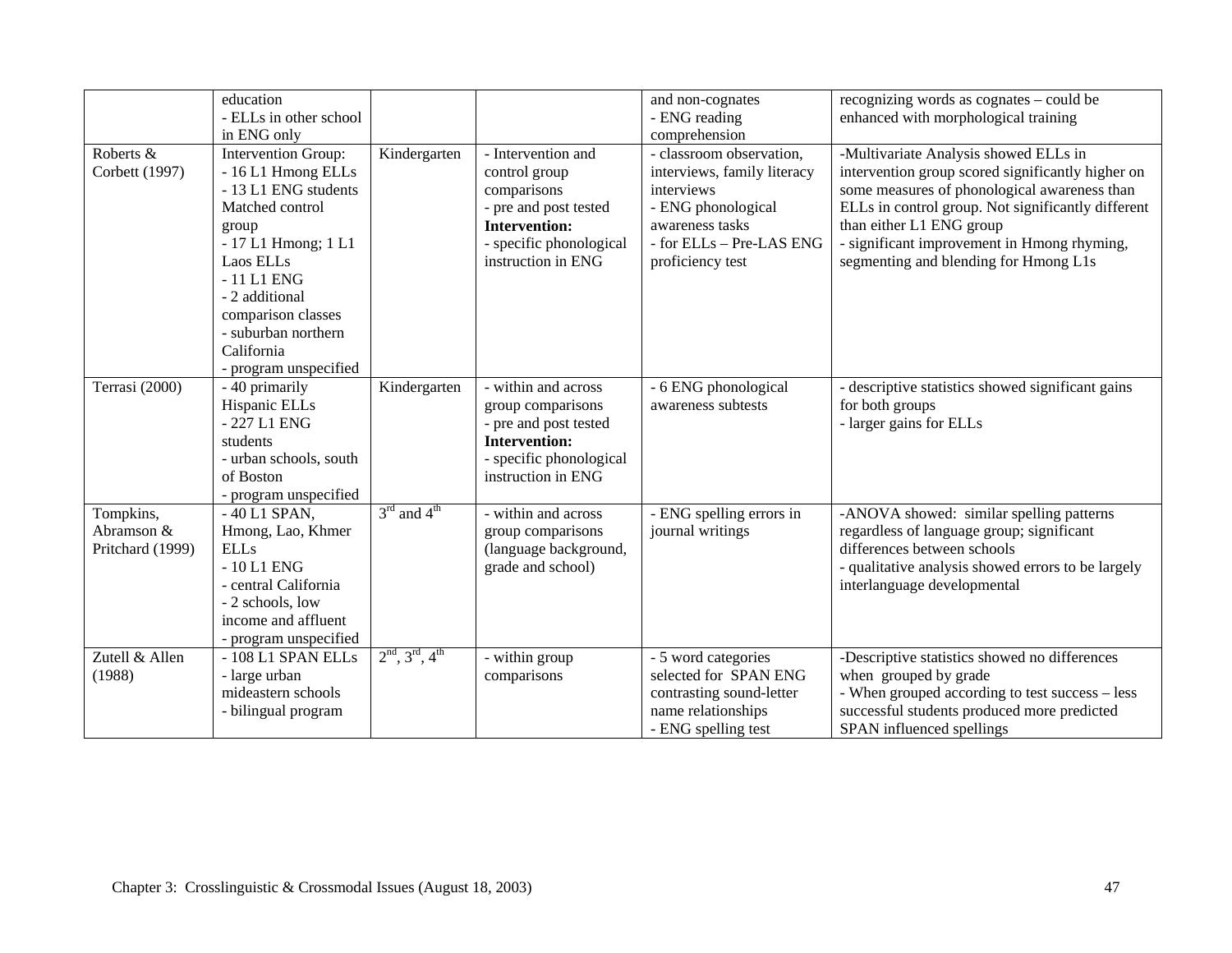# **SUMMARY OF RESEARCH ON L2 LITERACY AND L2 LITERACY**

| <b>Authors</b>                  | <b>Sample</b><br><b>Characteristics</b>                                                                                                     | Grade<br><b>Levels</b>                   | Comparison<br><b>Groups</b>                                     | <b>Outcome Measures</b>                                                                                                                                                                                                                             | <b>Results</b>                                                                                                                                                     |
|---------------------------------|---------------------------------------------------------------------------------------------------------------------------------------------|------------------------------------------|-----------------------------------------------------------------|-----------------------------------------------------------------------------------------------------------------------------------------------------------------------------------------------------------------------------------------------------|--------------------------------------------------------------------------------------------------------------------------------------------------------------------|
| Bean, Levine &<br>Graham (1982) | - 16 L1 ENG gifted<br>$-14$ L1 ENG<br>Remedial<br>-18 L1 SPAN<br>intermediate ESL<br>- 12 beginner ESL<br>- Los Angles, CA<br>- ESL program | junior high                              | - between group<br>comparisons                                  | graphemic identification<br>task                                                                                                                                                                                                                    | - ANOVA showed beginning ESL students paid<br>significantly more attention to graphemic level of<br>reading                                                        |
| Bermudez &<br>Prater (1994)     | - 37 L1 SPAN ELLs:<br>18 in ESL; 19 already<br>mainstreamed into<br>${\rm ENG}$<br>- 2 inner city schools<br>in Southwest                   | 4 <sup>th</sup>                          | - within and between<br>group analyses                          | - essay samples, written in<br>to<br>standard<br>response<br>prompt designed to elicit<br>persuasive writing                                                                                                                                        | - ANOVA showed no difference in groups,<br>suggesting that mainstreamed ELLs do not have a<br>higher level of persuasive discourse needed to<br>develop as writers |
| Buriel & Cardoza<br>(1998)      | - Approx. 11,300 1st,<br>$2nd$ , $3rd$ , generation<br>Hispanics<br>- southwestern USA<br>various programs                                  | high<br>school<br>sophomores<br>/seniors | - correlations within<br>groups and across<br>group comparisons | Survey questionnaire:<br>- educational aspirations<br>- SPAN language<br>background (4 pt scale<br>for oral and written<br>SPAN proficiency,<br>home language and<br>mother tongue)<br>- SES variables<br>- standardized ENG<br>reading test scores | - multiple regression analysis showed 3 <sup>rd</sup><br>generation students with greater SPAN literacy<br>skills scored higher on reading test                    |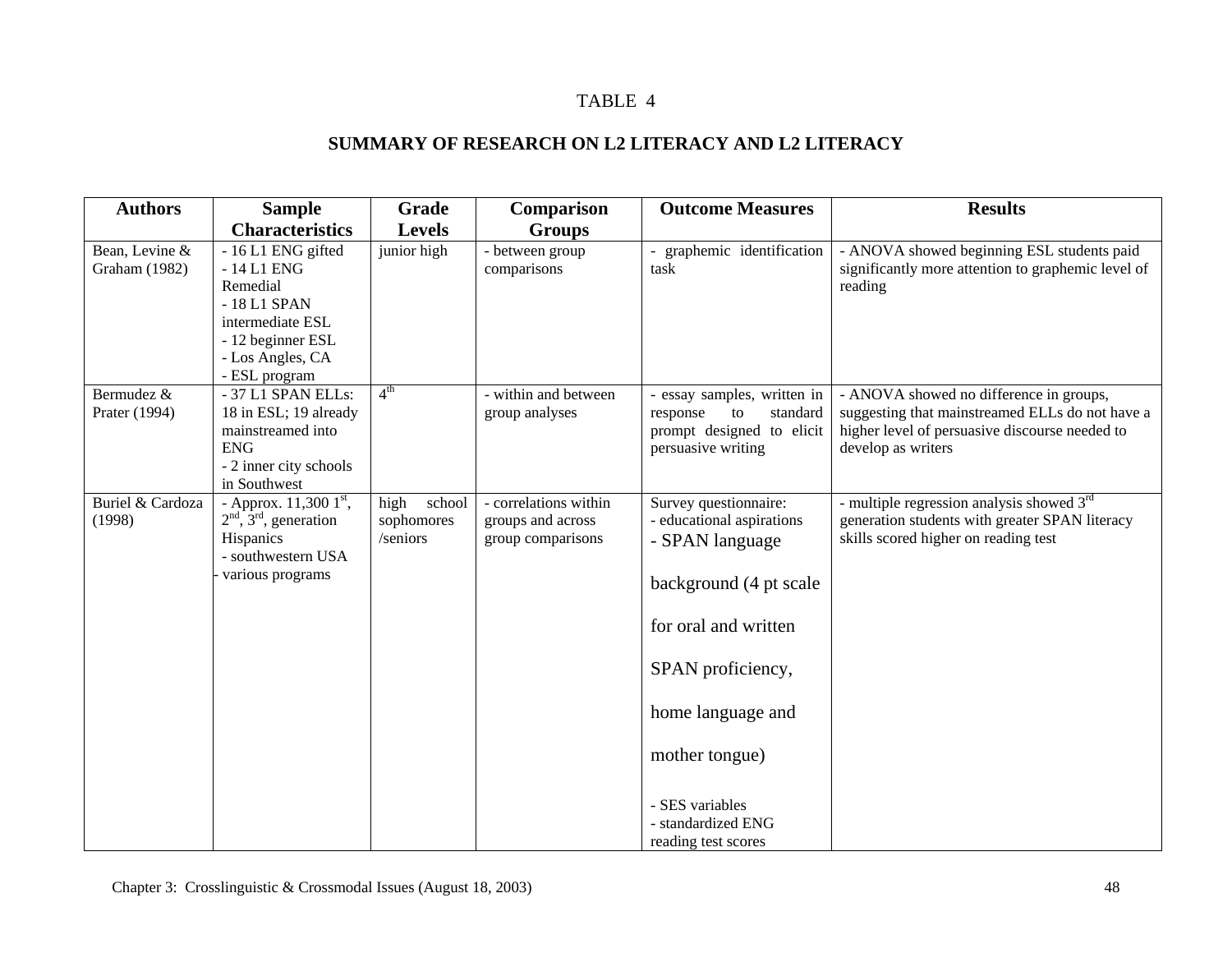| Calero-               | -26 L1 SPAN ELLs                | $3^{\text{rd}}$ and $4^{\text{th}}$ | - within group                | - line by line reading of                       | - ANOVA and correlational analysis showed                                                        |
|-----------------------|---------------------------------|-------------------------------------|-------------------------------|-------------------------------------------------|--------------------------------------------------------------------------------------------------|
| Breckheimer,          | - major Texas city              |                                     | comparisons                   | ENG and SPAN texts on                           | students used same number of strategies                                                          |
| Goetz (1993)          | - bilingual education           |                                     |                               | computer (reading time and                      | regardless of language, strategy types highly                                                    |
|                       | program                         |                                     |                               | lookbacks recorded)                             | correlated                                                                                       |
|                       |                                 |                                     |                               | - after reading free                            | - more strategies in E positively correlated with                                                |
|                       |                                 |                                     |                               | reporting of strategy use                       | higher scores on MC; more strategies. in S,                                                      |
|                       |                                 |                                     |                               | - strategy use checklist                        | positively correlated with more gist recall                                                      |
| <b>Collier</b> (1987) | $-1,548$ ELLs from 75           | - grades $4, 6$ ,                   | - cross-sectional data        | - age of arrival                                | - minimum of 2 years of schooling in L1 for most                                                 |
|                       | different language              | 8.11                                | source                        | - ENG proficiency upon                          | rapid progress in academic development of L2                                                     |
|                       | backgrounds                     | - ages $5$ to $15$                  | - age of arrival, length      | arrival                                         | - age 8-11 achieved grade level norms most                                                       |
|                       | - large public school           |                                     | of residence and grade        | - literacy skills upon arrival                  | rapidly                                                                                          |
|                       | system on East Coast            |                                     | level comparisons             | - number of years of                            | - in addition older students (age 12-15)                                                         |
|                       | - ESL program                   |                                     |                               | schooling in ENG                                | experience greatest difficulty with academic                                                     |
|                       |                                 |                                     |                               | - SRA test in reading                           | aspects of $L2$ – probably due to more complex                                                   |
|                       |                                 |                                     |                               |                                                 | subject matter                                                                                   |
| Field (1996)          | - 10 L1 SPAN ELLs               | 4 <sup>th</sup>                     | - qualitative description     | - written answers to                            | - qualitative analysis showed students had                                                       |
|                       | - Santa Barbara, CA             |                                     | of students                   | reading comprehension                           | difficulty inferencing, and correctly interpreting                                               |
|                       | - transitional bilingual        |                                     |                               | questions                                       | pragmatics of comprehension questions                                                            |
|                       | classroom                       |                                     |                               | - video-taped/audio-taped                       |                                                                                                  |
|                       |                                 |                                     |                               | group discussion in ENG<br>and SPAN             |                                                                                                  |
|                       | $-4$ L1 SPAN L1                 | 1 <sup>st</sup>                     |                               |                                                 |                                                                                                  |
| Galindo (1963)        | <b>ELLs</b>                     |                                     | - qualitative<br>descriptions | - observation, audio<br>recordings of classroom | -students interpreted literacy events in terms of<br>their own interests and in a manner to meet |
|                       |                                 |                                     |                               |                                                 |                                                                                                  |
|                       | - urban setting in<br>Southwest |                                     |                               | literacy events<br>- dialogue journals between  | teacher's requirements                                                                           |
|                       | - bilingual                     |                                     |                               | writing partners                                |                                                                                                  |
|                       | Kindergarten                    |                                     |                               |                                                 |                                                                                                  |
| Jimenez (2000)        | - 84 L1 SPAN ELLs               | $4^{th}$ , $5^{th}$ , 6th           | - classroom and focal         | - classroom observations                        | - emergent findings showed increased awareness                                                   |
|                       | - 1 L1 ENG Hispanics            |                                     | student qualitative           | - teacher interviews                            | of literacy and basic cognitive operations related                                               |
|                       | - midwestern city               |                                     | analyses                      | - student think-alouds                          | to test processing                                                                               |
|                       | - transitional bilingual        |                                     | <b>Intervention:</b>          | during reading                                  | - support for linguistically sensitive, culturally                                               |
|                       | education / moved to            |                                     | bilingual strategic           | - student interviews                            | relevant and cognitively challenging instruction                                                 |
|                       | mainstream ENG                  |                                     | reading instruction           |                                                 | which helps students view dual language                                                          |
|                       |                                 |                                     |                               |                                                 | background as a strength                                                                         |
| Jimenez, Garcia       | - 11 Hispanics: 8               | $6th$ and 7th                       | - within and across           | - prior knowledge                               | - cognate searching strategy and translating used                                                |
| & Pearson (1996)      | successful ENG                  |                                     | group comparisons             | assessment background                           | by all 8 Hispanic successful readers                                                             |
|                       | readers; 3 marginally           |                                     |                               | questionnaire                                   |                                                                                                  |
|                       | successful ENG                  |                                     |                               | - teacher and standardized                      |                                                                                                  |
|                       | readers                         |                                     |                               | test categorization into                        |                                                                                                  |
|                       | - 3 monolingual ENG             |                                     |                               | successful and                                  |                                                                                                  |
|                       | successful ENG                  |                                     |                               | unsuccessful readers                            |                                                                                                  |
|                       | readers                         |                                     |                               | - prompted/unprompted                           |                                                                                                  |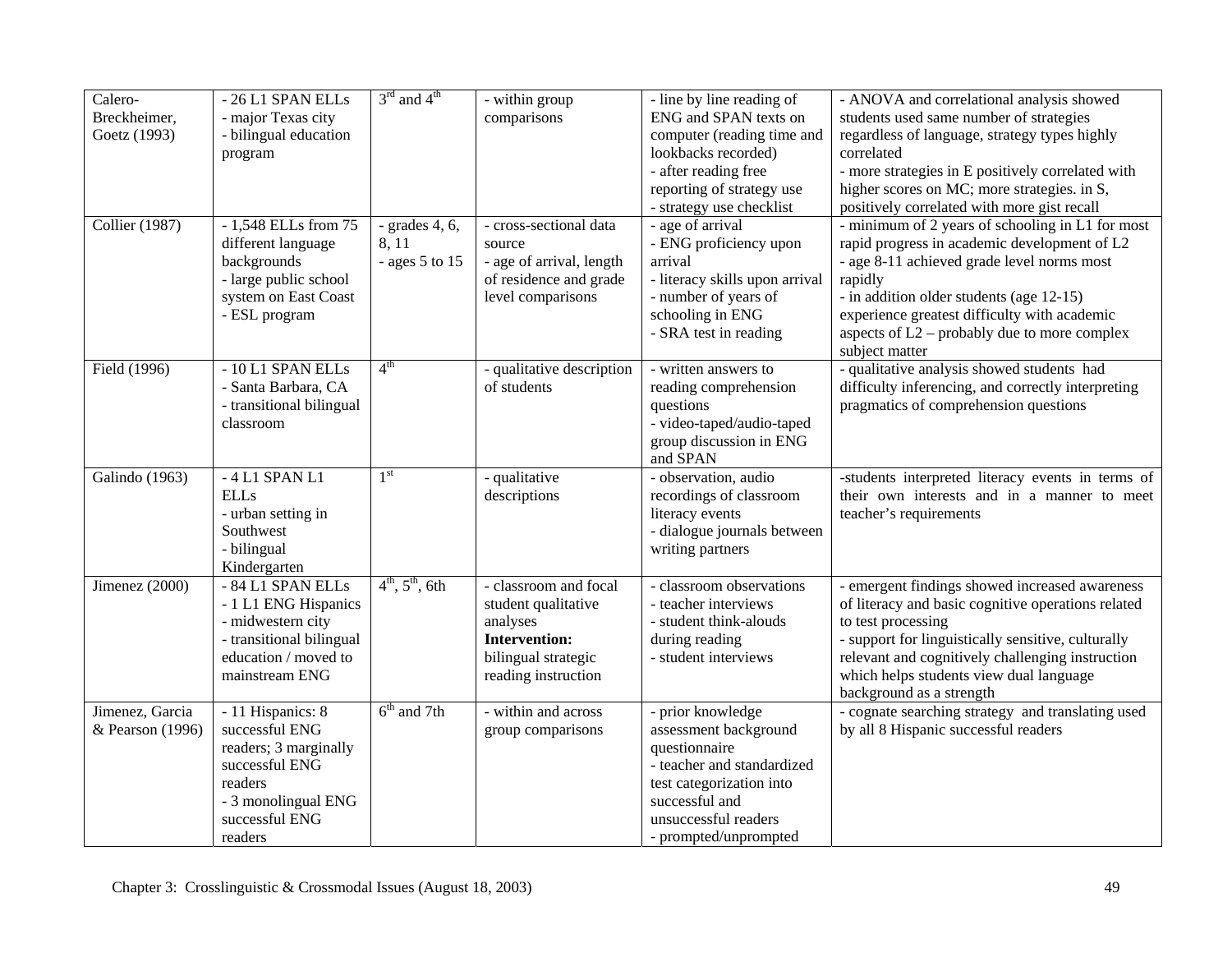| Lanauze & Snow<br>(1989)                | - 3 schools in 2 school<br>districts<br>- some bilingual<br>schooling<br>- 38 SPAN L1<br>Hispanics<br>- New Haven, CT<br>- bilingual program                                                                    | $4th$ and $5th$                | - language proficiency<br>level group<br>comparisons                              | think aloud strategy<br>assessment<br>- text retellings<br>- student interviews<br>- SPAN and ENG teacher-<br>assessed language<br>proficiency (oral, aural and<br>reading skills combined,<br>but based primarily on oral<br>skills $-2$ point scale<br>(good or poor).<br>- picture description<br>writing task scored for<br>complexity, sophistication<br>and semantic content                          | - ANOVA showed children good in SPAN but<br>poor in ENG scored similarly to those good in<br>both languages, used more complex and<br>sophisticated language than those poor in both<br>languages<br>- Correlations showed good in both group -<br>writing skills independent; good in SPAN but<br>poor in ENG transferred skills from SPAN to<br>ENG; poor in both were not transferring skills                                                                                                                                                       |
|-----------------------------------------|-----------------------------------------------------------------------------------------------------------------------------------------------------------------------------------------------------------------|--------------------------------|-----------------------------------------------------------------------------------|-------------------------------------------------------------------------------------------------------------------------------------------------------------------------------------------------------------------------------------------------------------------------------------------------------------------------------------------------------------------------------------------------------------|--------------------------------------------------------------------------------------------------------------------------------------------------------------------------------------------------------------------------------------------------------------------------------------------------------------------------------------------------------------------------------------------------------------------------------------------------------------------------------------------------------------------------------------------------------|
| Langer,<br>Barolome &<br>Vasquez (1990) | - 12 Hispanics from<br>bilingual homes<br>- northern California<br>- bilingual program                                                                                                                          | $5^{\text{th}}$                | - detailed ethnographic<br>$study - within group$<br>comparisons, case<br>studies | - student interviews and<br>school records to assess L1<br>and L2 proficiencies<br>- classroom observation<br>- Passage reading sessions<br>2 different genre/text<br>type passages (story<br>and report)<br>during reading<br>'envisionment'<br>questions<br>post-reading 'probing'<br>٠<br>questions<br>oral and written<br>$\blacksquare$<br>passage recall<br>- oral L2 language<br>proficiency ratings | -ANOVA showed significant main effects for<br>genre (better understanding of stories over<br>reports) and language (SPAN over ENG); and<br>type of question<br>- better readers provided more abstract and<br>decontextualized responses; poorer readers<br>examples and explanations<br>- those students with good meaning making<br>strategies used these strategies in both languages<br>- good strategies rather than ENG proficiency<br>differentiated good and poor readers<br>- competence in SPAN enriched reading in L1<br>and L <sub>2</sub> |
| Miramontes<br>(1987)                    | - 40 Hispanics: 10<br>good ENG readers; 10<br>good SPAN readers;<br>10 ENG and 9 SPAN<br>reading disabled.<br>- 4 schools in large<br>urban school district<br>in California<br>- SPAN/ENG<br>bilingual program | $4^{th}$ , $5^{th}$ , $6^{th}$ | - within and across<br>group comparisons                                          | - Miscue reading inventory<br>- graded reading selections<br>- miscue analysis and<br>retellings                                                                                                                                                                                                                                                                                                            | - ANOVA, Scheffe and factor analysis showed:<br>- both groups of SPAN readers adhered<br>significantly more closely to the text<br>- good SPAN readers consistently used decoding<br>strategies which adhered more closely to text in<br>both languages.<br>- learning disabled in SPAN reading group did not<br>retain meaning of text in ENG, suggesting general<br>lack of ENG proficiency – not reading disability                                                                                                                                 |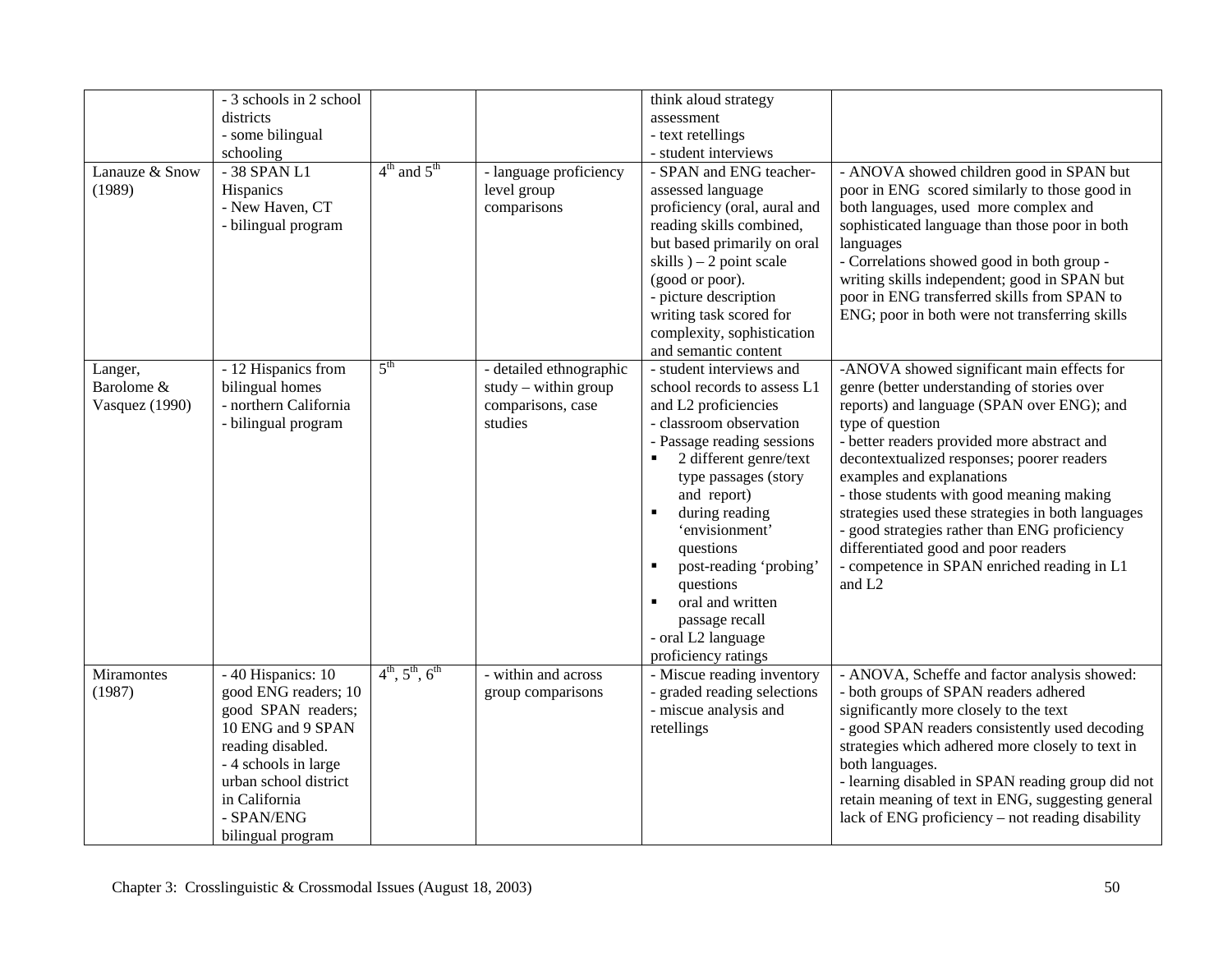| Miramontes              | - 40 Hispanics: 10      | $4^{th}$ , $5^{th}$ , 6th                     | - within and between   | - Oral reading sessions-               | - ANOVA, Scheffé, correlational and factor          |
|-------------------------|-------------------------|-----------------------------------------------|------------------------|----------------------------------------|-----------------------------------------------------|
| (1990)                  | good ENG readers        |                                               | group analyses         | - Miscue analysis                      | analyses showed:                                    |
|                         | (ENG at home, initial   |                                               |                        | - retelling                            | - Good SPAN readers significantly paid more         |
|                         | literacy in ENG); 10    |                                               |                        |                                        | attentions to form of text in both languages        |
|                         | good SPAN readers       |                                               |                        |                                        | - Unique profile, successfully used SPAN reading    |
|                         | (initial literacy       |                                               |                        |                                        | strategies used ENG reading - different from good   |
|                         | SPAN); 20 Mixed-        |                                               |                        |                                        | ENG and Mixed Dominance groups, but equally         |
|                         | dominance (L1 SPAN      |                                               |                        |                                        | effective in comprehension                          |
|                         | at home, ENG at         |                                               |                        |                                        | - Good SPAN readers had significantly lower         |
|                         | school)                 |                                               |                        |                                        | scores in retelling, but may be result of more      |
|                         | - 2 large urban school  |                                               |                        |                                        | limited oral ENG proficiency                        |
|                         | districts in the        |                                               |                        |                                        |                                                     |
|                         | Southwest               |                                               |                        |                                        |                                                     |
|                         | - SPAN-ENG full         |                                               |                        |                                        |                                                     |
|                         | bilingual program       |                                               |                        |                                        |                                                     |
| Nagy, McClure,          | -41 L1 SPAN ELLs        | $7th$ and 8th                                 | - within and across    | - language background                  | - ANOVA and correlational analyses support          |
| Mir (1997)              | in bilingual program,   |                                               | group comparisons      | questionnaire                          | hypothesis that bilinguals are influenced by L1     |
|                         | $-45$ L1 SPAN in        |                                               |                        | - ENG reading proficiency,             | syntactic knowledge when guessing meaning of        |
|                         | ENG mainstream          |                                               |                        | <b>TABE</b>                            | unfamiliar words in ENG reading context             |
|                         | program                 |                                               |                        | - SPAN reading                         |                                                     |
|                         | $-15$ L1 ENG            |                                               |                        | proficiency (bilingual                 |                                                     |
|                         | - urban school district |                                               |                        | program only)                          |                                                     |
|                         |                         |                                               |                        | - multiple choice -meaning             |                                                     |
|                         |                         |                                               |                        | of nonsense words in ENG               |                                                     |
|                         | - 170 L1 Vietnamese     | $5^{\text{th}}$ to $8^{\text{th}}$            | - within group         | context<br>- self report questionnaire | - rank order correlation of SAT scores and self     |
| Nguyen & Shin<br>(2001) | <b>ELLs</b>             |                                               | comparisons            | (likert scale, 16 Qs) of L1            | report competence in L1 literacy showed near        |
|                         | - program unspecified   |                                               |                        | and L2 competence,                     | zero correlation                                    |
|                         |                         |                                               |                        | preference, attitudes.                 | - no evidence that competence in L1 holds back      |
|                         |                         |                                               |                        | - Stanford Achievement                 | ENG L2 literacy development                         |
|                         |                         |                                               |                        | Test (reading and language             |                                                     |
|                         |                         |                                               |                        | combined) scores                       |                                                     |
| Padron, Knight &        | -23 L1 SPAN, 15 L1      | $3rd$ and $5th$                               | - within and across    | - San Diego quick                      | - monolingual students used significantly more      |
| Waxman (1986)           | <b>ENG</b> students     |                                               | group comparisons      | assessment graded word                 | strategies than bilinguals                          |
|                         | - Houston, Texas        |                                               |                        | list                                   | - groups used different strategies                  |
| Knight, Padron &        | - program unspecified   |                                               |                        | - think alouds while                   | - monolinguals used concentrating, searching for    |
| Waxman (1985)           |                         |                                               |                        | reading passages from                  | details and self-generating questions significantly |
|                         |                         |                                               |                        | Ekwall reading inventory               | more                                                |
|                         |                         |                                               |                        |                                        | - teacher expectations most often cited by          |
|                         |                         |                                               |                        |                                        | bilinguals                                          |
| Padron &                | - 82 L1 SPAN ELLs       | $3^{\text{rd}}, 4^{\text{th}}, 5^{\text{th}}$ | - pre and post testing | - Stanford diagnostic                  | - multiple regression analysis showed 2 negative    |
| Waxman (1988)           | - small industrial town |                                               |                        | reading test                           | strategies to be negatively associated with reading |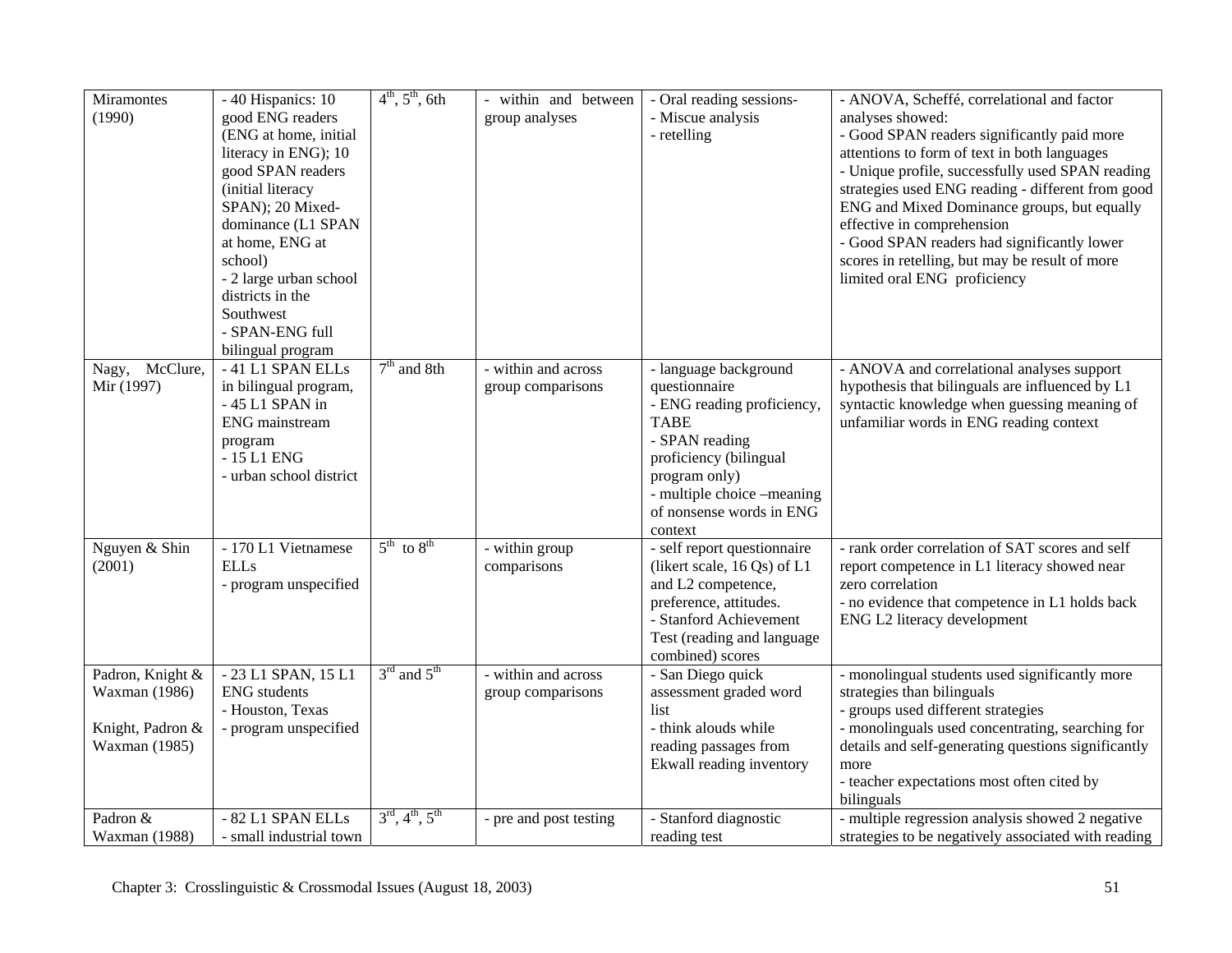|                                                         | near major                                                                               |                                      |                                             | - 14 item reading strategy                                                                                                                                                                                                                                                                                                                                                                                                                                                                                                                                                                                                                                                                                | gains                                                                                                                                                                                                                                          |
|---------------------------------------------------------|------------------------------------------------------------------------------------------|--------------------------------------|---------------------------------------------|-----------------------------------------------------------------------------------------------------------------------------------------------------------------------------------------------------------------------------------------------------------------------------------------------------------------------------------------------------------------------------------------------------------------------------------------------------------------------------------------------------------------------------------------------------------------------------------------------------------------------------------------------------------------------------------------------------------|------------------------------------------------------------------------------------------------------------------------------------------------------------------------------------------------------------------------------------------------|
|                                                         | southwestern city                                                                        |                                      |                                             | questionnaire                                                                                                                                                                                                                                                                                                                                                                                                                                                                                                                                                                                                                                                                                             | - less successful students used less sophisticated                                                                                                                                                                                             |
|                                                         | - ESL program                                                                            |                                      |                                             |                                                                                                                                                                                                                                                                                                                                                                                                                                                                                                                                                                                                                                                                                                           | and inappropriate strategies                                                                                                                                                                                                                   |
| Reese, Garnier,<br>Gallimore, &<br>Goldenberg<br>(2000) | - 121 L1 SPAN ELLs<br>- 107 in transitional<br>bilingual program<br>- Los Angles CA area | Followed<br>from K to $7th$<br>grade | - longitudinal within<br>group correlations | - in-depth home interviews<br>family literacy<br>$\blacksquare$<br>practices (parents use<br>of ENG or SPAN<br>literacy at work,<br>reading aloud to child)<br>- student achievement<br>SPAN early literacy<br>$\blacksquare$<br>assessment (e.g. identify<br>letters and<br>corresponding sounds,<br>oral comprehension on<br>story read aloud,<br>knowledge of print<br>conventions)<br>standardized reading<br>tests in language of<br>instruction (EABE,<br>CTBS ) and school<br>records<br>standardized tests of<br><b>ENG</b> reading<br>performance in grade 7<br>- ENG language<br>proficiency<br><b>Bilingual Syntax</b><br>Measure or IDEA<br>Proficiency test<br>- SPAN proficiency<br>assumed | - path analysis showed family literacy practices<br>predicted emergent SPAN literacy and ENG<br>proficiency which in turn predicted grade 7<br>reading achievement<br>- best SPAN readers earliest to transition to ENG<br>reading instruction |
| Royer & Carlo                                           | - 49 SPAN L1 ELLs                                                                        | - followed                           | - longitudinal                              | - L1 and L2 listening                                                                                                                                                                                                                                                                                                                                                                                                                                                                                                                                                                                                                                                                                     | - correlational and regression analyses showed                                                                                                                                                                                                 |
| (1991)                                                  | - Holyoke, Mass.                                                                         | from grades 5                        | comparisons                                 | comprehension scores                                                                                                                                                                                                                                                                                                                                                                                                                                                                                                                                                                                                                                                                                      | SPAN reading comprehension at grade 5 to be                                                                                                                                                                                                    |
|                                                         | - transitional bilingual                                                                 | to $6 \theta$                        |                                             | - L1 and L2 reading                                                                                                                                                                                                                                                                                                                                                                                                                                                                                                                                                                                                                                                                                       | best predictor of ENG reading comprehension at                                                                                                                                                                                                 |
|                                                         | program                                                                                  |                                      |                                             | comprehension scores                                                                                                                                                                                                                                                                                                                                                                                                                                                                                                                                                                                                                                                                                      | grade 6                                                                                                                                                                                                                                        |
|                                                         |                                                                                          |                                      |                                             |                                                                                                                                                                                                                                                                                                                                                                                                                                                                                                                                                                                                                                                                                                           | - ENG listening skills second best predictor of<br><b>ENG</b> reading                                                                                                                                                                          |
| Samway (1993)                                           | $-9$ ELLs                                                                                | $\overline{4\ 2^{nd}}$ graders;      | - qualitative analysis -                    | - classroom observation                                                                                                                                                                                                                                                                                                                                                                                                                                                                                                                                                                                                                                                                                   | - qualitative analysis showed students had                                                                                                                                                                                                     |
|                                                         | - large school district                                                                  | $1 \, 3^{\text{rd}}$ grader; $2$     | within and across group                     | audio-taped writing                                                                                                                                                                                                                                                                                                                                                                                                                                                                                                                                                                                                                                                                                       | awareness of many facets of writing evidenced                                                                                                                                                                                                  |
|                                                         | in upstate New York                                                                      | $4^{\text{th}}$<br>grader; 2         | comparisons                                 | conferences                                                                                                                                                                                                                                                                                                                                                                                                                                                                                                                                                                                                                                                                                               | through their evaluations of writing                                                                                                                                                                                                           |